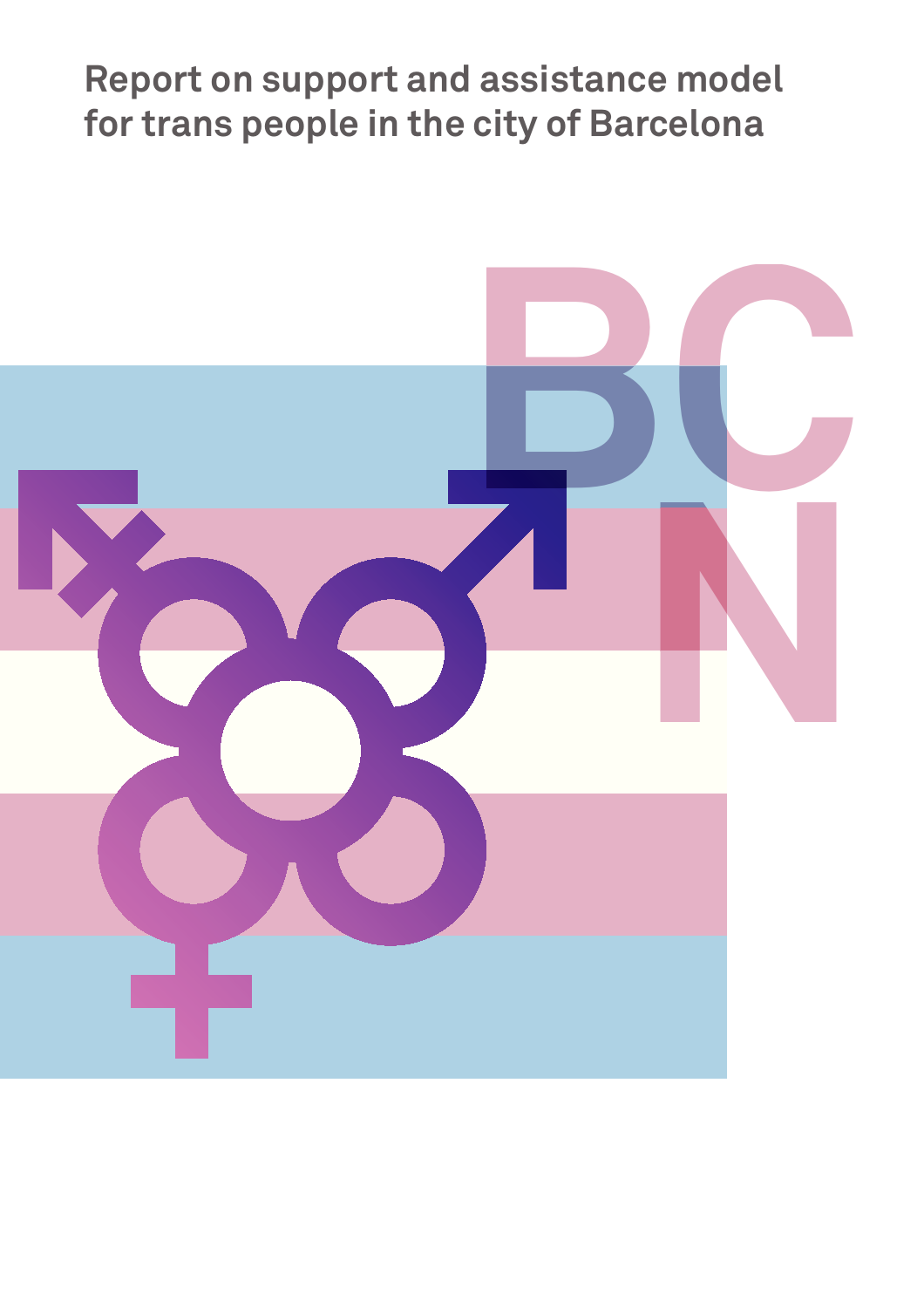**Area of Citizen Rights, Participation and Transparency** Department of Feminism and LGTBI Affairs

**Report on support and assistance model for trans people in the city of Barcelona**

Barcelona, April 2016



**This publication forms part of the rollout of the 2016 - 2020 Municipal Plan for Sexual and Gender Diversity** Measures for LGTBI Equality

**Report drawn up by:** Cristina Garaizabal (coordinator) Jordi Mas Rosa Almirall Soraya Vega

**Linguistic review:** Tau Traduccions SL

**Graphic design:** Kike Vergés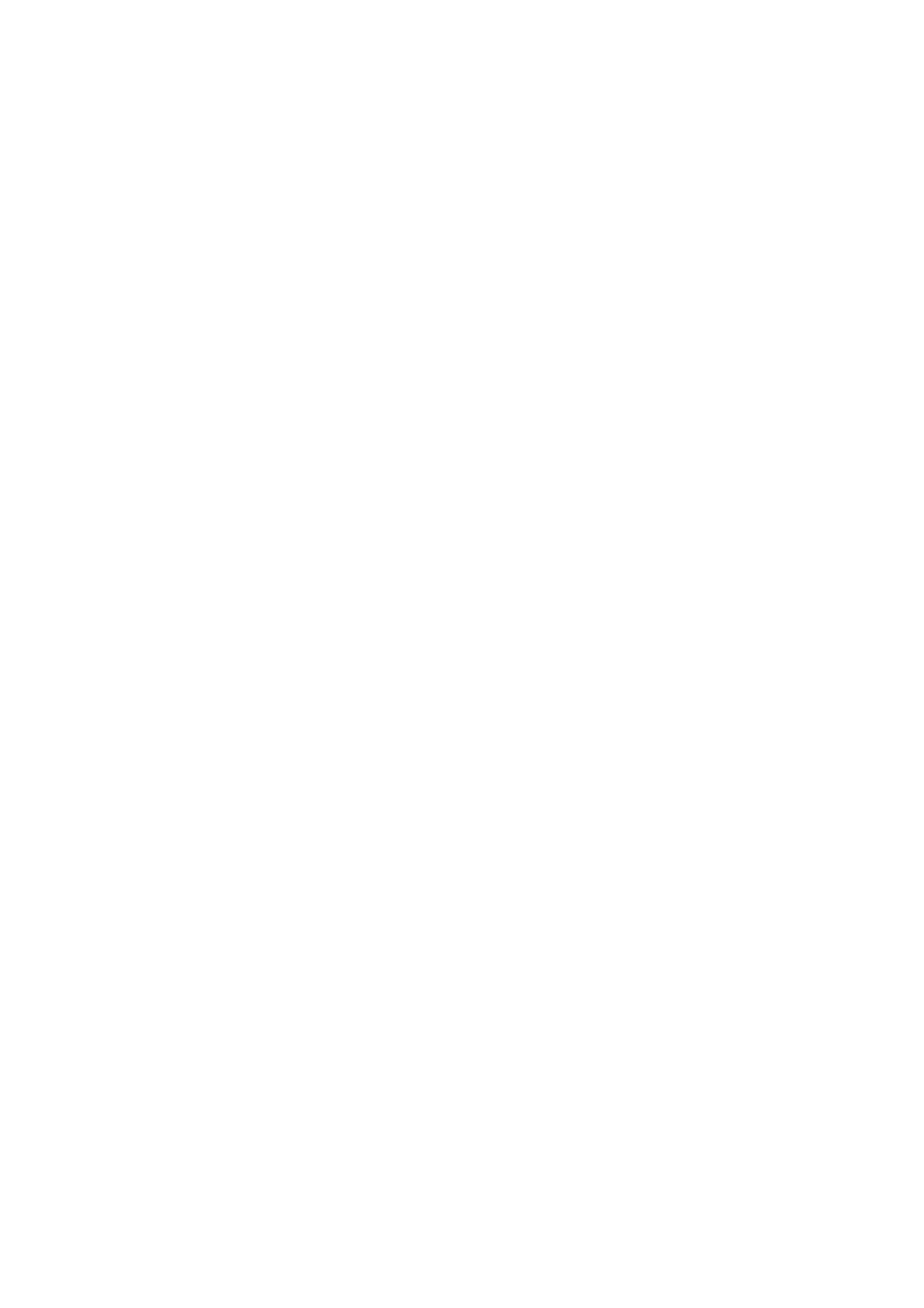# **1. CONTENTS**

| 1.1 Diversity of trans people. From the pathologising model                                                                                                       |  |
|-------------------------------------------------------------------------------------------------------------------------------------------------------------------|--|
|                                                                                                                                                                   |  |
|                                                                                                                                                                   |  |
|                                                                                                                                                                   |  |
| 2. Assessment of the healthcare situation                                                                                                                         |  |
|                                                                                                                                                                   |  |
|                                                                                                                                                                   |  |
|                                                                                                                                                                   |  |
|                                                                                                                                                                   |  |
| 3. Recommendations for the effective running                                                                                                                      |  |
|                                                                                                                                                                   |  |
|                                                                                                                                                                   |  |
| 3.2 Promote actions to combat transphobia and foster respect                                                                                                      |  |
| 3.3 Promote coordinated actions between the different social,<br>education and healthcare services in relation to the trans fact                                  |  |
|                                                                                                                                                                   |  |
| 32. Promote initiatives to foster the labour market insertion of trans people  32                                                                                 |  |
| 3.6 Improve and promote comprehensive care of trans elderly people<br>in their habitual and residential environment <b>manual container and their habitual</b> 33 |  |
| 4. Guidelines for defining the comprehensive care model                                                                                                           |  |
|                                                                                                                                                                   |  |
| 4.2 Comprehensive healthcare service. Recommendations for the Barcelona                                                                                           |  |
| Health Consortium and the Department of Health of the Generalitat39                                                                                               |  |
| 40 ANNEXE 1. Statements of trans people in relation to the Hospital Clinic UGI                                                                                    |  |
|                                                                                                                                                                   |  |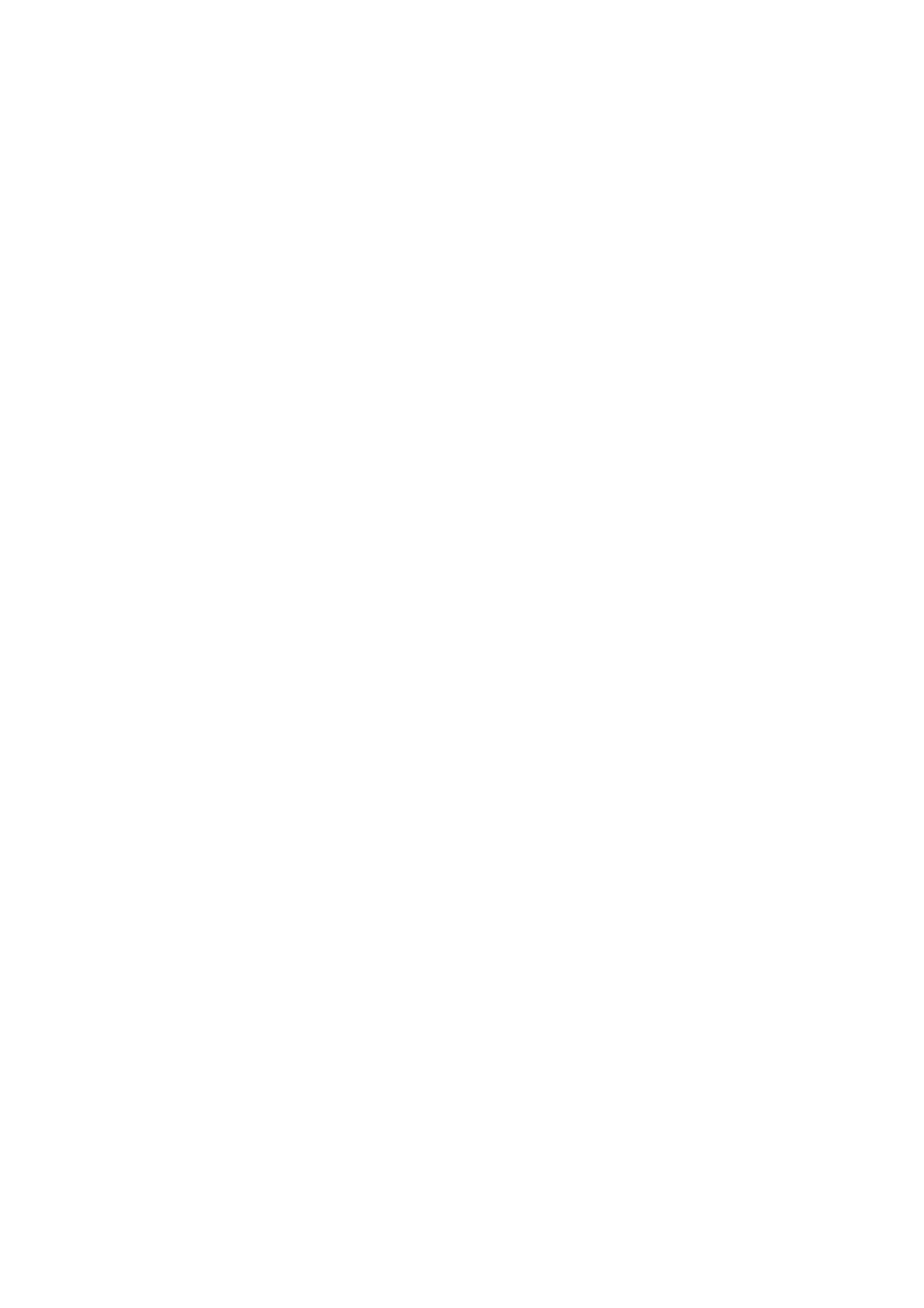This report is in response to the assignment carried out by the Councillor's Office for Feminism and LGTBI Affairs of Barcelona City Council to assess to what extent the health needs of trans people or people with gender variance are covered, and to draw up a support and assistance model for these city residents.

On the one hand, we have prepared an assessment of the public healthcare system in the city of Barcelona, taking into account the experiences of similar services, in order to form some recommendations aimed at implementing a healthcare model that is non-pathologising and inclusive.

On the other hand, we have defined the basic lines for creating a municipal comprehensive care service for trans people. This service must focus on psychosocial and community aspects and not just health-related issues, which is what is currently happening in Catalonia.

This report has been coordinated by Cristina Garaizabal, a psychologist with experience in supporting trans people since the end of the 1980s, and has been drawn up by Cristina Garaizabal; Jordi Mas Grau, sociologist and anthropologist specialising in trans studies, and Dr Rosa Almirall and Soraya Vega, gynaecologist and psychologist respectively, professionals from the Trànsit public service, who have essentially taken care of the health-related recommendations.

A meeting was held with trans organisations (ATC, EnFemme, Espai Trans, Chrysallis, Generem! and Grup de Famílies de Persones Trans) in order to gather their opinions and be able to use their ideas and requests.

Advice was also requested from trans people and/or experts in LGTBI matters, such as Andreu Agustí, Gerard Coll-Planas and Miquel Missé, who reviewed the report and contributed their ideas. We also coordinated with Nuria Gregori, as she has coordinated a diagnostic report on intersex people, and there are a number of issues the two subjects share.

Area of Citizen Rights, Participation and **Transparency** 

7

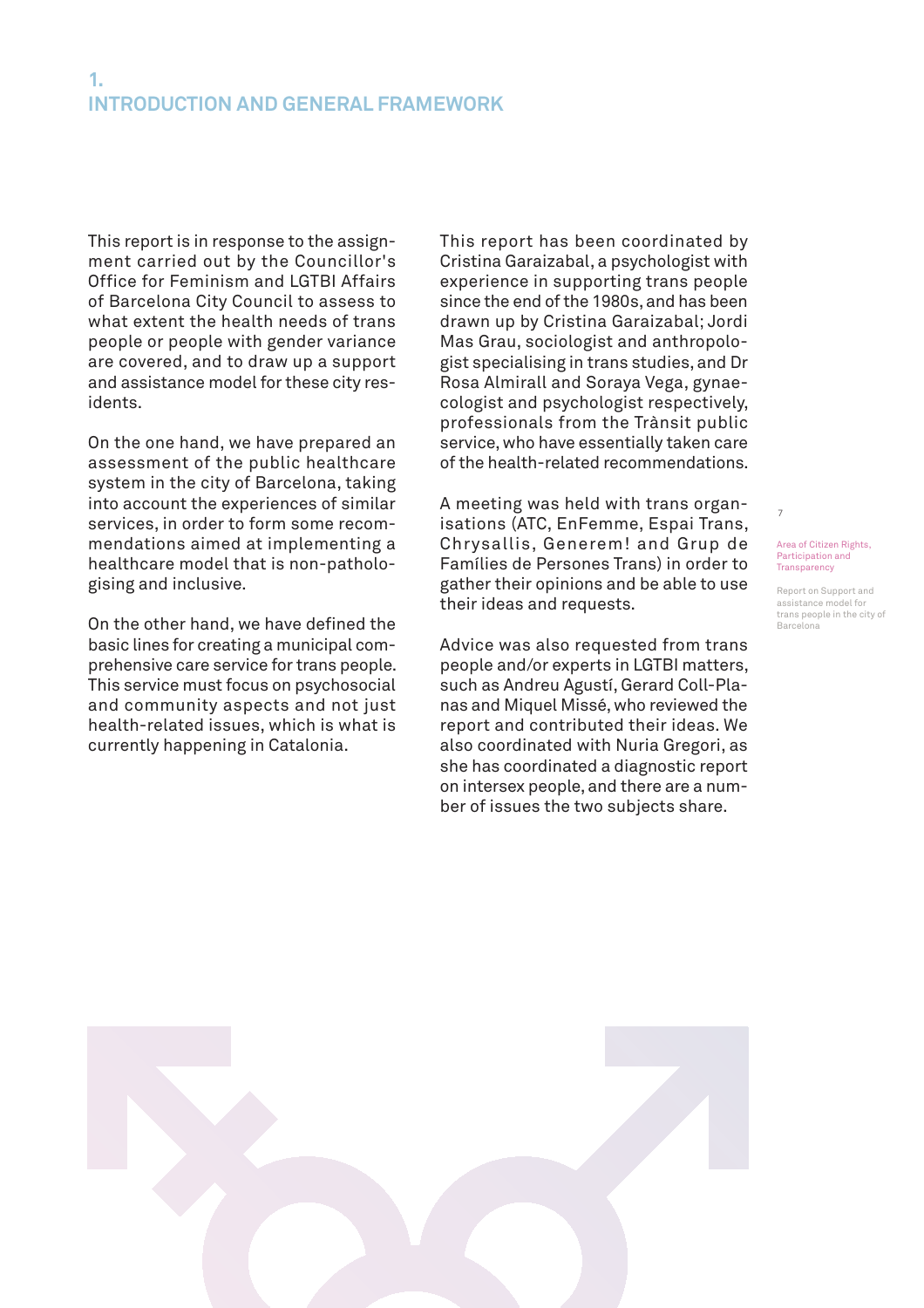# **1.1 Diversity of trans people. From the pathologising model to the depathologising model**

Transsexuality appeared as a medical category during the 1950s to identify people whose gender identity did not correspond to their biological sex. In order to correct what was considered to be a pathological condition, biomedicine developed therapeutic protocols that established hormone treatment and sex reassignment surgery as the treatment to be followed by all transsexual people. For a long time, doctors publicised this treatment as the only way possible for a trans person $^{\rm 1}$  to occupy a normal position in the exclusive gender binary system. Initially, however, the hormone-surgical therapy was not unanimously accepted by the professional community, as the majority considered it more appropriate to provide psychotherapeutic care aimed at correcting the transsexual desire of the patient.<sup>2</sup>

In order to address the criticisms and to socially and scientifically legitimise the hormone-surgical treatment, various diagnostic criteria were created to determine which people were truly transsexual. "Transsexualism" was incorporated as a psychiatric category into the third edition of the DSM (1980), the most influential manual worldwide that classifies mental disorders and is developed by the American Psychiatric Association (APA). Almost at the same time, homosexuality was declassified thanks to the pressures from the gay and lesbian movements, which had been calling for the depathologisation of homoerotic desire. In the fourth edition of the DSM (1994), the term "transsexualism" was replaced by the category of "gender identity disorder". In the fifth and most recent version of the manual (2013), the phenomenon is currently categorised as "gender dysphoria".

The psychiatric categories used to define transsexuality, with their corresponding diagnostic criteria, have not only been used to decide who accesses treatment; they have also conditioned how trans people see themselves and how society understands the phenomenon. At an individual level, a diagnosed person may internalise the view that their condition is abnormal. At a social level, a diagnosis of a psychiatric disorder facilitates discrimination and stigma. The psychiatrisation of transsexuality acts as a powerful tool to legitimise our gender system, as all those people that reject gender assignment $^{\rm 3}$  are considered to have a pathological disorder that needs psychiatric treatment.<sup>4</sup>

Nevertheless, Foucault points out that these categorisations have ambivalent effects, as not only do they have a repressive or controlling function, but they may also lead to a "reverse affirmation", i.e. a use of these categories with unconventional, transgressive purposes by the categorised people themselves. In this sense, the diagnostic categories (such as homosexuality, transsexuality, transvestism and intersex), created to strengthen the social control over sexual and gender minorities, can turn into self-affirmation policies that question the very sex and gender system that is

Area of Citizen Rights, Participation and Transparency

8

<sup>1</sup> Throughout this text, we will use the word "trans" as an umbrella term that includes all gendervariance identities and expressions (transsexual, transgender, crossdresser, etc).

<sup>2</sup> Billings, Dwight and Urban, Thomas (1998), "The Socio-Medical Construction of Transsexualism: An Interpretation and Critique", to José Antonio Nieto (comp.): *Transexualidad, transgenerismo y cultura*, Madrid: Talasa, pp. 91 116.

We understand that "gender assignment" refers to the gender that the person is assigned at birth according to their genital morphology. A direct correlation has been established in our societies between sex and gender (as per the equations: man = male, woman = female).

<sup>4</sup> Nieto, José Antonio (2008), *Transexualidad, intersexualidad y dualidad de género*, Barcelona: Edicions Bellaterra.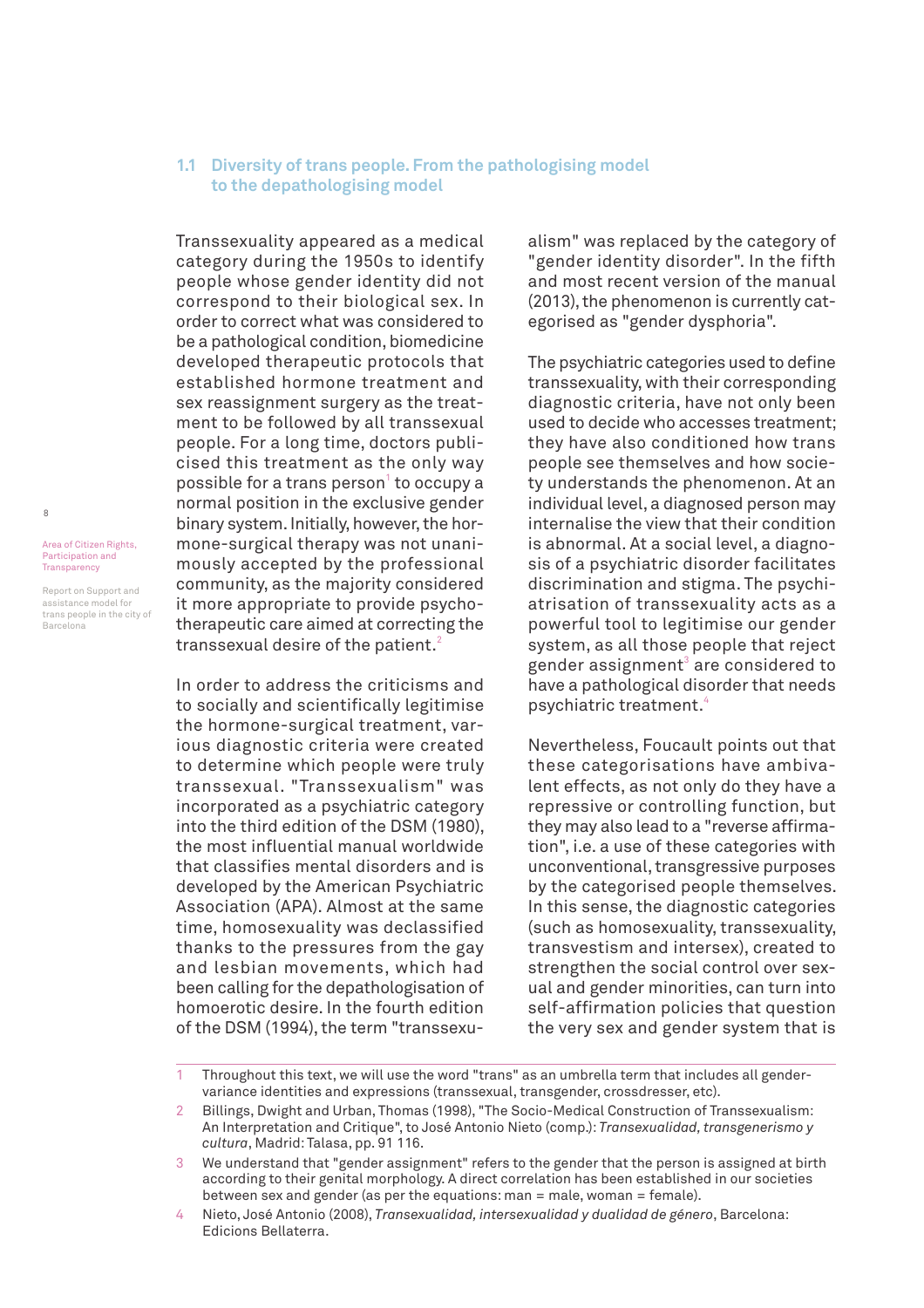trying to control them. The fights, advocating and achievements of the LGTBI movement are a good example of this.

In 2009, numerous associations from all over the world, led by the trans groups in Barcelona, joined the Stop Trans Pathologization (STP) international campaign, requesting that transsexuality was removed from the mental disorder manuals (the DSM and the CIE developed by the WHO). Apart from the depathologisation of transsexuality, the Campaign also aims to ensure free access to hormone treatment and surgery, without the need for psychiatric counselling, public healthcare cover that respects the diversity of these citizens, recognition of all trans identities and the fight against institutional and social transphobia.<sup>5</sup> This international movement considers that being trans is another way of building gender identity and that it is just as valid and legitimate as any other. Consequently, it cannot be treated as a disease, disorder or abnormality. From this depathologising perspective, it is understood that gender identity is an inalienable right of a person, who has to be the one to decide at all times what therapy they themselves need without having to be subjected to a psychiatric evaluation.

In fact, a large portion of the community of care professionals that work with trans people consider the depathologising model to be the most appropriate, but there are few that apply it through to the end. Depathologisation means removing the evaluation carried out by psychologists and psychiatrists, and replacing it by "informed consent". This involves more than the signing of a form by the user before embarking on any treatments: it means granting the full decision capacity to the person, while the health professional offers all the information available to the user and supports them - whenever the person want this - during the subjectification process.

On the other hand, it has to be considered that trans people are not a homogeneous group. The diversity among them means that it cannot be assumed that they all need the same care or the same resources. There are those that feel they are the "opposite gender" to the one assigned at birth, those who do not identify with the normative models of male and female, those who are confused, those who are very clear that they do not feel that their assigned birth gender is the right one, but are not sure how to find personal satisfaction and balance, etc. Similarly, the needs of trans people in relation to healthcare services vary hugely depending on their personal characteristics, the level of suffering developing a non-normative gender identity entails, their body experiences, the ideas they have on gender, their expectations regarding the transition, how they want to go through the transition and how far, etc.

Area of Citizen Rights, Participation and Transparency

 $\alpha$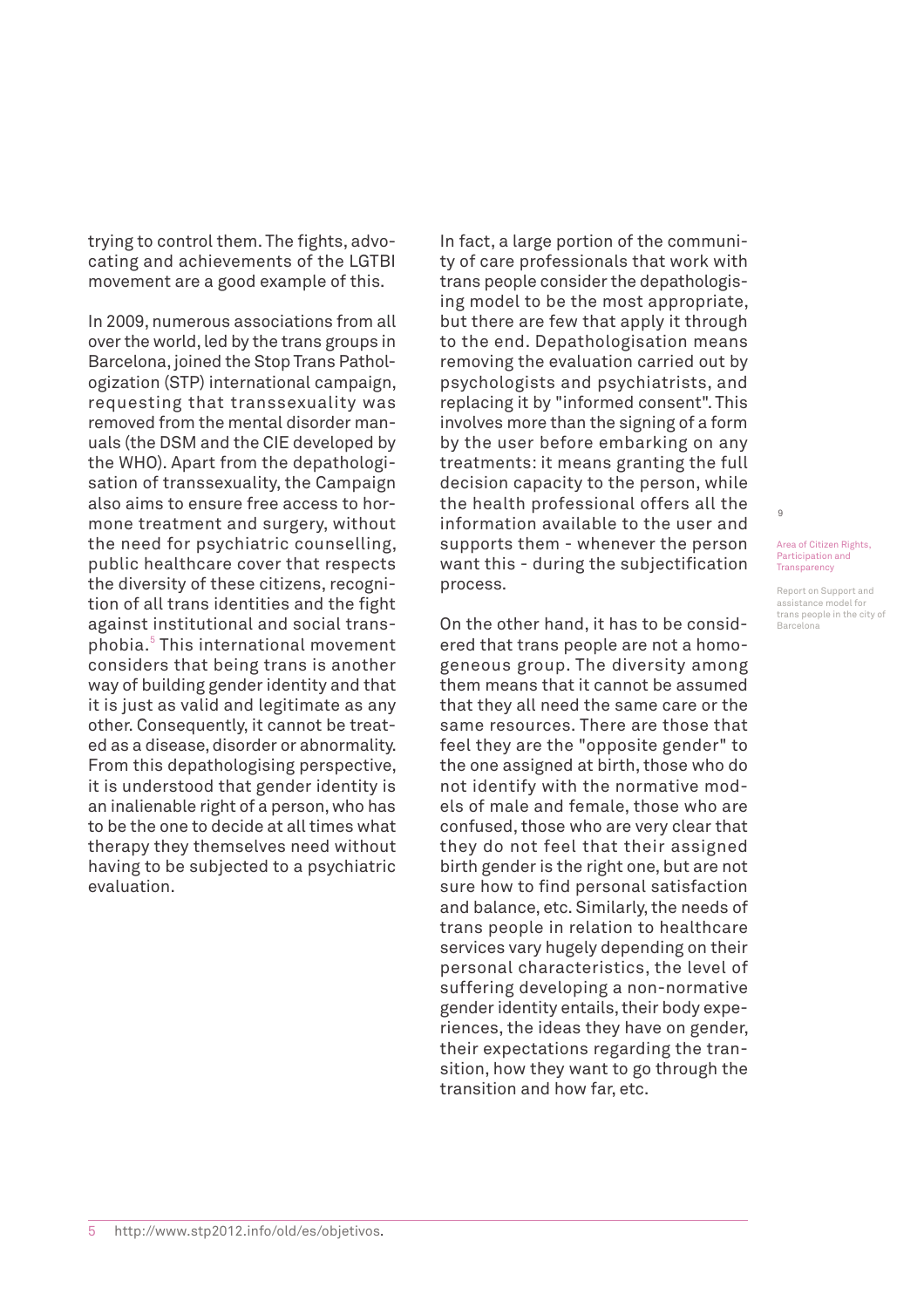

As a result, not all trans people want to have an operation or obtain the body effects resulting from hormone treatment. Furthermore, apart from hormone-surgical treatment, there are a series of treatments linked to promoting health that are particularly significant for these citizens, such as gynaecological care or analyses to control the effects of the hormone therapy. As a result, the public health network professionals, and particularly those in primary healthcare, need to have adequate information and training so that they can meet the requirements of this diverse group of citizens, whether through direct assistance or referring them to specialised services.

Finally, the care of trans people should not always be under medical services, which is what currently occurs in Catalonia. Due to extreme social transphobia, these people experience daily violence, discrimination and exclusion, which must be combated in different areas (work, legal, education, etc.) In this regard, it is necessary to create a municipal comprehensive care service that focusses on the psychosocial and community aspects, capable of acting on the different axes of inequality and guaranteeing the fundamental rights of trans people.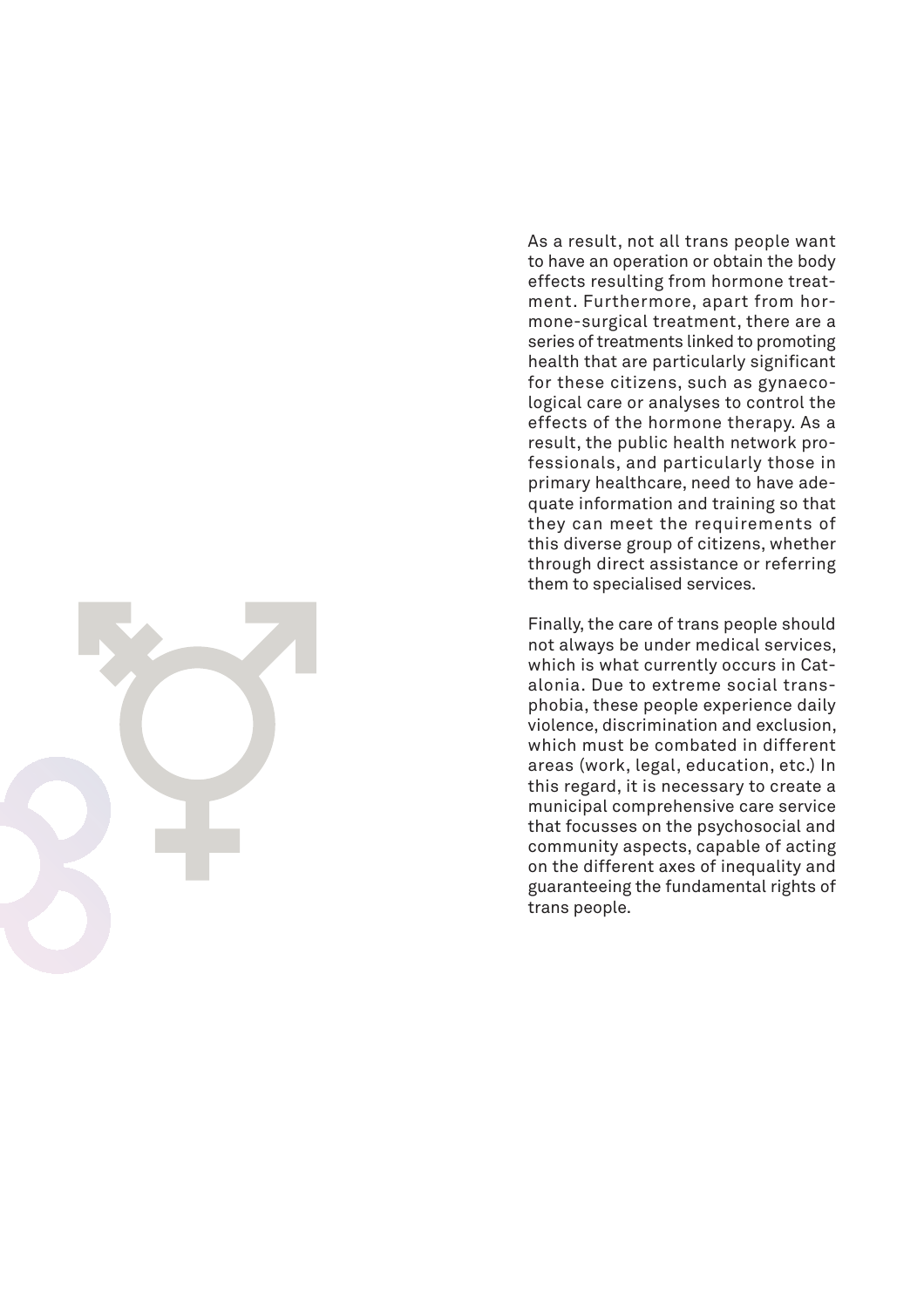# **1.2 Legal framework**

At the end of the 20th century, various international political authorities and organisations demanded a change in the model in terms of the conceptualisation, care and recognition of trans people. The UN General Assembly declaration on gender identity, sexual orientation and human rights (2008),<sup>6</sup> the resolution of the European Parliament that endorsed the UN declaration (2011), $^7$  the Yogyakarta Principles on the Application of International Human Rights Law in relation to Sexual Orientation and Gender Identity (2007)<sup>8</sup> and the report on human rights and gender identity by the European Commission of Human Rights, Thomas Hammarberg  $(2009)^9$  request the elimination of psychiatrisation of transsexuality and they emphasise that free expression of gender identities must be understood as a basic human right. From this perspective, it is considered that the rights of trans people may be violated if two of the main pillars of the biomedical paradigm are maintained: the consideration of transsexuality as a mental disorder and the need for psychiatric evaluation as a requirement to access hormone and surgical treatment for body modification.

Along the same lines, in 2012 the Parliament of Catalonia made a request $10$ in an institutional declaration for transsexuality to be excluded from the mental disorder catalogues and for the equality and dignity of trans people to be recognised. Furthermore, the approval of Act 11/2014, defending the rights of LGBTI people, $<sup>11</sup>$  offers the necessary regulatory</sup> framework to build a non-pathologising care model that respects trans diversity. The Act aims to guarantee comprehensive care to transgender people under equal conditions and the participation of the person in the decision-making (Art. 16). It also specifies that transgender people should be able to obtain what is established by the law without any need for a gender dysphoria evaluation $12$  (Art. 23).

11

#### Area of Citizen Rights, Participation and Transparency

- 6 https://www.oas.org/dil/esp/orientacion\_sexual\_Declaracion\_ONU.pdf.
- 7 http://www.europarl.europa.eu/sides/getDoc.do?pubRef=-//EP//TEXT+TA+P7-TA-2011- 0427+0+DOC+XML+V0//ES.
- 8 http://www.refworld.org/cgi-bin/texis/vtx/rwmain/opendocpdf.pdf?reldoc=y&docid=48244e9f2.
- 9 http://www.genrespluriels.be/IMG/pdf/Human\_rights\_and\_gender\_identity.pdf.
- 10 http://www.parlament.cat/web/activitat-parlamentaria/declaracions-institucionals/index. html?p\_format=D&p\_id=115596163.
- 11 http://portaljuridic.gencat.cat/ca/pjur\_ocults/pjur\_resultats\_ fitxa/?documentId=672704&action=fitxa.
- 12 Remember that "gender dysphoria" is the diagnostic category that refers to transsexuality in the most recent version of the DSM.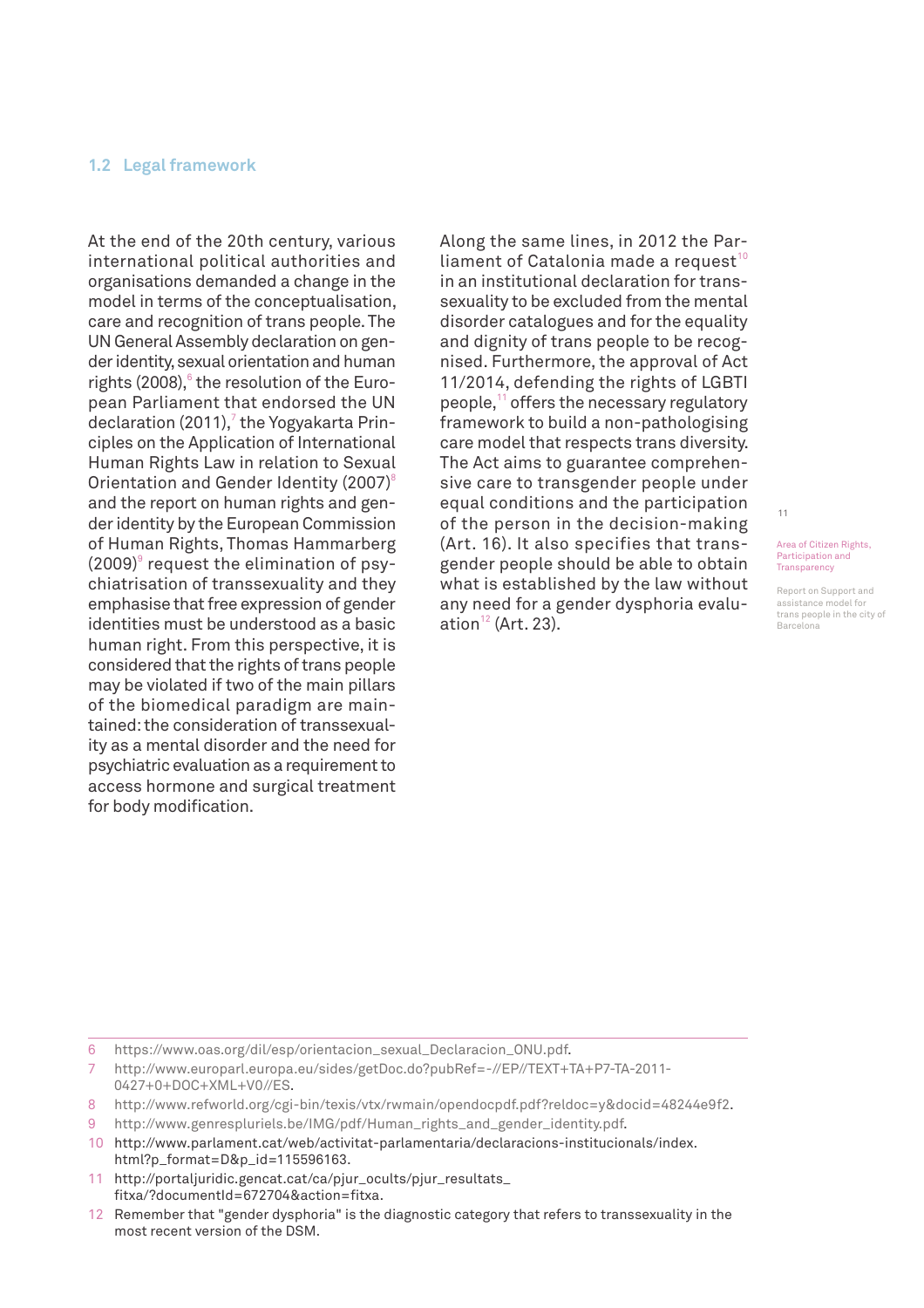The well-being of many trans people also depends on the legal requirements to access the change in name and gender in official documents and registers. The administrative recognition of gender identity is a vital tool for combating transphobia and guaranteeing equal opportunities, as an ID document that does not reflect the identity of the person may lead to problems when accessing the job market, public services, leisure centres, and so on. In 2007, the Spanish regulatory law for changing the gender of people in official registers was approved, $13$  excluding the obligation of the person to have had genital reassignment surgery in order to access the register change<sup>14</sup> (Art. 4.2). Nevertheless, it is essential to submit

a "gender dysphoria" psychiatric evaluation (Art. 4.1.a) and to undergo hormone treatment for at least two years (Art. 4.1.b). These requirements violate some international declarations and reports, such as the Yogyakarta Principles and the Hammarberg report, which underline that nobody should be obliged to undergo medical treatment to obtain the legal recognition of their gender identity. In this regard, the laws in Argentina (2012),<sup>15</sup> Denmark (2014)<sup>16</sup> and Malta  $(2015)^{17}$  do not demand any therapy requirement to access the change of gender and name, as they are based on the principle of self-determination of one's own gender and the right to body integrity.

12

<sup>13</sup> http://www.boe.es/diario\_boe/txt.php?id=BOE-A-2007-5585.

<sup>14</sup> Before the Act was approved, all registry changes were processed in the courts. The Supreme Court maintained the firm position of demanding hormone and surgical treatments for reassigning the primary and secondary sex characteristics in accordance with the desired gender.

<sup>15</sup> http://www.tgeu.org/sites/default/files/ley\_26743.pdf.

<sup>16</sup> http://www.ft.dk/RIpdf/samling/20131/lovforslag/L182/20131\_L182\_som\_fremsat.pdf.

<sup>17</sup> http://justiceservices.gov.mt/DownloadDocument.aspx?app=lp&itemid=26805&l=1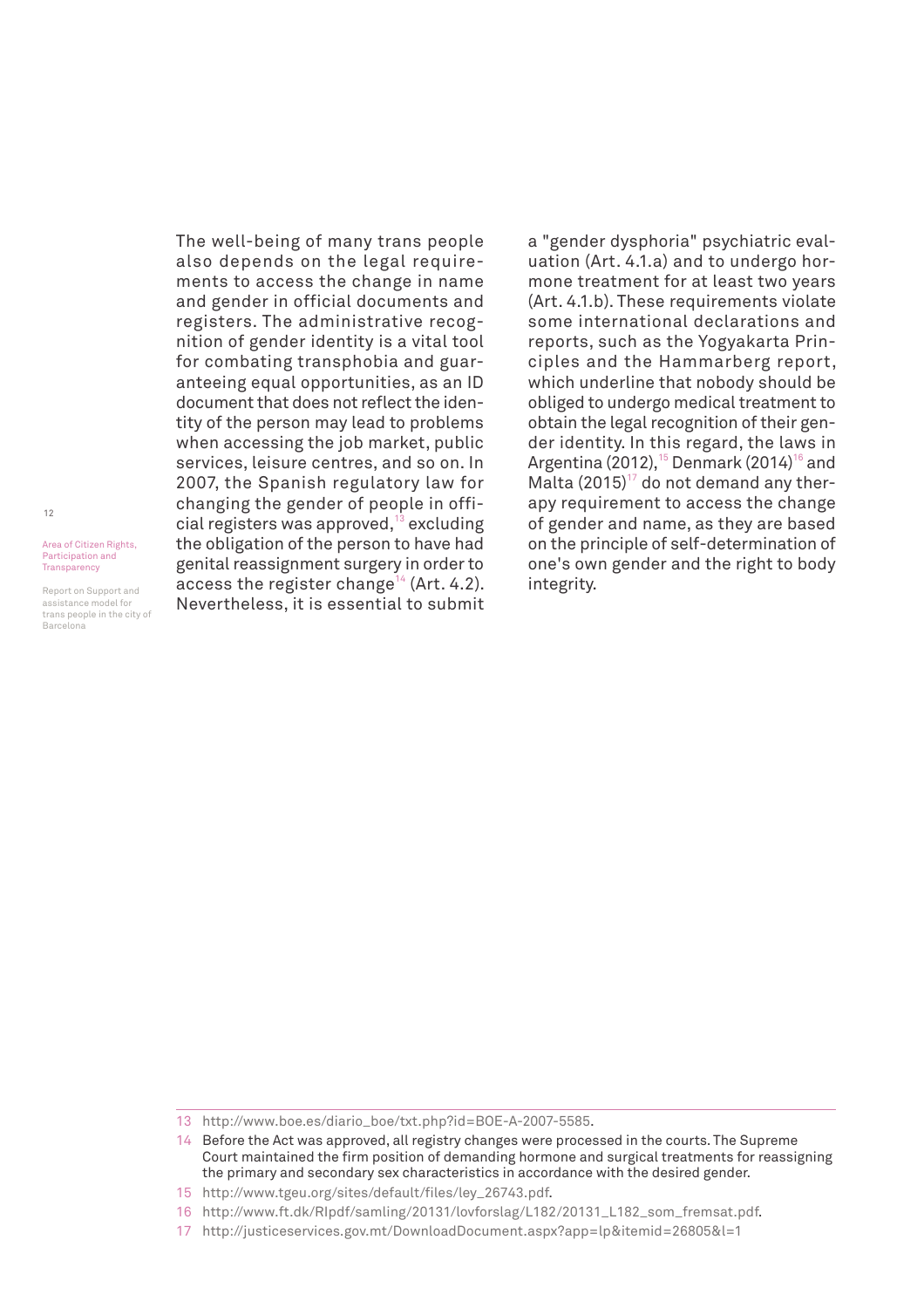The Standards of Care (SOC) drawn up by the World Professional Association for Transgender Health (WPATH) have become the care protocol of reference all over the world. The content has been revised various times and the most recent version (the seventh) was published in 2011.<sup>18</sup> This version gathers together some of the demands from political organisations and trans associations, which is a clear difference to the previous editions. Some of the most notable new additions are as follows:

- **1.** It is considered to be a flexible guide that should be adapted according to the context, the care teams and systems, and the needs of each trans person.
- **2.** It recognises the diversity of gender expressions and accepts the existence of different therapy options.
- **3.** It urges healthcare professionals not to impose a binary vision of gender and to increase their knowledge of identities and expressions of gender variance.
- **4.** It accepts that any healthcare professional with knowledge of behavioural health and gender matters will participate in all the phases of the treatment process (which also includes primary healthcare professionals).
- **5.** It insists that the well-being of trans people not only depends on good clinical care; it also requires a social and political environment that guarantees their rights and full citizenship.

While there are a great variety of healthcare models for trans people at an international level, most of them are based on either of the two existing major paradigms: pathologisation and informed consent. Many European countries, including Spain, have healthcare services that use a standardised therapy itinerary that makes psychiatric evaluation an obligatory requirement to access treatment. Meanwhile, some parts of Canada and the USA have implemented a care model based on informed consent. In this model, the task of the healthcare professional is to offer information, support and advice suited to the needs of each trans person during their change process.<sup>19</sup> The person has the final word over all the decisions made, which means that the diagnostic evaluation is eliminated and the treatment is adapted to the different time scales and expectations.

13

#### Area of Citizen Rights, Participation and Transparency

<sup>18</sup> WPATH (2011). *Standards of Care for the Health of Transsexual, Transgender, and Gender Nonconforming People.* http://www.wpath.org/uploaded\_files/140/files/SOC%20-%20 Spanish%20v2.pdf.

<sup>19</sup> Spanish Network for Trans Depathologisation (2010), *Guía de buenas prácticas para la atención*  sanitaria a personas trans en el marco del sistema nacional de salud. http://www.aldarte.org/ comun/imagenes/documentos/STPpropuestasanidad.pdf.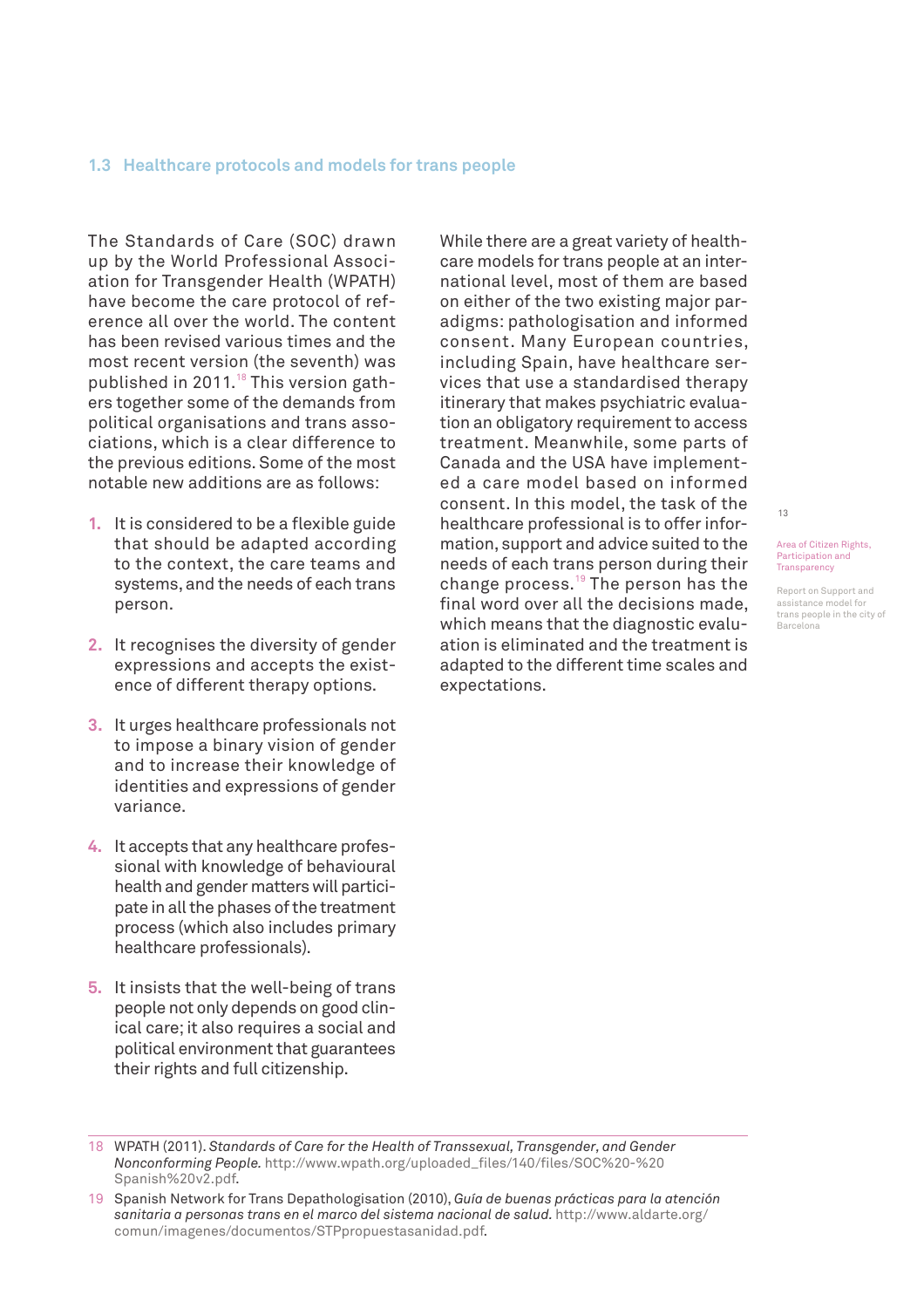### **1.4 Comprehensive care centres: experiences of other countries**

Understanding that the well-being of trans people not only depends on good health care, but also on their full social inclusion and no transphobia experiences, some public administrations and NGOs have set up comprehensive care centres that go beyond health care. There is a wide disparity of models in terms of management, financing, services offered and the profile of the staff working in these types of centres. In addition, in the majority of cases, these are programmes for trans people that are integrated into LGBT centres. In recent times, however, centres and programmes specifically for these citizens have been set up in Colorado  $(USA).<sup>20</sup>$  British Columbia  $(Canada)<sup>21</sup>$ and the United Kingdom.<sup>22</sup> Despite not having the information necessary to make a detailed assessment of these centres, we can point out the main services that they offer: reception (online, telephone and onsite), information on health resources, mutual help groups, socialisation spaces, educational activities for teachers, students and public service staff, legal and employment advice, cultural and awareness initiatives, and so on.

14

Area of Citizen Rights, Participation and Transparency

<sup>20</sup> The Gender Identity Center. https://www.gic-colorado.org/.

<sup>21</sup> Transgender Health Information Program. http://transhealth.vch.ca/about/vision-mission.

<sup>22</sup> Gender Identity Research and Education Society. http://www.gires.org.uk/what-we-do.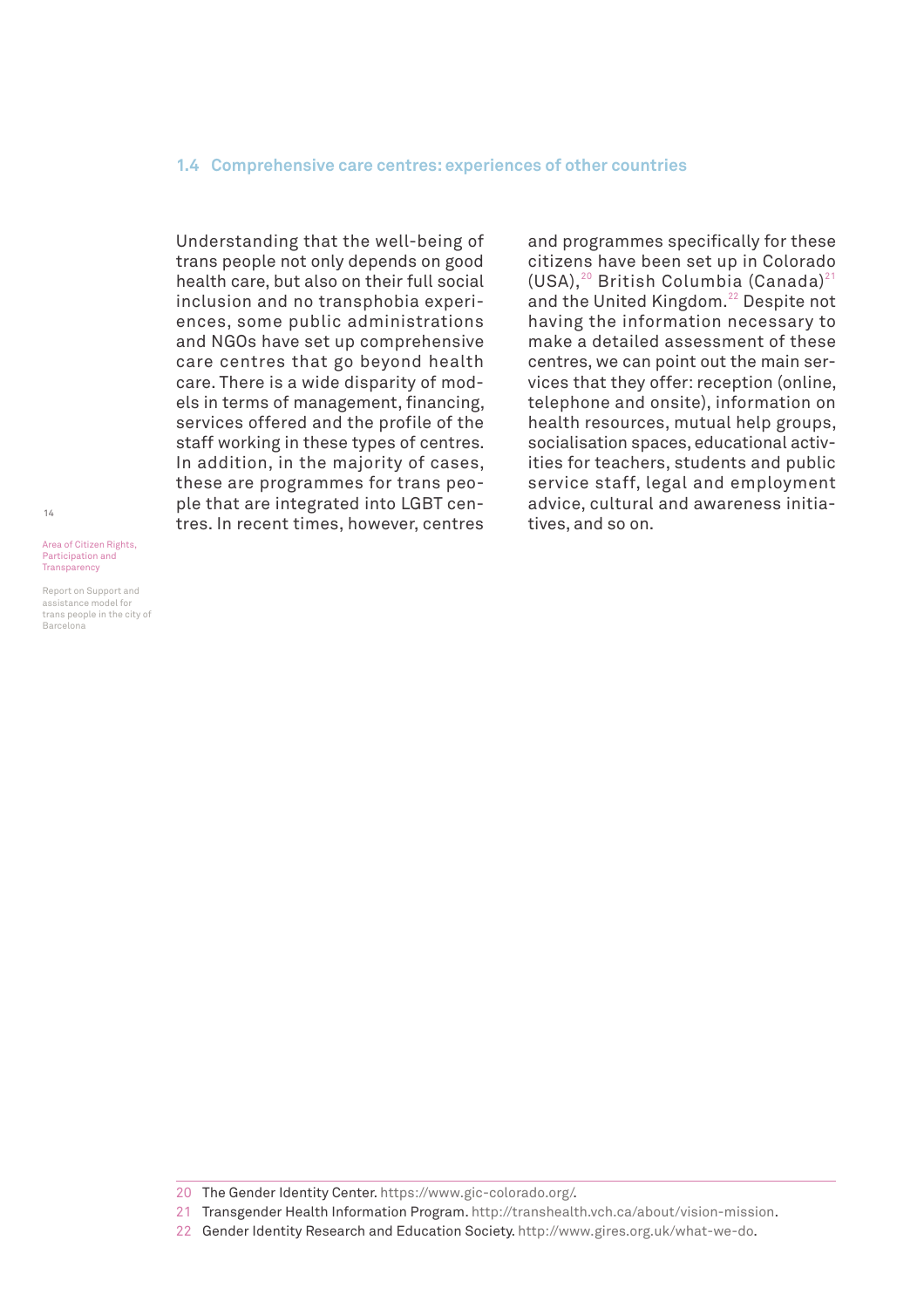# **2. ASSESSMENT OF THE HEALTHCARE SITUATION IN THE CITY OF BARCELONA FOR TRANS PEOPLE**

# **2.1 Methodology**

In order to analyse the situation of trans people and the specialised healthcare services in the city of Barcelona, as well as to draw up some recommendations and guidelines to define a comprehensive care service, several data collection techniques have been used. The assessment of the Gender Identity Unit (UIG) and of Transit has been carried out using data obtained through the PhD thesis of Jordi Mas, *Subjetividades y cuerpos gestionados. Un estudio sobre la patologización y medicalización del transgénero* [Managed subjectivities and bodies. A study of the pathologisation and medicalisation of transgender]. $^{23}$  In this research study, carried out in Catalonia between 2010 and 2014, 41 trans women and 13 trans men were interviewed, as well as 10 healthcare professionals who work with these citizens (7 of whom work or have worked in the UIG and 2 in Trànsit). Furthermore, a discussion group was organised with 7 trans women, a participatory observation was carried out at events organised and/or aimed at trans people, and an online forum in Spanish was also observed. In order to analyse Trànsit, data and statements collected from the professionals working there were used: Rosa Almirall (gynaecologist) and Soraya Vega (psychologist). It should be pointed out that, during the preparation of this report, we contacted the UIG on various occasions in the hope of interviewing the people who worked there, but they declined.

We also went to a Generem! association meeting to make note of their opinions, and a meeting was organised with the majority of the trans organisations in the city (ATC, EnFemme, Espai Trans, Chrysallis and Generem!) in order to discuss the first draft of the report and to debate their suggestions and requests. Even though the Association for Parents of Gay, Lesbian, Bisexual and Transsexual Children (AMPGIL) could not attend the meeting, they sent their contributions by email. Ramon Escuriet and Anna Rubio, officers from the Department of Health of the Generalitat regional government of Catalonia, were interviewed in order to gather data on the healthcare service for trans people.<sup>24</sup> Finally, trans people and/ or experts in LGTBI matters gave their opinions, such as Andreu Agustí, Gerard Coll-Planas and Miquel Missé.

15

#### Area of Citizen Rights, Participation and Transparency

<sup>23</sup> http://diposit.ub.edu/dspace/bitstream/2445/64043/1/JMG\_TESIS.pdf.

<sup>24</sup> All the data referring to the UIG have been provided by the Department of Health of the Generalitat regional government.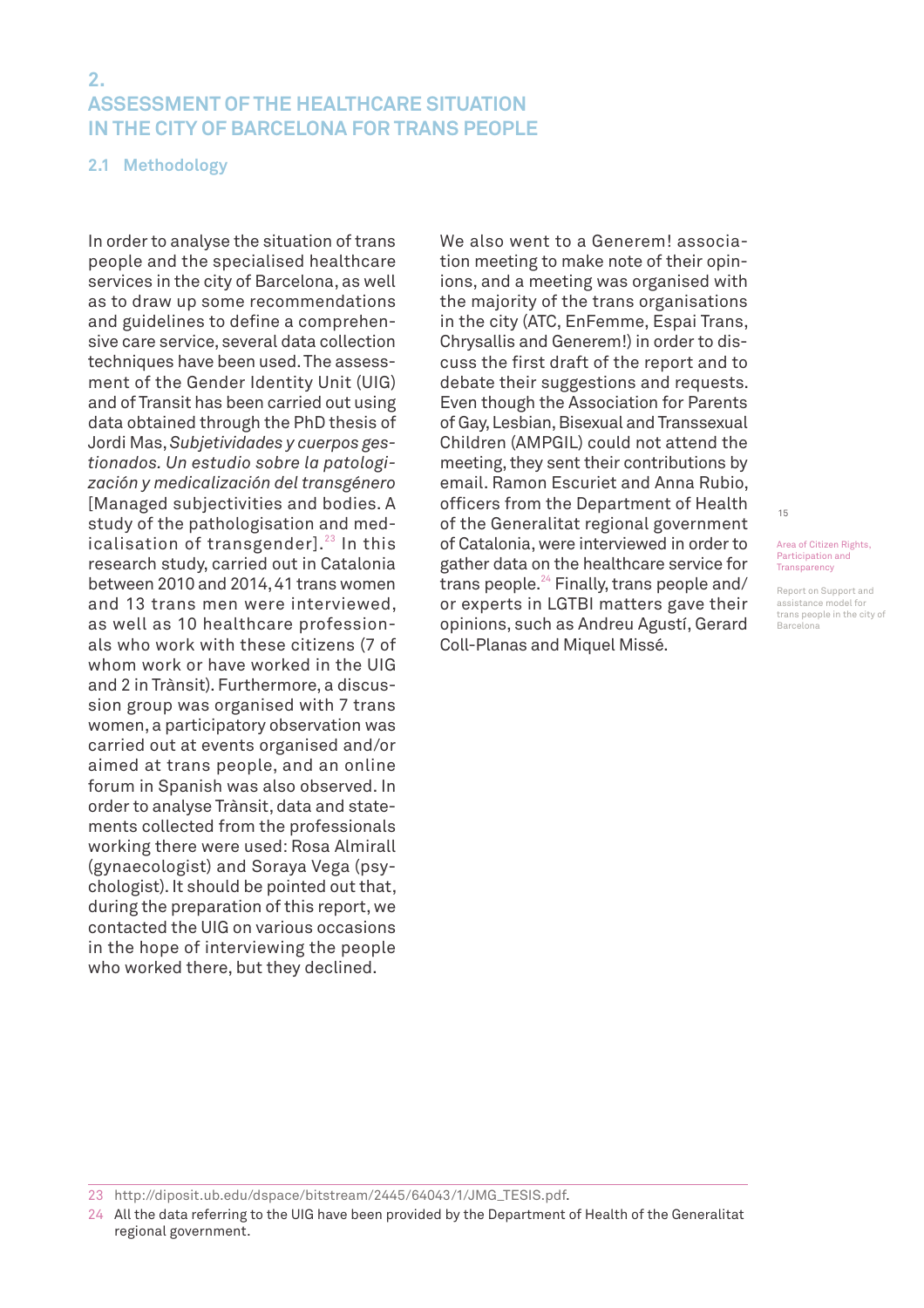# **2.2 The Gender Identity Unit of Hospital Clínic in Barcelona**<sup>25</sup>

In the Spanish state, each autonomous region makes the decision to include genital reassignment surgery in their portfolio of complementary health services. Due to the Generalitat regional government of Catalonia's decision to finance this type of surgery, since 2008 CatSalut has officially recognised the Gender Identity Unit (UIG) of Barcelona's Hospital Clínic as the unit of reference and referral for the care of trans people living in Catalonia.<sup>26</sup> The UIG is part of the Adult Mental Healthcare Centre of the same hospital and it is made up of a multidisciplinary team: a clinical psychologist, two psychiatrists, a childyouth psychologist and psychiatrist, two endocrinologists, a gynaecologists, two plastic surgeons and administrative support professionals. The care is organised around the so-called "triadic therapy", which involves the following three phases: real life experience, $^{27}$  hormone therapy and sex reassignment surgeries.

16

Area of Citizen Rights, Participation and Transparency

Report on Support and assistance model for trans people in the city of Barcelona

549 people were attended to in the Unit between 2000 and 2009. While 32 sex reassignment operations were carried out in 2010, this figure has dropped considerably due to the policies to reduce healthcare spending. The data provided by the official bodies (Ministry of Health and CatSalut) confirm this decrease: there were 15 surgical procedures in 2012, one less than in  $2011.^{28}$  The drop in the number of operations has resulted in a significant increase in waiting times, which has led to many complaints by the users. The waiting time in 2012 was between three and five years, depending on the type of surgery, a waiting time which has been extended even more now due to budget cuts.

The UIG is based on an authorisation model, whereby access to hormone and surgical treatment depends on the decision of a mental healthcare professional. All trans people who want to initiate the process to modify their body in the UIG must undergo a diagnostic evaluation by the clinical psychologist and a psychiatrist. To carry out the diagnostic evaluation, the professionals make use of the psychobiography prepared by the user during the medical appointments, the criteria established in the DSM-5 and a set of psychometric tests (such as the Minnesota Multiphasic Personality Inventory).

25 The original name of this service was the Gender Identity Disorder Unit (UTIG).

28 Moreno, Cristina (23 April 2013): "The transsexual collective, victim of the healthcare expenditure adjustments despite the promises of the PP political party". *Público.es.* http://www.publico. es/actualidad/454215/el-colectivo-transexual-victima-de-los-ajustes-sanitarios-pese-a-laspromesas-del-pp.

<sup>26</sup> Doctors of Hospital Clínic were already attending to trans people voluntarily and unofficially since the 1980s.

<sup>27</sup> Real life experience is a diagnostic confirmation tool that consists in the trans person adopting an appearance in accordance with their gender identity. This is one of the most controversial aspects of the therapy, as the numerous associations consider that it obliges the trans person to develop highly stereotyped gender roles.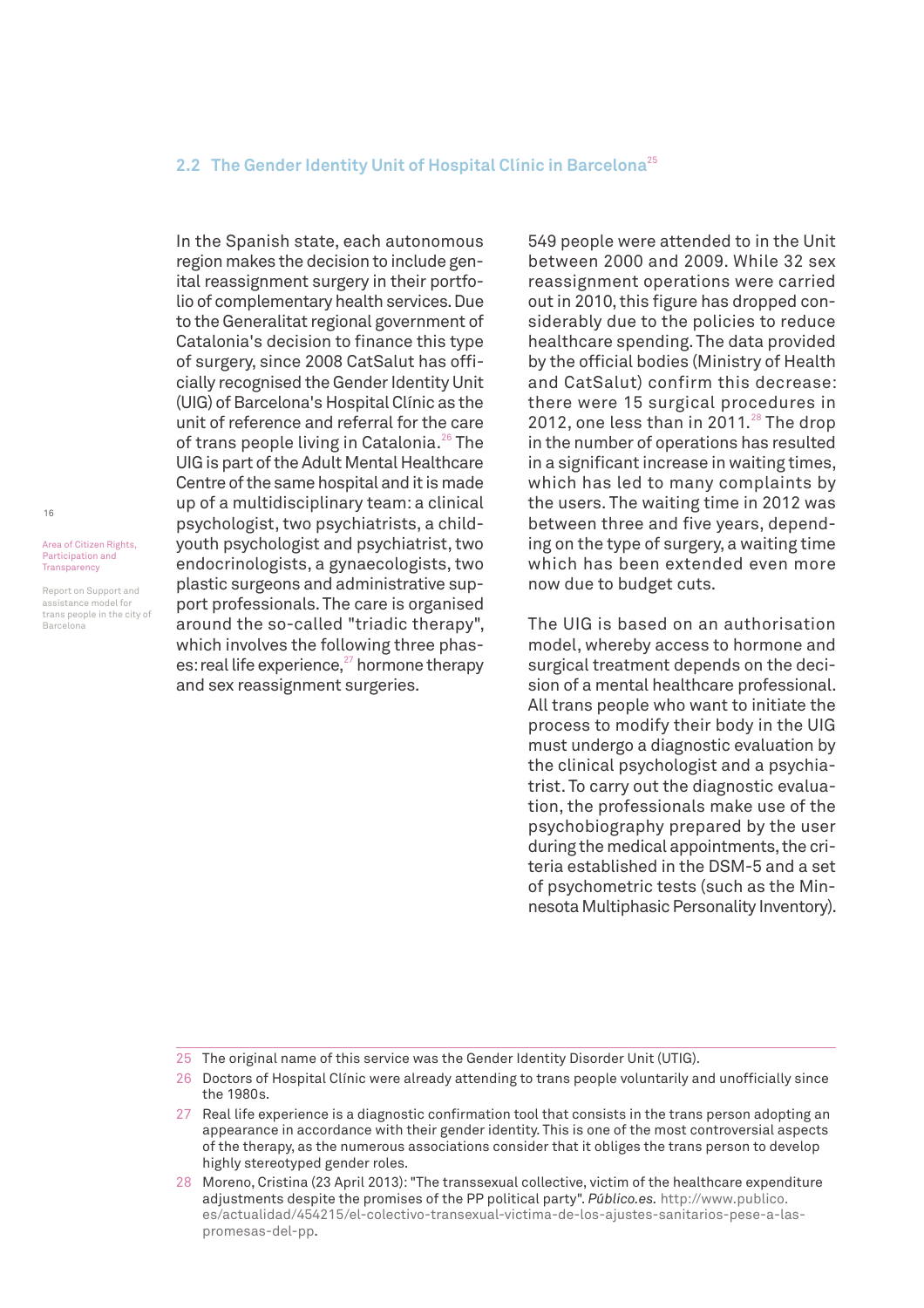According to our analyses of the interviews conducted with the users. $^{29}$  the UIG prioritises the care of those people that are most similar to the ideal of transsexuality created by biomedicine.<sup>30</sup> Therefore, those people that reject their assigned birth gender and have strong feelings against their genitals, who are heterosexual and who, at the time of the first interview, have adopted the appearance of being socially connected to the target gender and request genital surgery, tend to obtain the evaluation during the first two protocol appointments and get quick access to hormone treatment. On the other hand, people who do not fit in with this ideal often find that their evaluation can take up to month, or that their request to access treatment is in fact rejected.

In terms of hormone treatment, the majority of users interviewed positively valued the fact that the Catalan public health system finances and supervises this treatment. In some cases, however, they complained that the UIG offers a treatment that is too standardised that is not adapted to the variety of needs and expectations of trans people. The most negative evaluations were from people that wish to limit the taking of hormones for various reasons: they don't want to be a stereotype, or they want to carry out minimal body changes, so that they continue to pass unnoticed in an environment where people are not aware of their reality, or, in the case of trans women, because they actively use their penis during sexual relations. $3$ 

As for sexual reassignment surgeries, the UIG accepts that not all trans people want to undergo genital surgery (vaginoplasty in the case of trans women and phalloplasty or metoidioplasty in the case of men). $32$  This is not the case, however, with two of the main surgeries for trans men: the hystero-oophorectomy (uterus and ovary removal) and mastectomy (breast removal). In this regard, some trans men that want to keep these sexual characteristics criticise the fact that the UIG pressurises them to have the operation. These people complain that the UIG seeks the maximum body transformation of the person so that there is no ambiguity regarding the two socially legitimate genders.

 $17$ 

#### Area of Citizen Rights, Participation and Transparency

Report on Support and assistance model for trans people in the city of Barcelona

29 For more information, see the annexe on the statements of trans people in relation to the Hospital Clínic UIG.

- 30 During the interview that we conducted with the technical staff from the Department of Health, we were told that the Department has urged the UIG to draw up some criteria regarding the prioritisation and management of the waiting lists for hormone and surgical treatment. However, they were not able to confirm whether or not it had been drawn up.
- 31 In this last case, the main component that they want to avoid is cyproterone acetate (marketed under the brand name Androcur), an anti-androgen that decreases erection and orgasm.
- 32 Phalloplasty is a technique where a neopenis is constructed using skin from other parts of the body (abdomen, groin, leg or forearm) and metoidioplasty consists of giving the shape of a micropenis to the clitoris that has developed thanks to hormone therapy.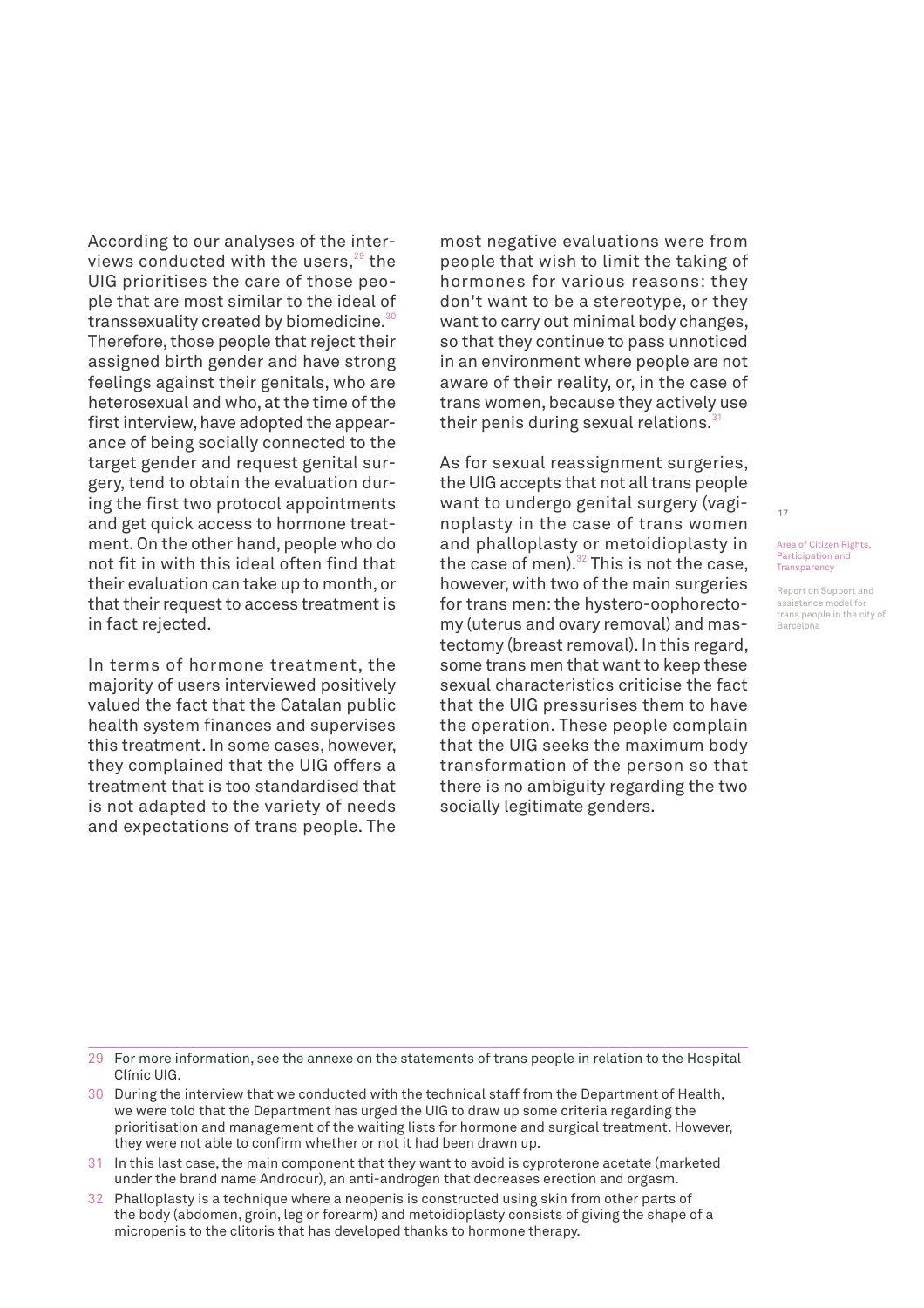To sum up, the evaluation of the service user who receives care at the UIG depends largely on their body and identity project. Those that are closer to the transsexual archetype tend to see the diagnostic process as a simple procedure in order to access the treatment, they rate the care given by the community of mental health professionals positively, and they consider that the hormone and surgical care is appropriate as it meets their expectations of maximum body transformation (although they complain about the long waiting times). Nevertheless, those with a heterodox life story, who wish to keep some of the sexual characteristics of their assigned gender and who explore

areas of identity that are not the standard male-female pairing, consider that the UIG does not attend to their needs adequately. This is actually a violation of Article 16 of the Catalan law on the rights of LGTBI people, as the public health system is not offering care under equal conditions and is limiting the participation of the person in the decision-making. Meanwhile, all the trans organisations contacted in order to produce this report (Associació de Transsexuals de Catalunya, EnFemme, Espai Trans, Chrysallis and Generem!) coincide in considering that this service needs to be re-addressed in order to establish non-pathologising and more comprehensive care.

Area of Citizen Rights, Participation and **Transparency** 

18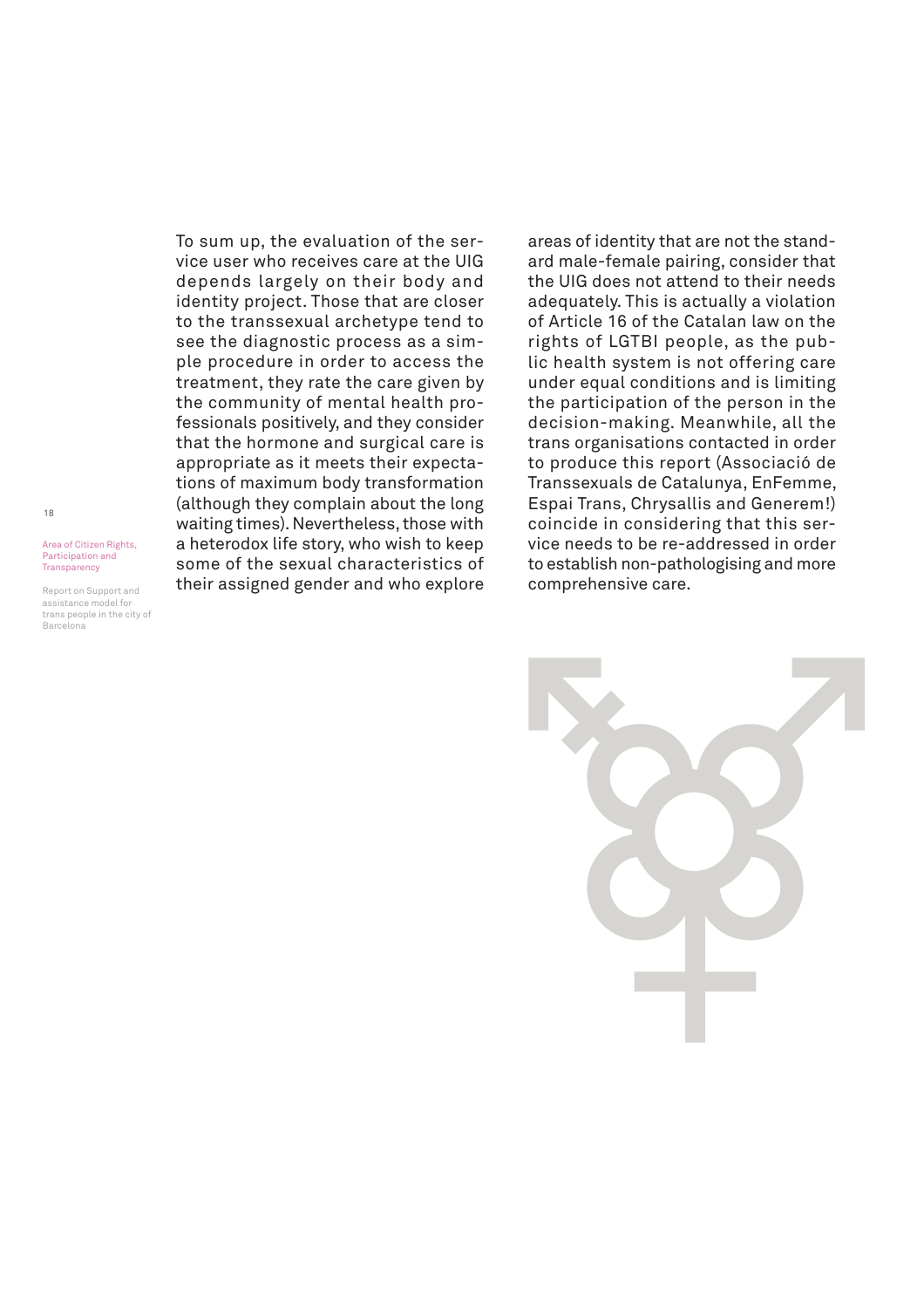# **2.3 The Trànsit service of the Catalan Healthcare Institute.**

Trànsit started up in 2012 on the personal initiative of a gynaecologist and a midwife with the basic goal of promoting the health of trans people (pap tests, mammograms, prevention and detection of STDs, etc.) This type of care is not usually offered in UIGs (which focus on the hormone-surgery process) or in primary healthcare centres (as the majority of professionals are not aware of the needs of these citizens). Subsequently, it was decided to extend the offer of services with the prescription of hormone treatment as well as its assessment and supervision, and a new line of care was implemented: psychotherapeutic support by two psychologists who work part-time. The initial idea of Trànsit was to offer care to trans people residing in the city of Barcelona (it provides its services in the CAPs (primary healthcare centres) of Manso and Numància), but there are currently many requests from all around the Catalan region. However, there is presently no agreement between Trànsit and CatSalut, as the health care of trans people lies exclusively with the UIG.

Nowadays, Trànst seeks the following goals: 1) Support trans people during their entire identity and body construction process; 2) support the people close to them (family members, friends, partners and teachers); 3) raise awareness among healthcare, education and media professionals about the trans reality; 4) train healthcare professionals so that they can attend suitably to the requests of trans people; 5) write up the medical and psychologist reports that are legally necessary to access the gender and name changes in registries. In order to achieve these goals, Trànsit is divided into two interrelated services: Trànsit-AM, to attend to medical matters, and Trànsit-AP, to provide therapeutic support.

19

#### Area of Citizen Rights, Participation and Transparency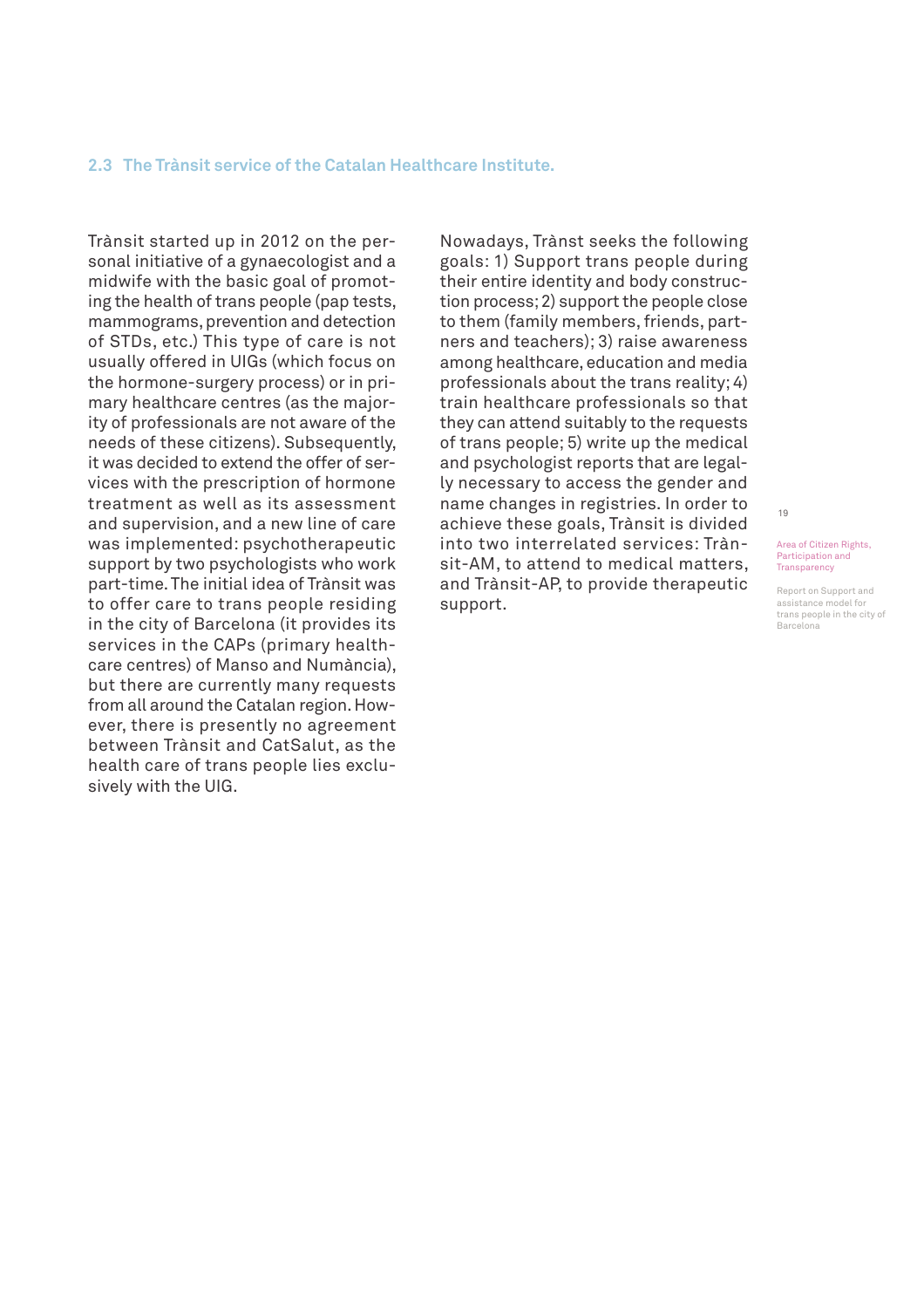### *Trànsit - Medical Support*

In Trànsit-AM, it is considered that the decision to start body modification treatment should not have to be pre-empted by a psychiatric evaluation. It is understood that health care is a collaborative process between professionals and trans people that ought to focus on the needs and expectations of the person at all times. In this service, the person's life story is actively listened to in relation to their identity construction process and the questions that they might have throughout the process. The support received by close family and loved ones, and by the education and work spheres are also studied. In terms of hormone treatment, the information and advice required is offered from a non-binary view of gender and recognition of the diversity of trans subjectivity and bodies. This means respecting the decision of the person at all times in relation to the type and time frame of the hormone treatment. The person also decides if they wish to be referred to Trànsit-AP so that they themselves or those close to them can receive psychotherapeutic support. Trànsit-AM also promotes the referrals of trans people to mutual help and support groups.

### *Trànsit - Psychological Support*

In Trànsit-AP, psychotherapy is not considered to be a cure or evaluation technique for any type of mental disorder; it is an intervention that facilitates the personal growth and development process of the person's psychic autonomy. The care in this service is organised around the following guidelines: 1) Support in psychosocial aspects of the person always has to be at the request of the person themselves; 2) the healthcare professional is an information, advice and support provider; the final decision lies with the person and only the person; 3) support has to be provided during the identity construction process, respecting and strengthening the person's subjectivity; 4) the autonomy of trans people has to be reinforced during their transition process; 5) the expression of gender is diverse and unique to each individual and has to be considered as such.

The fact that Trànsit has opted for a care model based on informed consent means that this service has become a place of reference for all those who want to receive non-pathologising health care. There are people who go to Trànsit with more normative identity and body projects, but also those that do not wish to attend the UIG because they do not want to undergo the standardised treatment. This could be, for example trans women that want to adjust the hormone treatment to suit their needs, or trans men that do not want to undergo a mastectomy or hystero-oophorectomy (surgeries that are considered to be essential in the UIG).. Basically, people that do not fit the prototype of the transsexual person taken as the reference in the UIG.

 $20$ 

Area of Citizen Rights, Participation and **Transparency**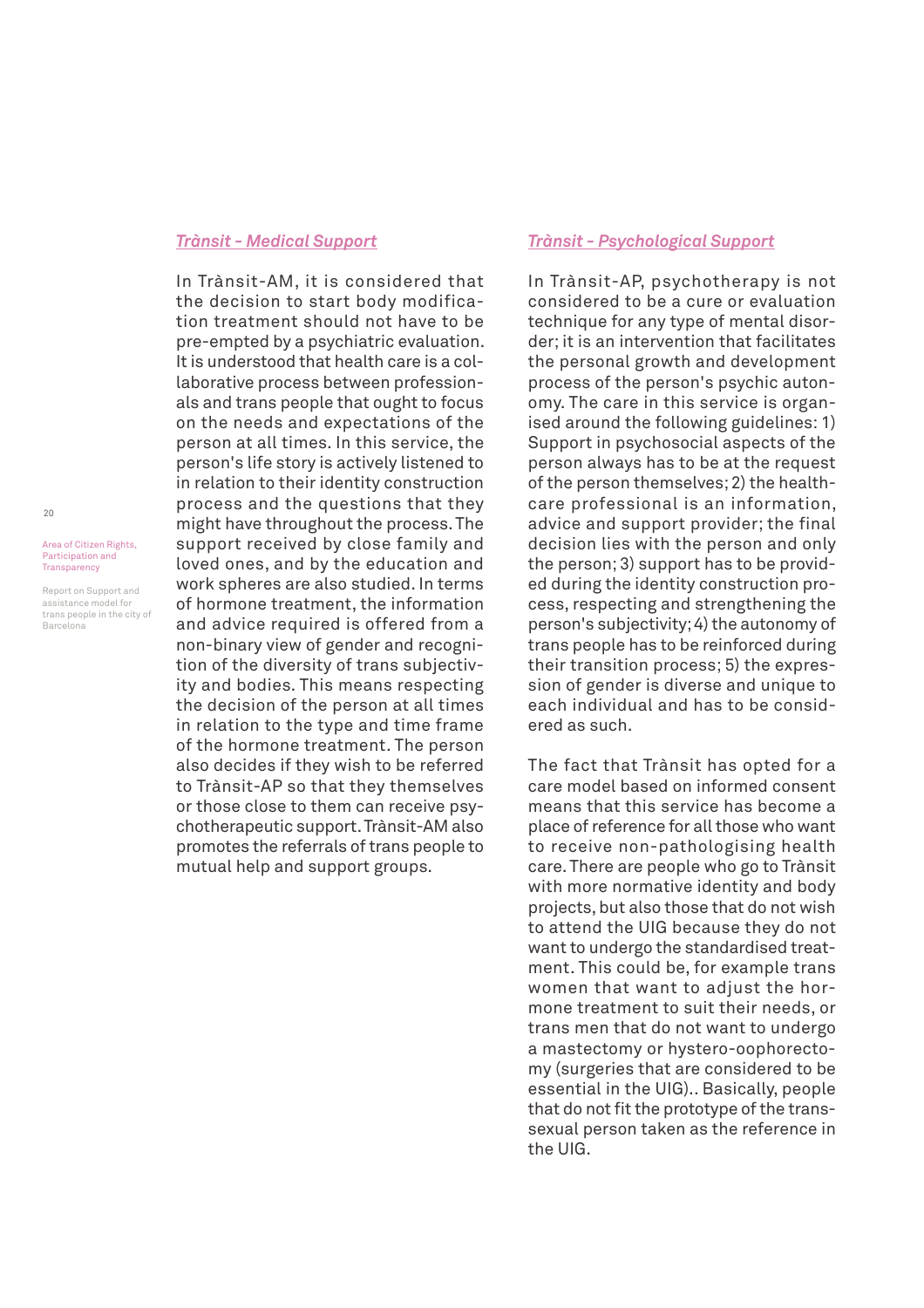# *Care model summary/table*

|                                                        | <b>UIG</b>                                                                                                                                                                                                                 | <b>Trànsit</b>                                                                                                                                                                                 |  |
|--------------------------------------------------------|----------------------------------------------------------------------------------------------------------------------------------------------------------------------------------------------------------------------------|------------------------------------------------------------------------------------------------------------------------------------------------------------------------------------------------|--|
| <b>Definition of</b><br>transsexuality/<br>transgender | Gender identity disorder<br>(GID) / gender dysphoria<br><b>DSM-5.</b>                                                                                                                                                      | Another expression of<br>gender diversity.                                                                                                                                                     |  |
| <b>Theoretical model</b>                               | Obligatory psychological/<br>psychiatric evaluation.<br>Differential evaluation<br>based on the DSM-5.                                                                                                                     | Informed consent.<br>Psychotherapeutic support<br>at the request of the person.                                                                                                                |  |
| <b>Definition of the</b><br>problem                    | The professionals evaluate<br>the person's identity. The<br>transition treatments can<br>only be accessed with the<br>evaluation. Standardised<br>protocol for everybody.                                                  | Only the person can define<br>their own identity and<br>their therapeutic needs<br>after receiving objective<br>information. Each person<br>has their own individual<br>journey of transition. |  |
| <b>Method</b>                                          | Authority to permit or<br>refuse the person access<br>to hormone and/or surgical<br>treatment.                                                                                                                             | Provide access to the<br>transition treatments<br>actively listening to the<br>needs of each person.                                                                                           |  |
| <b>The medical</b><br>or therapeutic<br>professional   | The professionals lead<br>Professional capable<br>the process. Standardised<br>of active listening and<br>protocol for everybody.<br>adapting the treatments to<br>the needs of each person<br>with ongoing collaboration. |                                                                                                                                                                                                |  |
| The user                                               | Patient of a service /<br>passive agent.                                                                                                                                                                                   | Capable of receiving<br>information and making<br>decisions according to their<br>needs / active agent.                                                                                        |  |
| <b>Conclusions</b>                                     | Model based on<br>transsexuality as a disorder.<br>It creates an issue that<br>needs a solution and,<br>sometimes, excludes<br>people that do not respond<br>to the model created by<br>biomedicine.                       | Depathologising model,<br>based on the concept of<br>identity as a human right.<br>More comprehensive model<br>of all types of trans people.                                                   |  |

### 21

Area of Citizen Rights,<br>Participation and<br>Transparency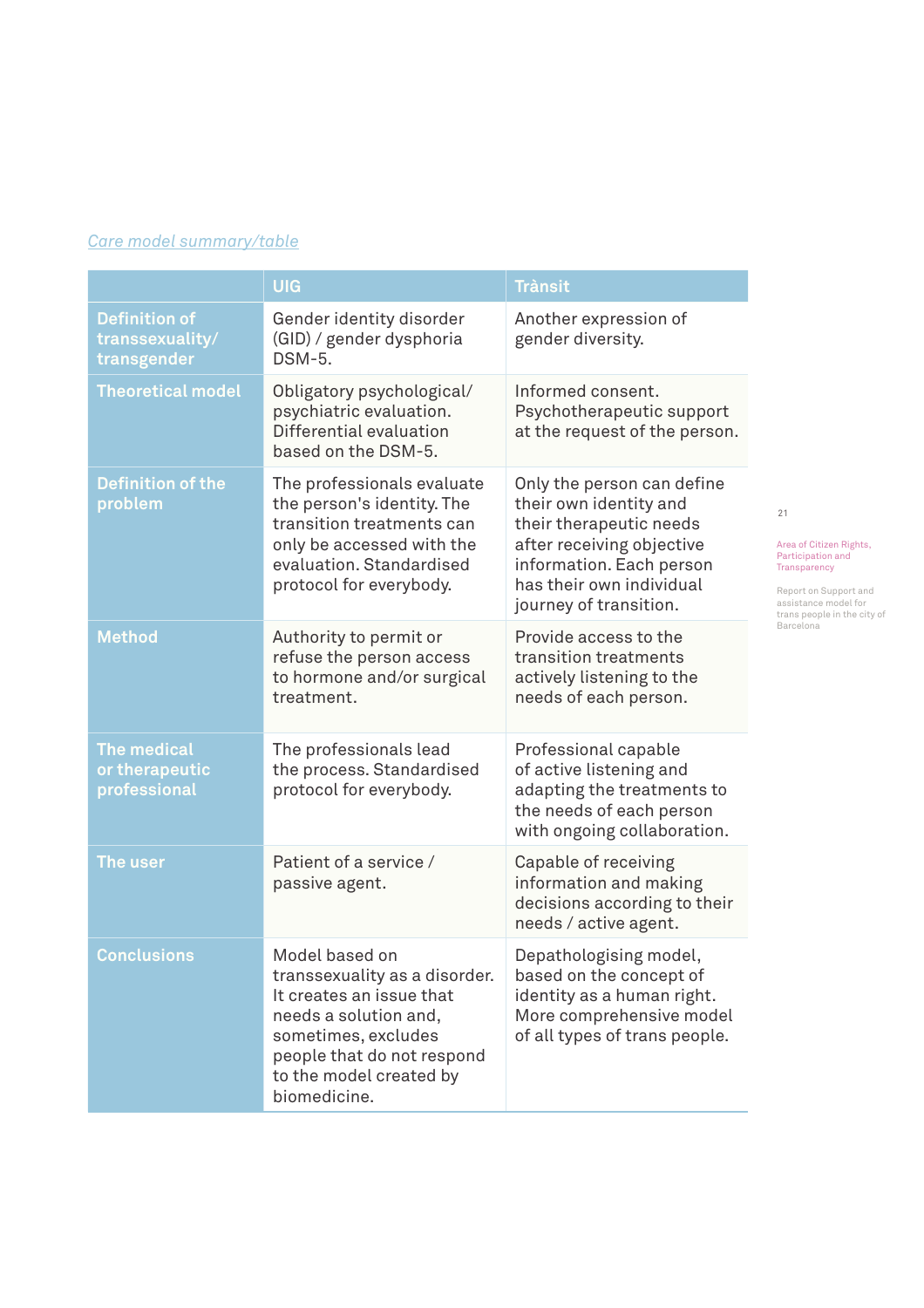# *Care service data*

| <b>Service</b>                                                  | <b>Trànsit</b>                                                                                          | <b>UIG</b>                                         |
|-----------------------------------------------------------------|---------------------------------------------------------------------------------------------------------|----------------------------------------------------|
| <b>Waiting time/first</b><br>appointment                        | Trànsit-AM: 1-7 days<br>Trànsit-AP: 3 weeks                                                             | No data available                                  |
| <b>Waiting time first</b><br>care/hormone<br>treatment          | 87 % HT on first<br>appointment                                                                         | No data available                                  |
| <b>People excluded</b><br>from hormone<br>treatment             | $\mathbf 0$                                                                                             | No data available                                  |
| <b>Total no. of people</b><br>attended to                       | Trànsit AM: 442<br>(October 2012 - January<br>2016)<br>Trànsit AP: 111<br>(May 2013 - January 2016)     | 1,045<br>$(2000 - 2014)$<br>321<br>$(2012 - 2014)$ |
| <b>Referral to the UIG</b><br>2015                              | Trànsit AM: 26<br>Trànsit AP: none (everyone is<br>told about the service)                              |                                                    |
| First psychology/<br>psychiatry<br>appointments                 | 101                                                                                                     | No data available                                  |
| <b>First hormone</b><br>treatment<br>appointments 2015          | 171                                                                                                     | No data available                                  |
| <b>Second</b><br>psychology/<br>psychiatry<br>appointments 2015 | 558 total appointments in<br>the therapeutic process<br>(maximum: 10 appointments<br>per person/family) | No data available                                  |
| <b>Second hormone</b><br>treatment<br>appointments 2015         | 520                                                                                                     | No data available                                  |
| <b>Therapy support</b><br>group attendees<br>2015               | Total: 43 people<br>(three editions:<br>2013/2014/2015)                                                 | No data available                                  |
| <b>Number of</b><br>mastectomies 2015                           |                                                                                                         | 49<br>$(2008 - 2014)$                              |
| <b>Number of</b><br>vaginoplasties<br>2015                      |                                                                                                         | 70<br>$(2008 - 2014)$                              |

22

Area of Citizen Rights, Participation and Transparency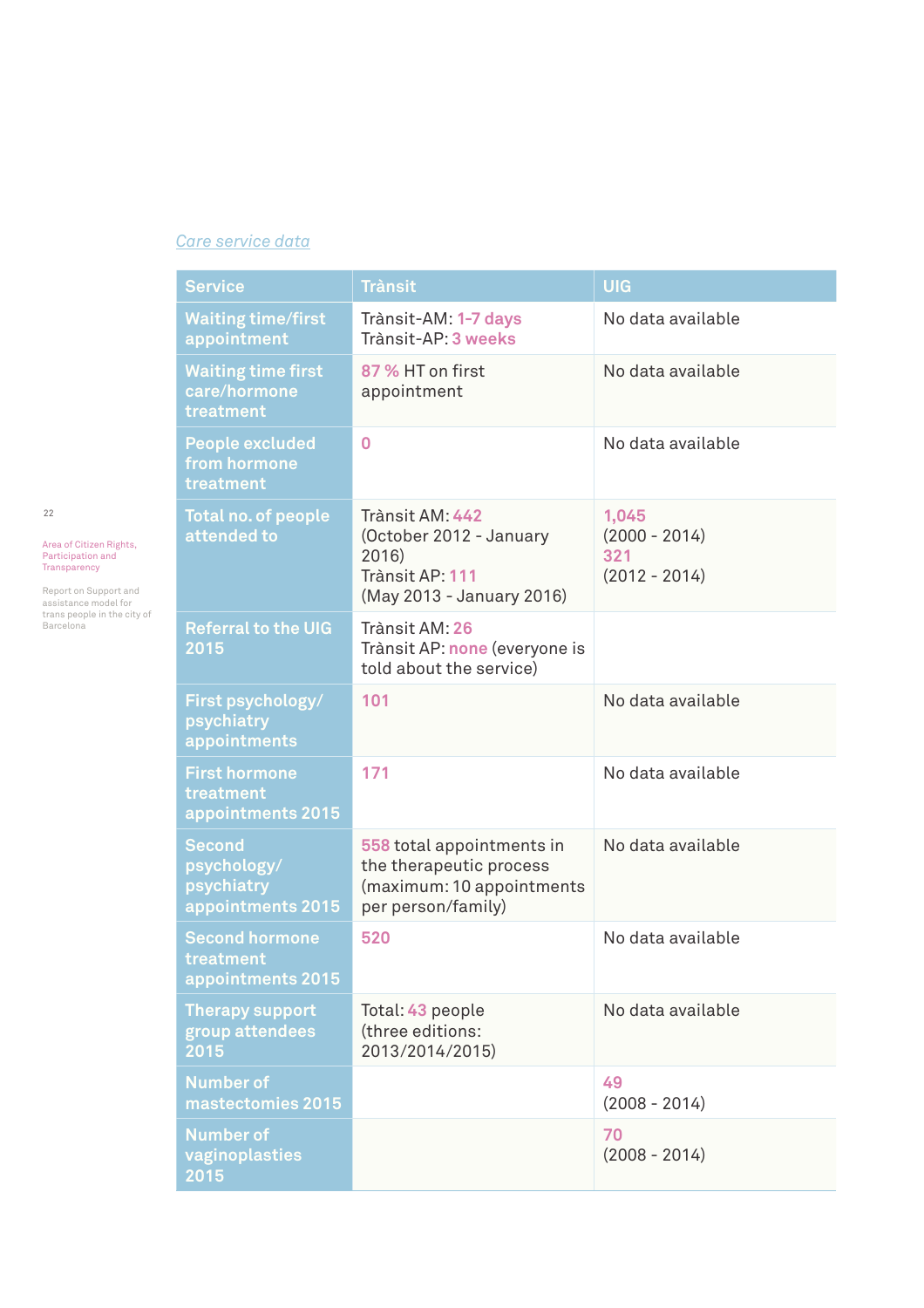# **2.4 Minors with non-normative gender**

We have recently been helping to create awareness about a sizeable number of minors and adolescents that express various identities and do not meet the gender orders that have been assigned to them at birth. If we recognise that the trans fact is another form of development of gender identity, just as legitimate as the others, and not a disorder, we can see that amongst these minors, there is a large variety of experiences, occurrences and behaviours. Nevertheless, these people often have to face social pressure and numerous types of discrimination because they don't adapt to the gender norms.

When a situation like this arises in a family, alarm bells go off and there is great concern: concern for the minor's happiness, because the parents don't know how and what they are dealing with, because they find it difficult to support certain gender expressions when they know that they are not socially accepted with normality, etc. In the best case scenario, when they accept the forms of expression of their son or daughter without any difficulty, they are unsure of the best way to support them and to build up their self-esteem. Among other things, this is due to the well-known fact that while we live in a society that prides itself on individual liberty, people who are different continue to be punished socially. Sexual and gender diversity are not considered to be social assets, and direct and indirect discrimination occurs frequently.

Mothers, fathers, healthcare staff and teachers wonder what to do when a girl or boy feels that their gender is different from the gender assigned to them at birth or when they demonstrate behaviours, tastes or play games that do not correspond to those they should be developing socially. This diverse reality needs to be addressed properly to determine the exact needs of these people and how to deal with them and their environment. Legitimising the desires of the minor, putting the family's mind at rest, reducing the gender labels in primary and secondary schools, and working in schools to promote respect for sexual and gender diversity are important tasks for minimising pressure and discrimination.

From the healthcare point of view, the most recent version of the Standards of Care (WPATH, 2011) opens the door to starting hormone treatment during puberty in the case of people who, throughout their lives from when they were young children, express a strong desire to represent a gender other than the one assigned, provided there is total agreement between the medical team and the minor's guardians. As there is no international consensus on the aptness of giving treatment to minors, there are some limitations according to the Tanner Stages, the scale that defines the development of primary and secondary sexual characteristics. The Standards establish that girls and boys have to be at least in Stage 2 (10-13 years of age) to receive a reversible treatment that stops pubertal development. Once they are 16 years old, they can start cross-sex hormone therapy. As regards sex reassignment surgeries, the Standards establish that the person must be the legal age of majority established in each country.

 $23$ 

#### Area of Citizen Rights, Participation and Transparency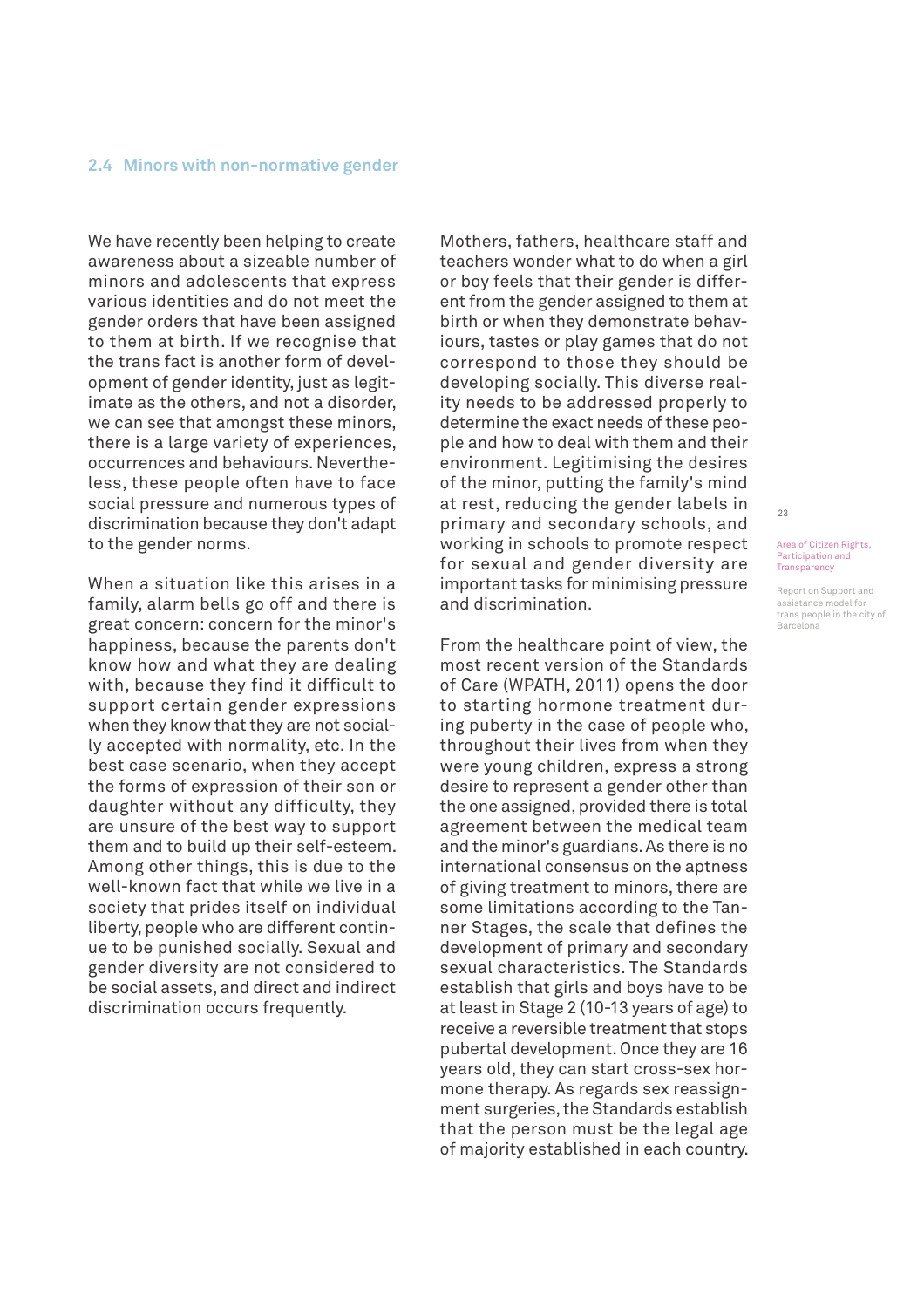# *Care provided to minors in the Gender Identity Unit of Hospital Clínic*

In Hospital Clínic, minors with gender diversity are attended to by the Psychology and Psychiatry Service for Children and Adolescents (SPPIJ), which keeps in constant contact with the UIG. If the professionals consider it appropriate, therapy with puberty blocker hormones is provided to minors who are in Tanner Stage 3 (11-13 years of age). If the minor accepts the changes well and continues to want body transformation, they can start taking sex steroids at 15-16 years of age. The SPPIJ comments that it is very important to be careful in the diagnostic evaluation of children as the majority of "gender dysphoria" evaluations in childhood do not persist as time passes. With regard to the care of younger children (who don't receive any type of pharmacological therapy), parents are made aware that they are not to repress the desires and behaviours of their children and to offer them personal development spaces, while at the same time protecting them from possible conflictive situations with people in their environment, such as school peers. If it considers it appropriate, the SPPIJ can contact the education centres to explain the minor's situation and thereby facilitate their educational integration.

# *Trànsit - Psychological Support. Care provided to families of minors with gender diversity*

The support given to minors (up to the age of 15) with gender diversity at Trànsit AP is directed at the families of these children and adolescents, as this centre does not have a specific child psychology service. The first appointment is conducted with the parents and/or extended family of the minor, depending on what the adults decide. In 90% of cases, these appointments are only conducted with the parents. The most frequent request is for information about how to act when a diverse gender expression by the minor is detected. In these cases, clear information about gender diversity is offered, emphasis is placed on the importance of supporting the child or adolescent in their identity construction process and respecting what they need without expressing prejudices. The advantages and disadvantages of making the social transition during childhood are also discussed. It is possible that the fear and the burden of the responsibility felt by the parents as they make decisions on their child's health are addressed in subsequent appointments, as well as the frustration and fear of having to challenge a system that discriminates. Furthermore, ways of communicating the diverse identity of their child to those around them are also explored. Information is also provided about existing resources, such as family support associations (Chrysallis and Grup de Famílies de Persones Trans), as socialisation is key to combating the anxiety caused by these situations.

 $24$ 

Area of Citizen Rights, Participation and **Transparency**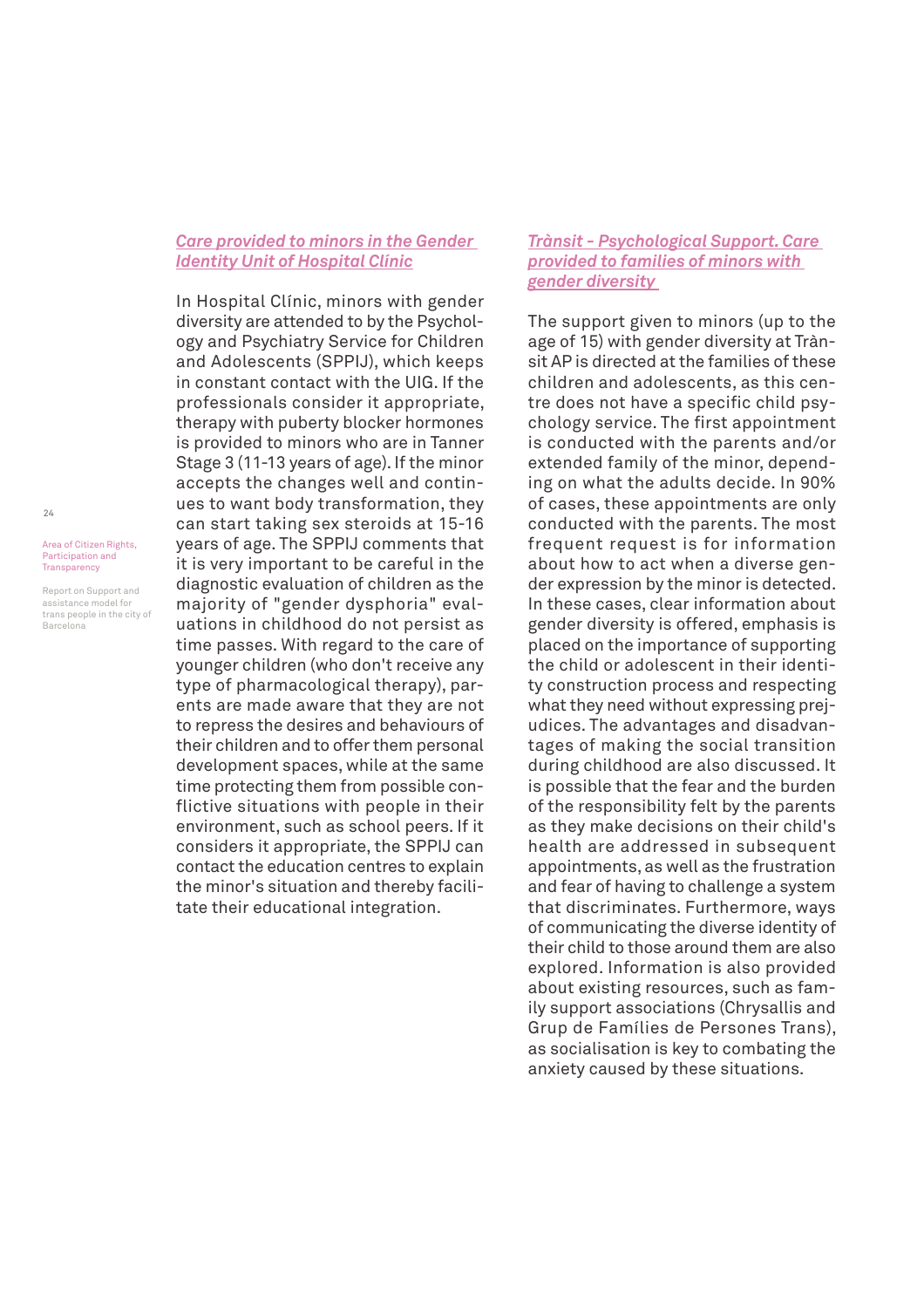# *Trànsit - Medical Support. Health care of trans minors*

Apart from the support given to the families of trans minors, Trànsit- AM gives advice on the possible therapeutic actions that can be carried out on the onset of puberty:

- Let the pubertal process take its course while looking out for any signs that the body changes are upsetting the minor, all the time reinforcing their self-esteem. The future advantages of not stopping the pubertal changes also need to be pointed out (reproduction, sexuality, understanding the biological fact).
- Do not let the pubertal changes take their course using puberty blockers, while explaining the advantages and disadvantages of this treatment.
- Start hormone treatment for the target sex when the pubertal changes are already very evolved and cause discomfort, or after the age of 15 in the case of having opted for the use of puberty blockers.

The decision on which path to take is made by the parents together with the trans minor, advised by the Trànsit-AM professional on the possible advantages, disadvantages and unresolved questions in the health care of trans minors. Medical reports are also offered so that these minors are treated in accordance with their gender identity, which helps their socialisation in the areas of education, health, leisure, etc.

25

Area of Citizen Rights, Participation and Transparency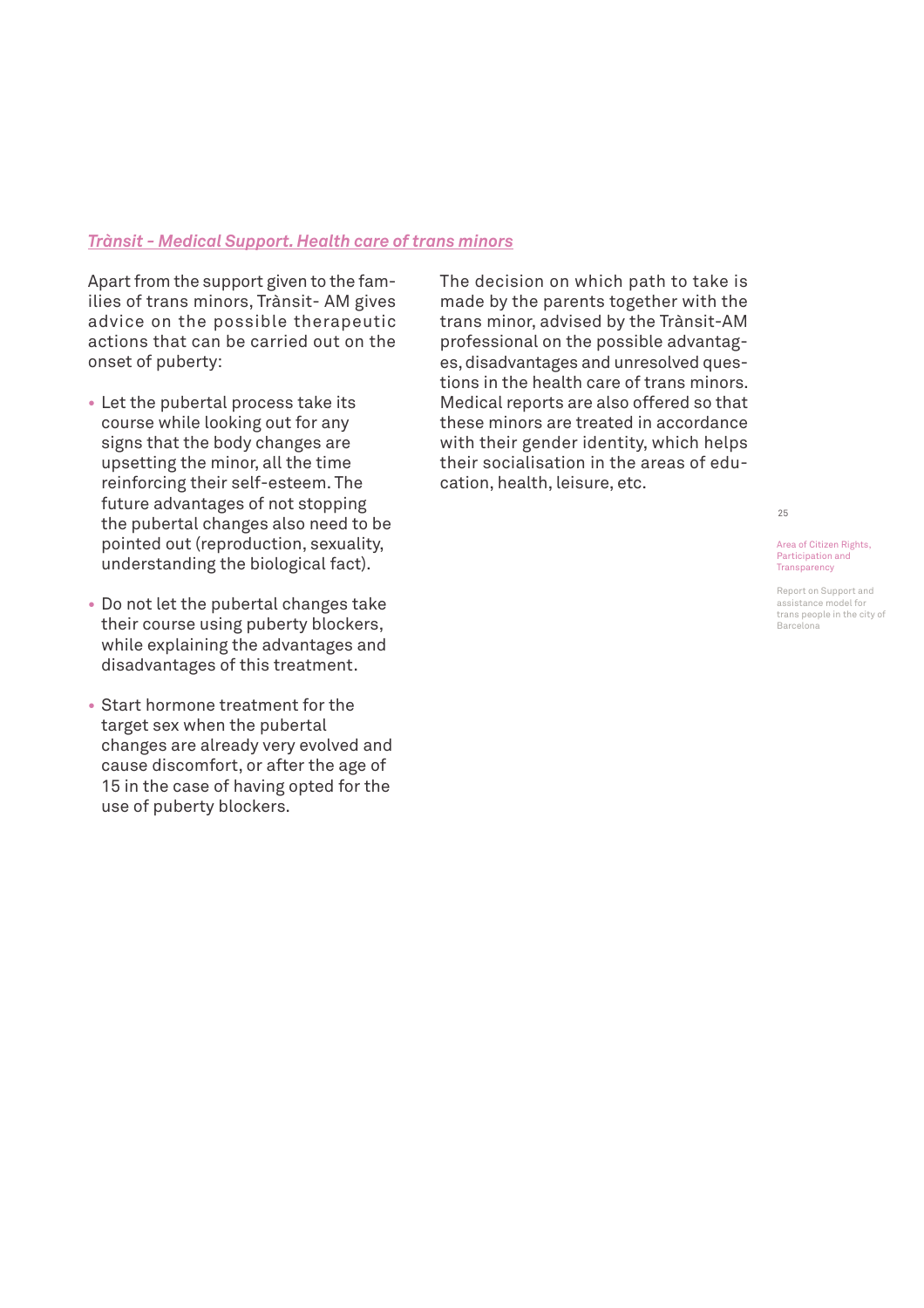# *Data on minors attended to in the health services*

|                                                                              |                    | <b>Trànsit-AM</b>                                                                            | <b>Trànsit-AP</b>                                   | <b>UIG</b>            |
|------------------------------------------------------------------------------|--------------------|----------------------------------------------------------------------------------------------|-----------------------------------------------------|-----------------------|
| <b>All minors</b><br>attended to                                             |                    | 41<br>(November<br>$2012 -$<br>January 2016)                                                 | <b>11 families</b><br>(Total<br>appointments<br>30) | 74<br>$(2008 - 2014)$ |
|                                                                              | 4-11 years         | 6                                                                                            | $6\phantom{1}$                                      |                       |
|                                                                              | <b>12-14 years</b> | $\overline{7}$                                                                               | $\overline{0}$                                      |                       |
|                                                                              | 15-17 years        | 25                                                                                           | 5                                                   |                       |
| <b>First appoint-</b><br>ments minors<br>2015                                |                    | 26                                                                                           | 6                                                   | No data<br>available  |
|                                                                              | 4-11 years         | 6                                                                                            | $\overline{2}$                                      |                       |
|                                                                              | <b>12-14 years</b> | 4                                                                                            | $\overline{0}$                                      |                       |
|                                                                              | <b>15-17 years</b> | 16                                                                                           | 4                                                   |                       |
| Waiting time/<br>psychological<br>care                                       |                    |                                                                                              | 3 weeks                                             | No data<br>available  |
| <b>Waiting time/</b><br>first medical<br>care                                |                    | 1-4 days                                                                                     |                                                     | No data<br>available  |
| Waiting time/<br>start blockers                                              |                    | $\star$                                                                                      |                                                     | No data<br>available  |
| <b>Waiting time</b><br>first care/hor-<br>mone treat-<br>ment 12-17<br>years |                    | 16/28** start<br>HT on first<br>appointment<br>$6/28(1-3)$<br>months)<br>6/28 don't<br>start |                                                     | No data<br>available  |

\* Two minors are in treatment with blockers given in other centres.

\*\* Two minors have started hormone treatment in anther centre.

26

Area of Citizen Rights, Participation and Transparency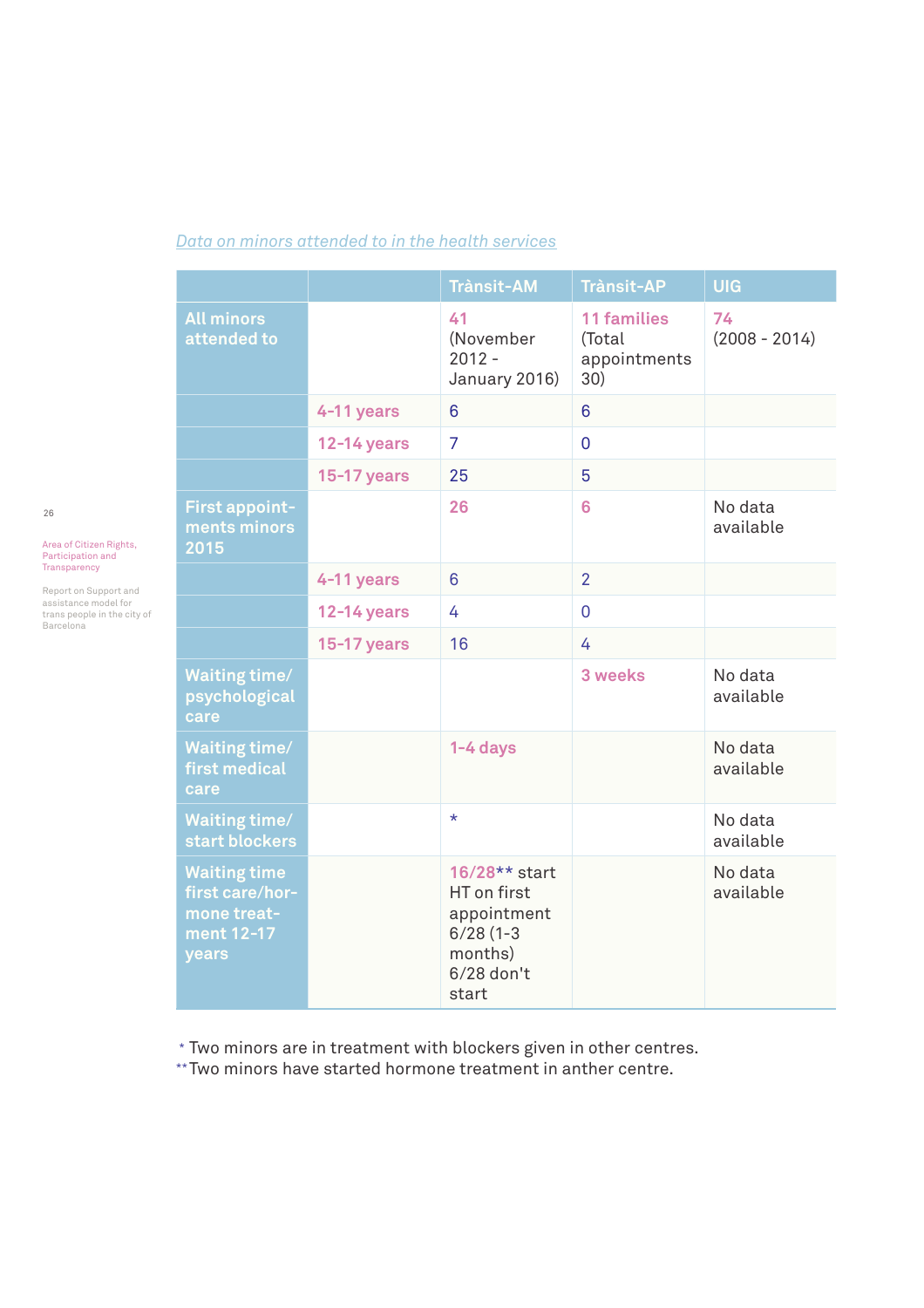# **3. RECOMMENDATIONS FOR THE EFFECTIVE RUNNING OF THE PUBLIC SERVICES AIMED AT TRANS PEOPLE**

In this section, a series of specific actions and recommendations are proposed to enable the municipal public services to attend to the needs of trans people appropriately, guaranteeing their rights and contributing to the fight against transphobia We understand that these recommendations put to the City Council must be transmitted to the Generalitat regional government of Catalonia in order to guarantee that the healthcare services throughout the Catalan region attend to these citizens appropriately.

27

Area of Citizen Rights, Participation and Transparency

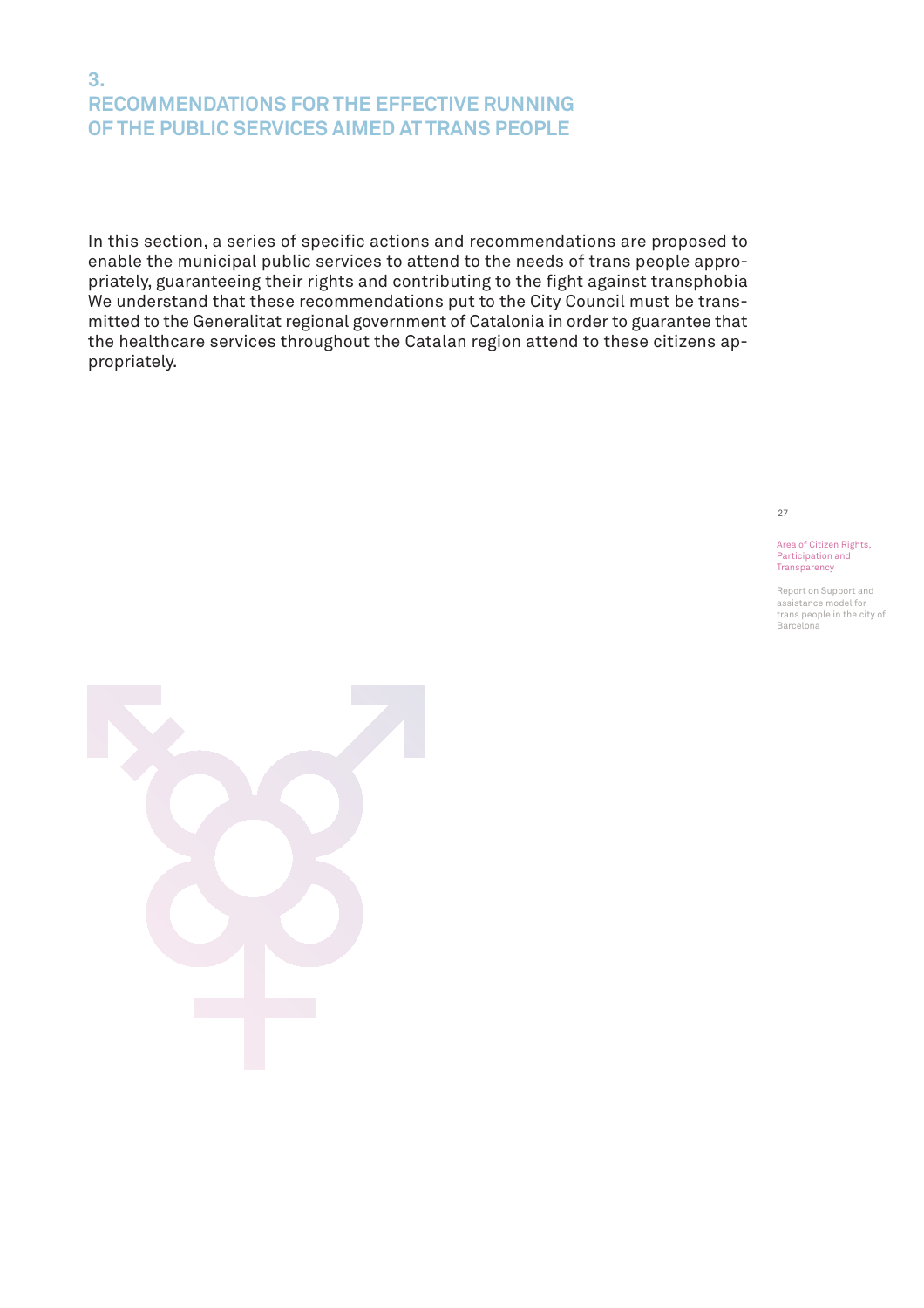### **3.1 Guarantee comprehensive, non-pathologising health care**

The healthcare services need to attend to trans people with a depathologising and humanist approach, considering the trans condition as an expression of diverse gender and not as a disorder. To achieve this, the following recommendations are put forward:

- The Barcelona Health Consortium should prompt a debate with the interested parties (without forgetting the trans organisations) on the existing healthcare models.
- The community of primary and specialised healthcare professionals needs to have minimum competences in gender diversity and transition processes, and should at all times respect the subjectivity, autonomy and decision-making capacity of the person.
- It is essential to shift from the model based on a psychiatric evaluation to informed consent, understanding the latter to be a process where the person voluntarily receives information, advice and support, and is ultimately responsible for their decisions.
- The care from the healthcare professional must be personalised and should take into account the possible variants of intervention: hormonal, surgical and psychotherapeutic care, just one of these, or none at all.
- The care should go beyond the hormone and surgical treatment. The health promotion services for these citizens should be fostered (gynaecological care, cardiovascular risk evaluation, prevention of STDs, etc.) as well as certain specialised services (such as speech therapy for feminising the voice).
- The professional staff have to help the trans person connect with peer networks as an element of integration and reinforcement of the process itself. This is why minimum knowledge of the associative network and the social networks existing in their region is so important.
- Healthcare protocols including care to minors have to be developed.
- The Generalitat regional government of Catalonia needs to draw up a strategic comprehensive healthcare plan for trans people to be implemented in the Catalan region for 2016-2020, which takes into account the prevention/promotion of health and care during the transition processes. This plan must be based on the concept of informed consent and should be linked to the primary healthcare services.
- It is necessary to assess the possibility of carrying out a pilot of the plan in a municipal healthcare centre.

Area of Citizen Rights,

 $28$ 

Participation and Transparency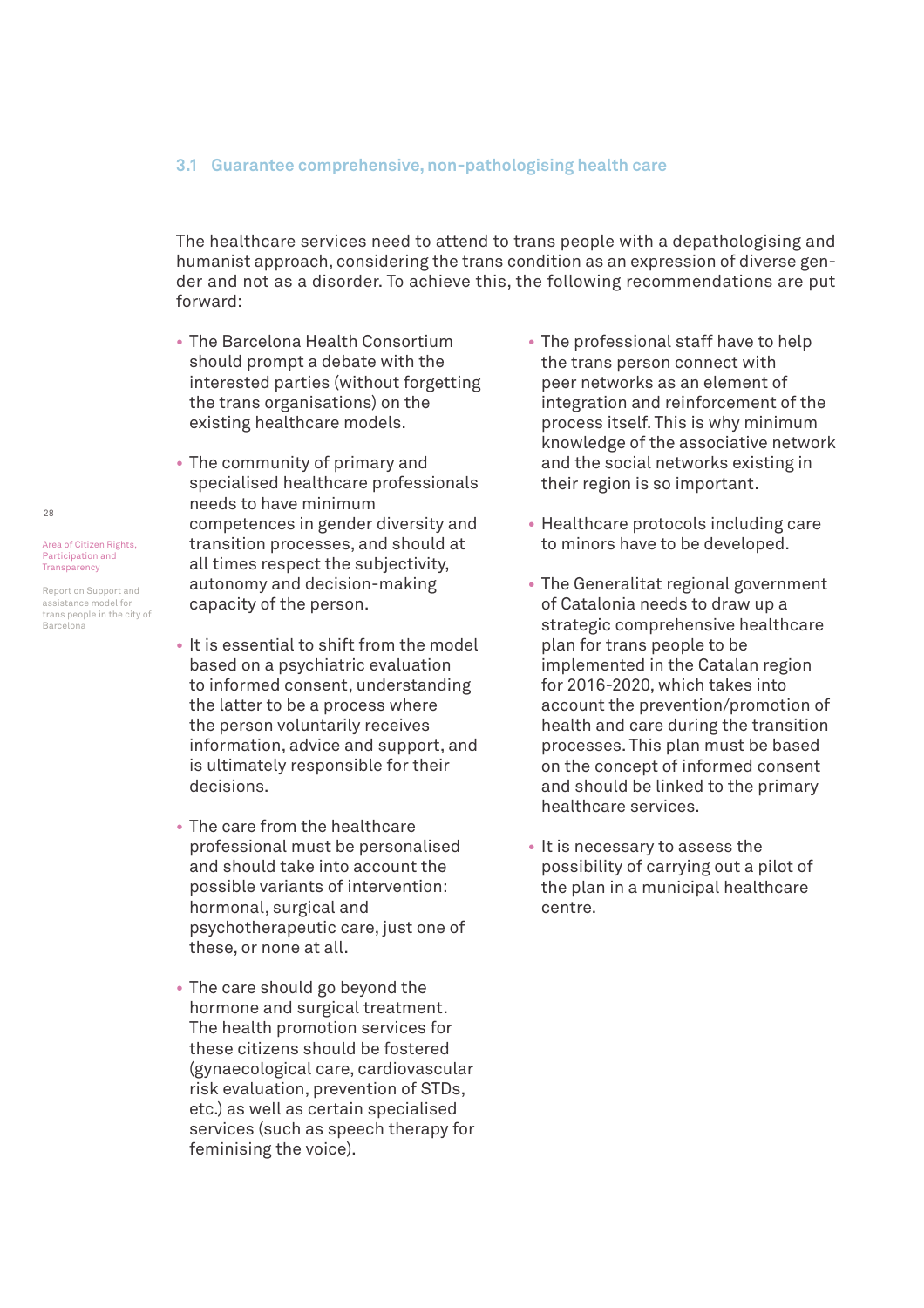# **3.2 Promote actions to combat transphobia and foster respect for gender diversity**

The extreme discrimination associated with the gender identity of trans people impacts on their quality of life and that of their families, it restricts their access to rights and resources, and makes the personal autonomy and social integration process difficult. To counteract this problem, Barcelona City Council should:

- Develop information and awareness campaigns/programmes and campaigns to raise the visibility of the trans experience and the effects of transphobia, aimed at public service staff.
- Become involved in the organisation of public awareness-raising campaigns to raise awareness of the reality and problems of this group of people.
- Give support to the collectives in their fight to reform laws that attack the rights of trans people (such as Act 3/2007, on changing gender and name).
- Maximise the initiatives to raise awareness of and promote trans culture that are carried out in the city using a permanently updated trans virtual agenda.
- Achieve more involvement and commitment from the Catalan Media Corporation (CCMA) regarding the broadcasting of the trans fact using a destigmatising approach with respect for diversity.
- Finance the preparation of reports and studies that look in detail at the needs of trans people (childhood, adolescence, ageing, physical changes, etc.) in order to improve the implementation of public polices.
- Promote inter-administrative collaboration so that each Administration promotes the fight against transphobia within the scope of their competences.

 $29$ 

#### Area of Citizen Rights, Participation and Transparency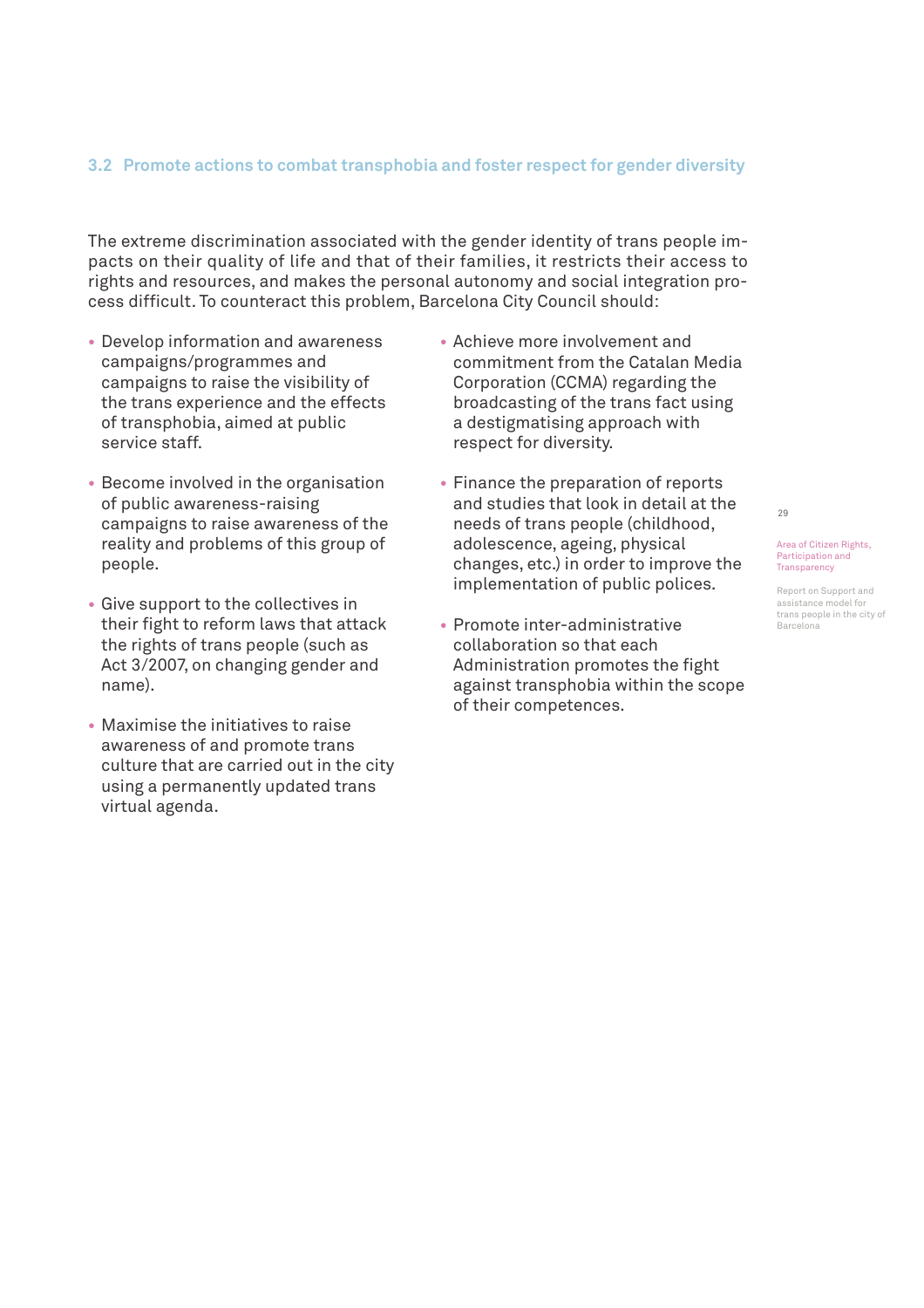# **3.3 Promote coordinated actions between the different social, education and healthcare services in relation to the trans fact during childhood and adolescence**

The childhood and adolescence stages are ages of risk for the development of the identity of people that present non-normative or different gender roles to those that society distinguishes according to the assigned gender. Within what we today call"trans minors" there are a large variety of situations, which range from curiosity to explore the different gender expressions to the conviction of belonging to a gender different to the one assigned. In order to guarantee the well-being of children and adolescents with these needs while respecting their identity, a series of measures needs to be followed:

- Guarantee that the minor is treated according to their perceived identity in education and healthcare centres, and not according to the assigned gender. This recognition should take place without the guardians needing to present a psychiatric evaluation.
- Promote learning actions among primary and secondary school pupils on respect for gender diversity.
- Organise awareness courses for teaching staff.
- Prevent gender labelling in schools, by proposing that the changing rooms, bathrooms, clothes, etc. are not structured according to the sex and binary system of genders.
- Draw up action protocols in education centres that have trans students or with gender diversity.

30

Area of Citizen Rights, Participation and Transparency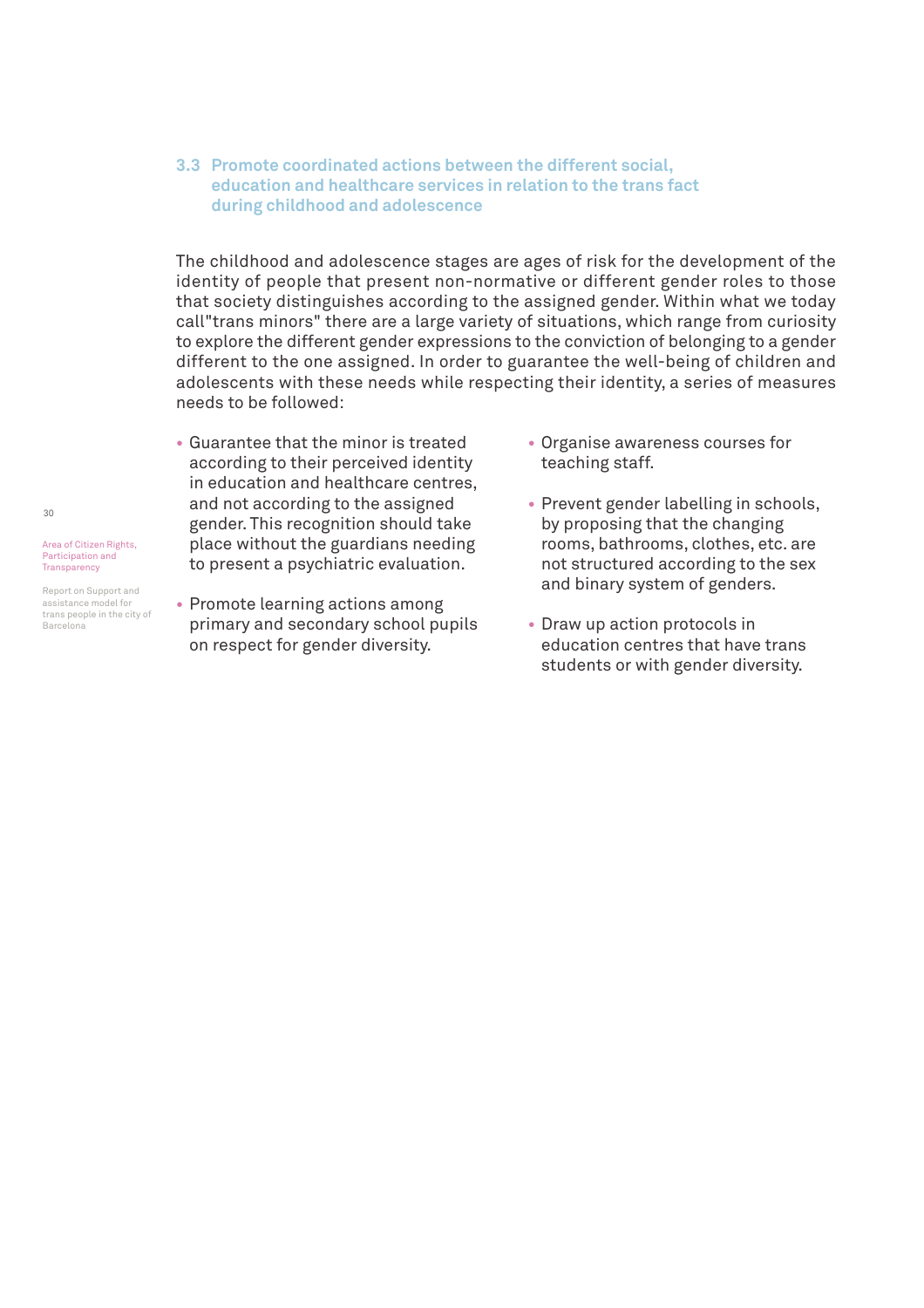# **3.4 Promote actions for active community insertion of trans people**

It is important to encourage the active participation of trans people as city residents. The appropriate conditions need to be generated to increase the empowerment and skills of this population, and, to this end, the following is recommended:

- Guarantee that, in all municipal administrative processes, the trans person is treated according to the name they have chosen, even if they have not changed their name in the register. It is also recommended that, provided the law so permits, the municipal documents and registers should respect the desired name and gender.
- Ensure that the public policies of the City Council, bearing in mind the new Catalan law on the rights of LGTBI people, have an intersectional consideration of the trans fact (taking into account variables such as ethnic group, age, gender, cultural and economic capital, etc.)
- Encourage people to join associations and promote the public and social participation of trans people and their families.
- Recognise the trans organisations as an element of active support and participation in the designing of public policies and strategies.
- Promote the mutual help groups directed both at trans people as well as their families.
- Design action strategies aimed at the families of trans people in order to promote an outlook based on the free expression of identities, which challenges binary and normative gender stereotypes.

31

#### Area of Citizen Rights, Participation and **Transparency**

Report on Support and assistance model for trans people in the city of Barcelona

Especially during the transition process, but not exclusively, many trans people have problems living and developing in normalised environments: adolescents who have to leave home due to lack of understanding from their families, people who lose their job when they initiate the transition, people who don't find work because they don't have official documentation with the desired name and gender, elderly people who have to go to a retirement home where they cannot express or develop their identity, etc. In this sense, it is important that Barcelona City Council stands as a fundamental pillar when guaranteeing that the basis needs of these people are met.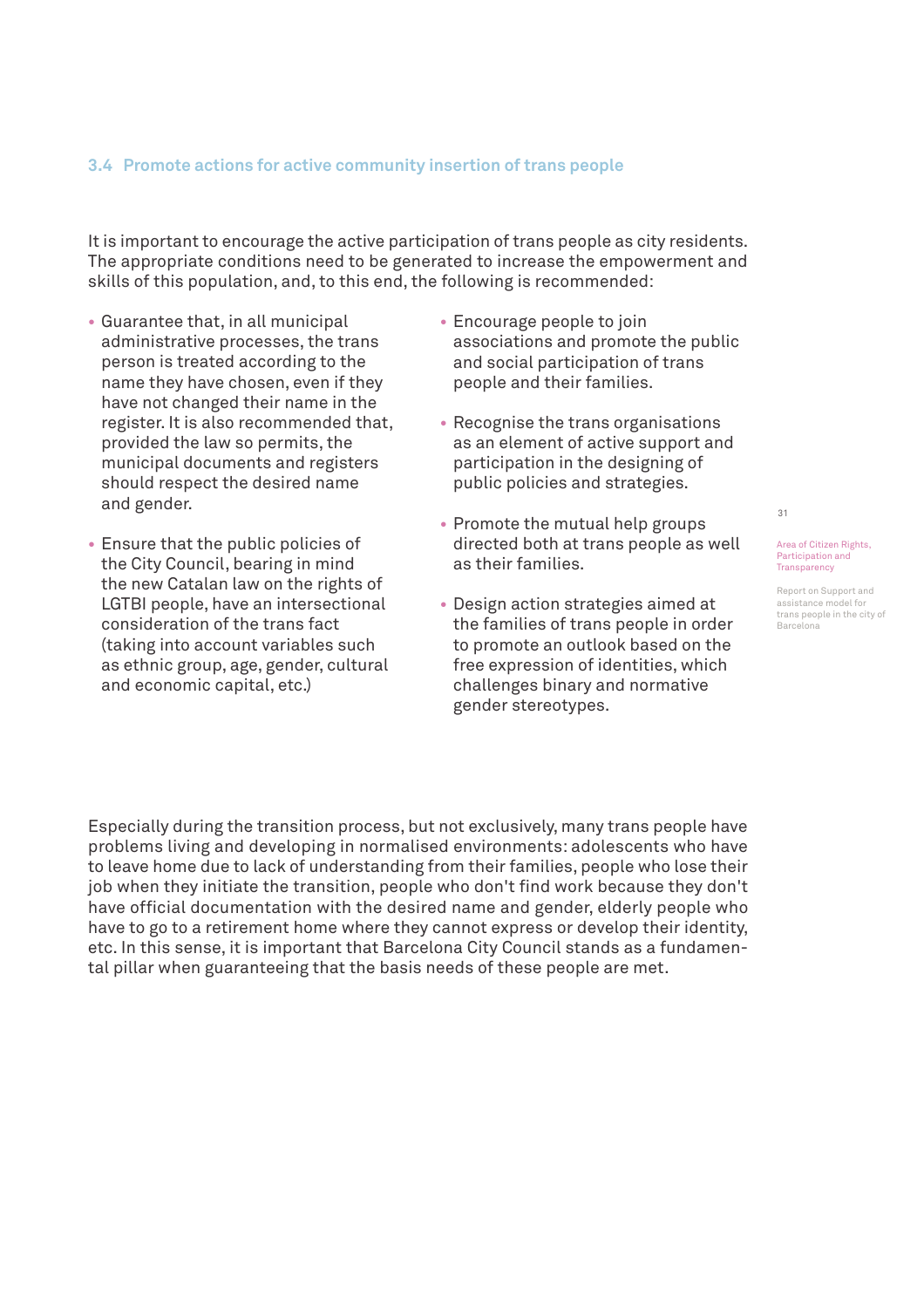# **3.5 Promote initiatives to foster the labour market insertion of trans people**

One of the fundamental keys to the social integration of any person is their insertion into the workplace. This is of particular significance in the case of trans people, as they are one of the collectives that suffer most from labour market exclusion. Having a decent job does not only guarantee income for carrying out their life projects (including non-financed treatments); it is also an essential tool for empowerment and assertiveness. Taking into account the study carried out by Miquel Missé and Gerard Coll-Planas<sup>33</sup> on the existing resources for the labour market insertion of trans people in the city of Barcelona, the following recommendations are made:

- Implementation of a guidance, training and labour market insertion plan for the trans population with positive discrimination measures to facilitate the hiring of trans people, particularly in the public sector.
- Training and awareness-raising for companies in order to avoid situations of discrimination against trans people.
- Give special attention to sex workers. In this regard, two types of measures are proposed: 1) Foster the empowerment of sex workers and combat occurrences of violence and stigmatisation; 2) promote career guidance and training for people who want to give up prostitution. To do this, it would be necessary to establish a protocol with the active participation of trans sex workers, taking into account that giving up being a sex worker could not be enforced as a condition for attending these training courses.

33 Missé, Miquel, and Coll-Planas, Gerard (2015), *Trans-Lab. Avaluació dels recursos d'inserció laboral de les persones trans a la ciutat de Barcelona [Evaluation of the resources for the labour market insertion of trans people in the city of Barcelona].*

32

Area of Citizen Rights, Participation and Transparency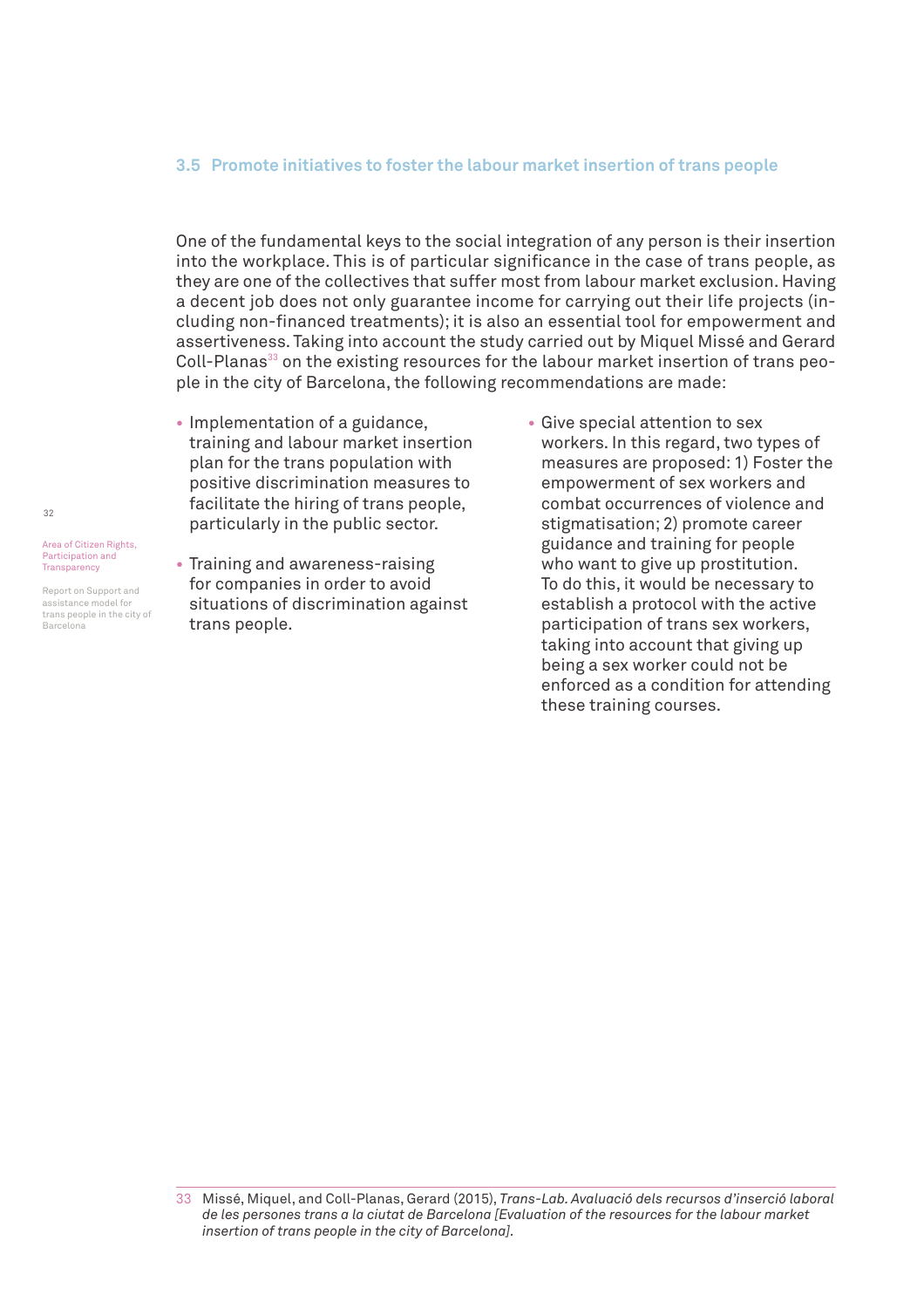# **3.6 Improve and promote comprehensive care of trans elderly people in their habitual and residential environment**

It is very important to take special care of trans elderly people, as they have lived quite a large portion of their life in an extremely transphobic socio-political context, completely unrelated to their needs and requests. The particular social vulnerability attached to ageing (solitude, poverty, dependence) is seen to be worsened in the case of trans people if the social and healthcare services do not jointly develop plans to promote the well-being of these people, to fight against exclusion and to prevent their invisibility and stigmatising treatment. As specific measures, the following are put forward:

- Promote actions that lead to the recognition and repair of the persecution and violence that they have suffered.
- Create awareness of and respect for the identities of trans elderly people, especially in retirement and day centres, where often they cannot express their identity.
- Strengthen the relational networks in order to combat solitude and loneliness.
- Promote studies on the specific needs of this target population.

#### 33

#### Area of Citizen Rights, Participation and Transparency

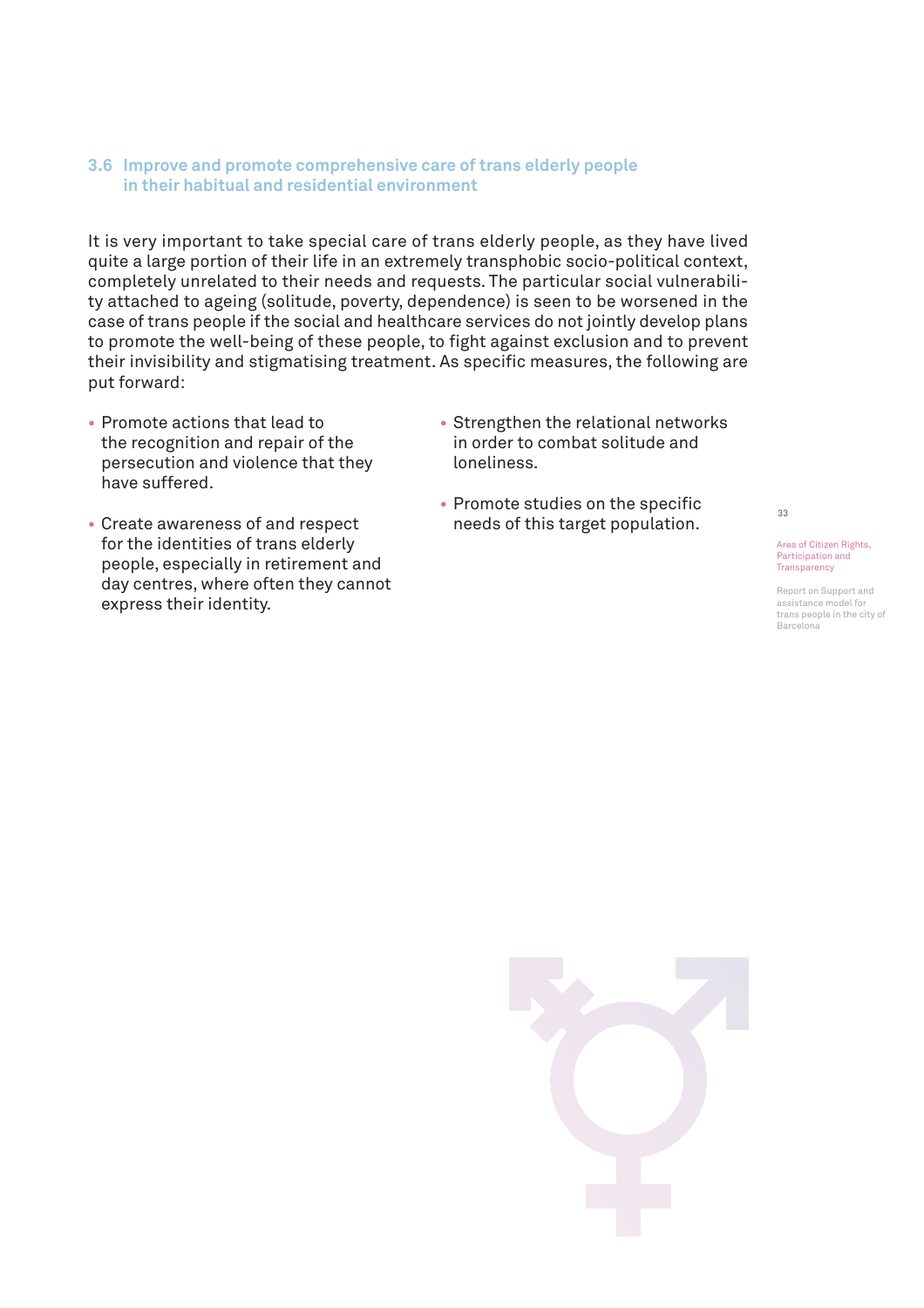# **4. GUIDELINES FOR DEFINING THE COMPREHENSIVE CARE MODEL FOR TRANS PEOPLE**

### **4.1 Trans Support and Reception Service**

In order to implement the recommendations and actions of the previous section, it is considered necessary to create a Trans Support and Reception Service within the LGTB Municipal Resource Centre of Barcelona. Nowadays, there are different resources in the city of Barcelona for the trans population, $34$  the majority of which are included in more extensive programmes and initiatives aimed at LGTB citizens. The advantage of this form of organisation is that it makes use of already existing resources and offers an integrated outlook on gender diversity, but there is also the risk that the specific needs of trans (often the "T" becomes blurred when acting under the acronym LGTB) people are not duly attended too. Furthermore, Missé and Coll-Planas point out that in the city of Barcelona:

The main shortfall detected if we observe the map of resources in detail is the absence of a service that offers comprehensive quality resources and information, which are not specialised in a single field. Very diverse services are offered, but we consider that a specific space is needed that provides quality information that follows the connecting thread of the rest of the services. Currently, the healthcare services (both Trànsit and the Gender Identity Unit) are the ones that take on these general requests for information about the subject. $35$ 

Along the same lines, this report suggests creating a comprehensive care space for trans people in the city of Barcelona, outside the context of health care and with a socio-community perspective, which may provide an outlet for some of the recommendations made above and the actions required to accomplish them. In this Trans Support and Reception Service, connected to the LGTB Municipal Resource Centre, trans people could receive quality information and specific services.

The Trans Support and Reception Service needs to work closely with the existing trans association network in the city, and with the group of public services, in order to refer the users that require it to the specialised resources. The work coordinated with the rest of the services should also serve to identify the main gaps existing in the care for trans people and to promote the initiatives that have already proven to be effective. In order to guarantee that this comprehensive service responds to the requests of these citizens at all times, it is recommended that a Monitoring Committee is created, i.e. a body that is in charge of promoting the joint evaluation and exchange of opinions between the community of professionals and the trans organisations.

34

Area of Citizen Rights, Participation and Transparency

<sup>34</sup> See Barcelona City Council (2014), *Guia de recursos per a persones trans de la ciutat de Barcelona*. http://w110.bcn.cat/DretsCivils/Continguts/Multimedies/GUIA\_RECURSOS\_TRANS.pdf.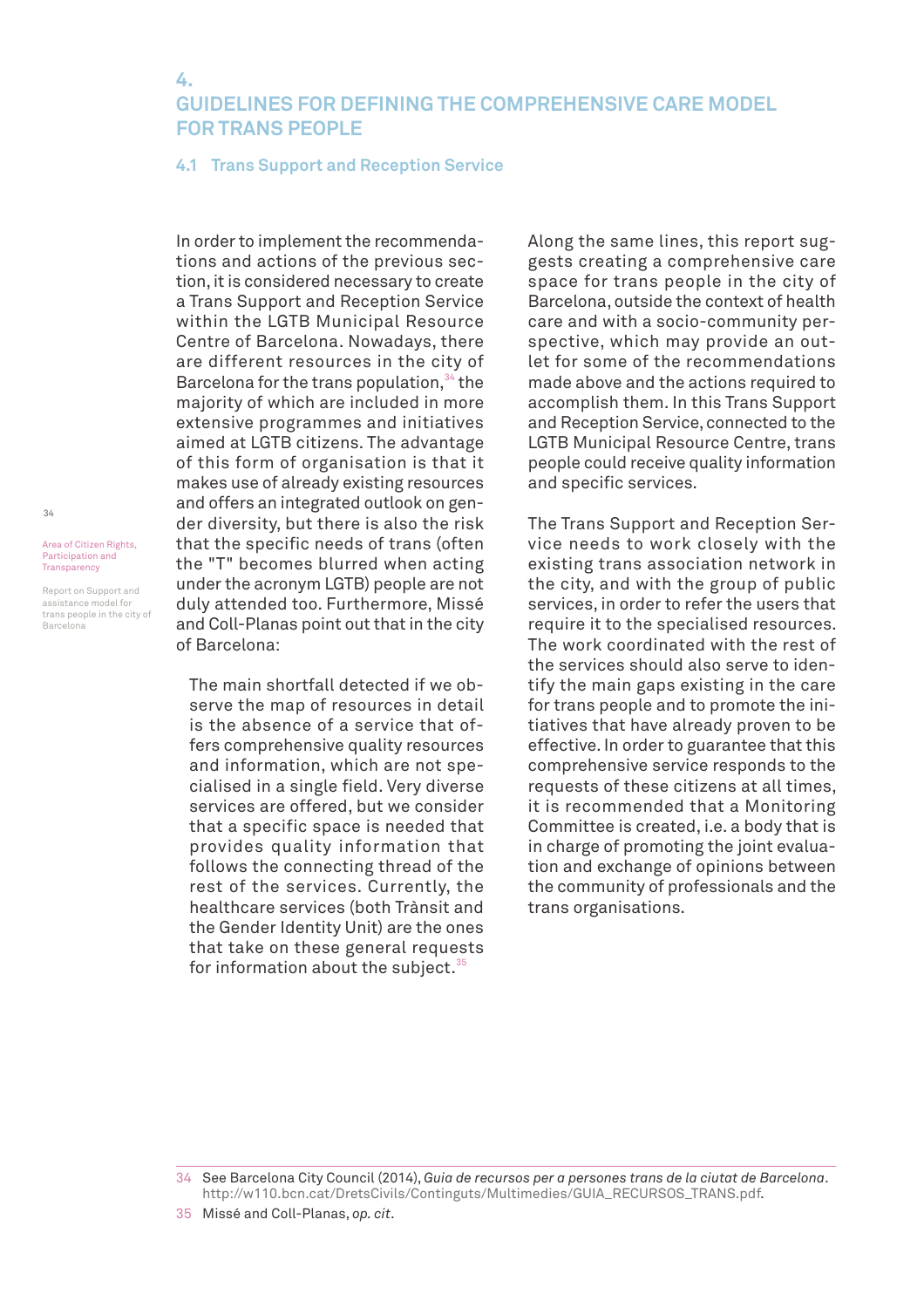The main goal of the Service must consist of improving the quality of life of trans people and their families, but it must also act to facilitate understanding among the general public of the trans reality and its destigmatisation. That is the only way to address the issues that hamper the well-being of these people: social transphobia caused by a rigid, binary gender system. Next we propose the basic guidelines and the functions that this multicare service should include:

- **1. Reception.** Actively listen and pay attention to the requests of the people to refer them to the necessary resources. In order to work from a perspective of support between equals, a duly trained trans person needs to be the one to carry out this task.
- **2. Information.** Apart from the onsite information given to people who come to the Service, it is important to create a trans space on the LGTB Resource Centre website, with specific information for these citizens which also permits online queries. It is also recommended that a telephone helpline service is promoted (e.g. establishing a timetable for calling specialised professionals) for people that don't have easy access to the internet or who prefer anonymity. Finally, we consider it important to offer employment advice due to the discrimination suffered by these citizens in this area. In particular, information should be provided about positive discrimination measures in terms of active policies for trans people, as well as the different initiatives implemented by the different municipal services, other competent administrations and organisations specifically in relation to employment for trans people (social clauses, employment plans, employment training with professional certificates, youth guarantee programmes and so on).
- **3. LGTB Document Centre.** It is necessary to maximise awareness of the trans subject using bibliographies, audiovisuals, resources for education on diversity, links to studies and relevant works, activist group actions, etc.
- **4. Socialisation and cultural promotion.** For trans people, safe spaces where they can mix with equals are fundamental, especially during the transition process. These spaces, which may be generic or for people and specific issues (adolescents, trans women, elderly trans people, family members, partners, etc.) should have the participation of experts in the trans subject and creating group dynamics. It is recommended that existing initiatives are stepped up (such as the Espai Obert Trans/Intersex).<sup>36</sup> It would also be necessary to maximise leisure and recreation spaces where trans adolescents feel secure and can freely express their identity. Special attention needs to be given to the situation of trans elderly people to find out their needs and thereby offer comprehensive care. Finally, artistic and cultural creations that increase the visibility of the trans reality should be promoted in order to help create a social imaginary that respects diversity and fosters the desire for non-normative identities and bodies.

35

Area of Citizen Rights, Participation and Transparency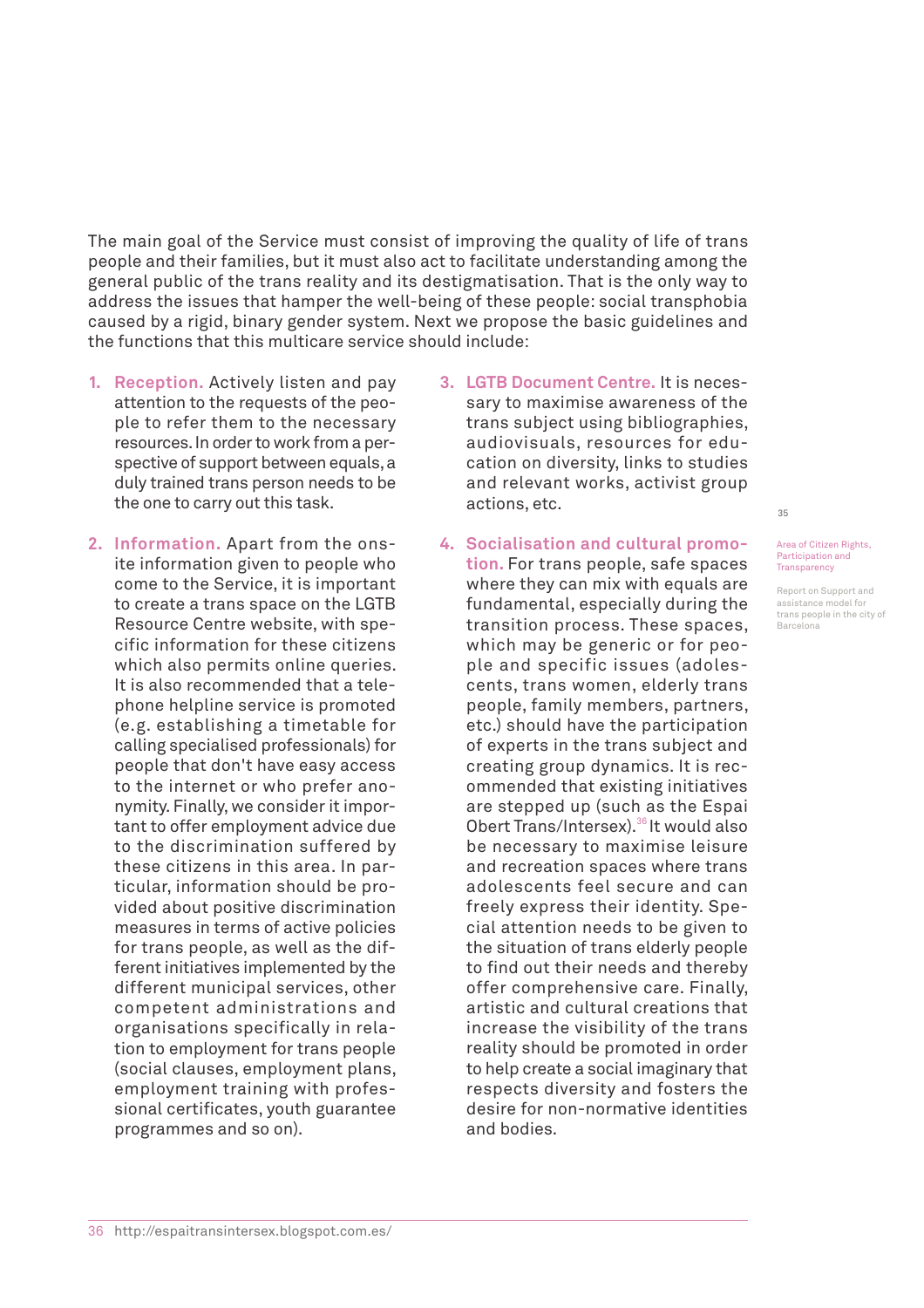- **5. Support and mediation.** Support is of particular importance during the beginning of the transition, given that in this stage the person has to decide where and when to come out according to the perceived identity, and this has to occur in safe spaces. In this sense, it may be important to include a mediation process if the trans person and/or their emotional environment face conflicts with the social environment (at school, work, with members of their own family or their cultural/religious group, at the retirement homes for the elderly, and so on).
- Area of Citizen Rights, Participation and Transparency

36

- **6. Special relationship with eduation centres and those responsible for education policy** in order to not only facilitate conflict resolution when the minor demonstrates non-normative gender roles, but also to reduce binary gender labels (different services for girls and boys, bathrooms and dressing rooms, clothes, etc.) and to cultivate an education in values that respects diverse forms of being. Specific activities that the Service could develop could include training courses for teachers, workshops with students, LGTB talks in education centres, advice on coeducation topics to challenge gender binarism, etc.
- **7. Legal advice.** Coordinate this Service with the legal advice that is currently offered in the LGTB Resource Centre, while guaranteeing that the professional in charge has the necessary training to deal with all the issues that affect trans people (like changing their name and gender in the official register).
- **8. Psychological support and advice.**  Given the specific nature of the trans subject, it is important to have specific psychological advice, which should be differentiated from therapy. This support and advice would consist of a maximum of six sessions and would only be at the request of people experiencing identity conflicts who are not sure what these are due to and what they mean. Clarifying the wishes and personal conviction of a person is a task which, to be successful, must be carried out by a professional that avoids closed mindedness and dares to delve into the vicissitudes of the wishes, taking responsibility for the uncertainties that this could entail. This support should help to establish whether or not transsexuality is the only problem, or if there are other factors that require therapy; considering the pressure of being "different"; differentiating between sexual orientation, non-identification with the dominant male and female models and the desire or conviction to belong to another gender; work on the negative connotations of the trans reality that the person may feel on the inside; help to clarify the image of the trans reality in the life of the user; explore the risks of the transsexual process with the user; work out together how they can express their gender identity in safe spaces and provide the necessary skills to face the problems and harassment caused by social transphobia; draw up psychological reports at the request of the users. If deeper personality problems are detected, due to transphobia or other inter-related issues, the person would be referred to a specific service.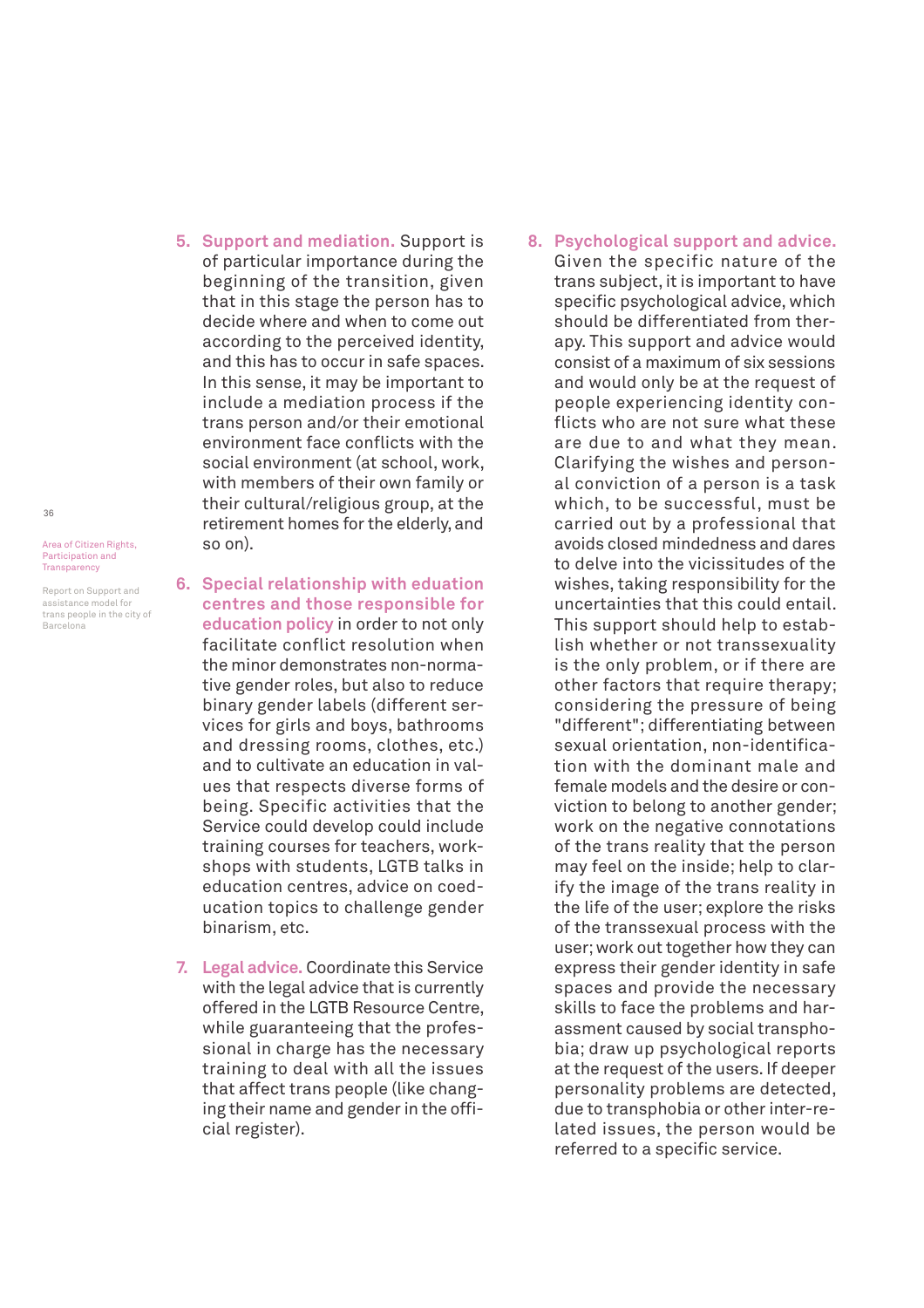**9. Support for the families of trans minors or minors that break away from gender norms** through the creation of groups with the families where they can express their anxieties and doubts; advice to enable them to negotiate with schools to ensure their children can be treated in accordance with their perceived gender; the creation of workshops or training spaces to break away from gender binary schemes; psychological support so the wishes and interests of the minor can be legitimised without repressing the expression of their subjectivity. This task needs to be carried out by staff who are qualified professionally and with expert knowledge of the trans subject, from a depathologising perspective.

## **10. Community and awareness-raising**

**work** aimed at all citizens about the trans reality, sex and gender diversity and the effects of transphobia, at all times with the participation of the trans organisations. This community work would consist of promoting specific activities (awareness-raising campaigns in the style of the last municipal campaign against gender-based violence, conferences, workshops, exhibitions, film screenings) and also of giving support to the actions carried out by trans and LGTB groups. As part of the community work, it is important to offer workshops to raise awareness and the visibility of the socio-affective and gender diversity of trans elderly people in retirement homes and places where these citizens usually socialise. These workshops, aimed at the elderly and the community of professionals, are an important psychoeducational tool, as residential and day centres are rarely sensitive to the special, medical and psychosocial needs of trans elderly people.

- **11. Training** for different professional and social collectives on the trans subject, delivered by experts (similar to what the City Council did in the case of gender-based violence). Given the vulnerability of these citizens in terms of harassment and discrimination, the people who work in the municipal services must have the appropriate training to treat these people with respect and to guarantee their rights.
- **12. Research.** Promote and finance research on the trans reality, giving priority to those whose aim is to analyse transphobic violence in Barcelona. In this sense, it is important to search for information, incorporating an intersectional outlook, on the psychosocial and health needs of trans elderly people with the goal of planning psychological, social and medical interventions. Of particular interest is the analysis of the loss of social networks and the fear of showing themselves to be trans people.

37

Area of Citizen Rights, Participation and Transparency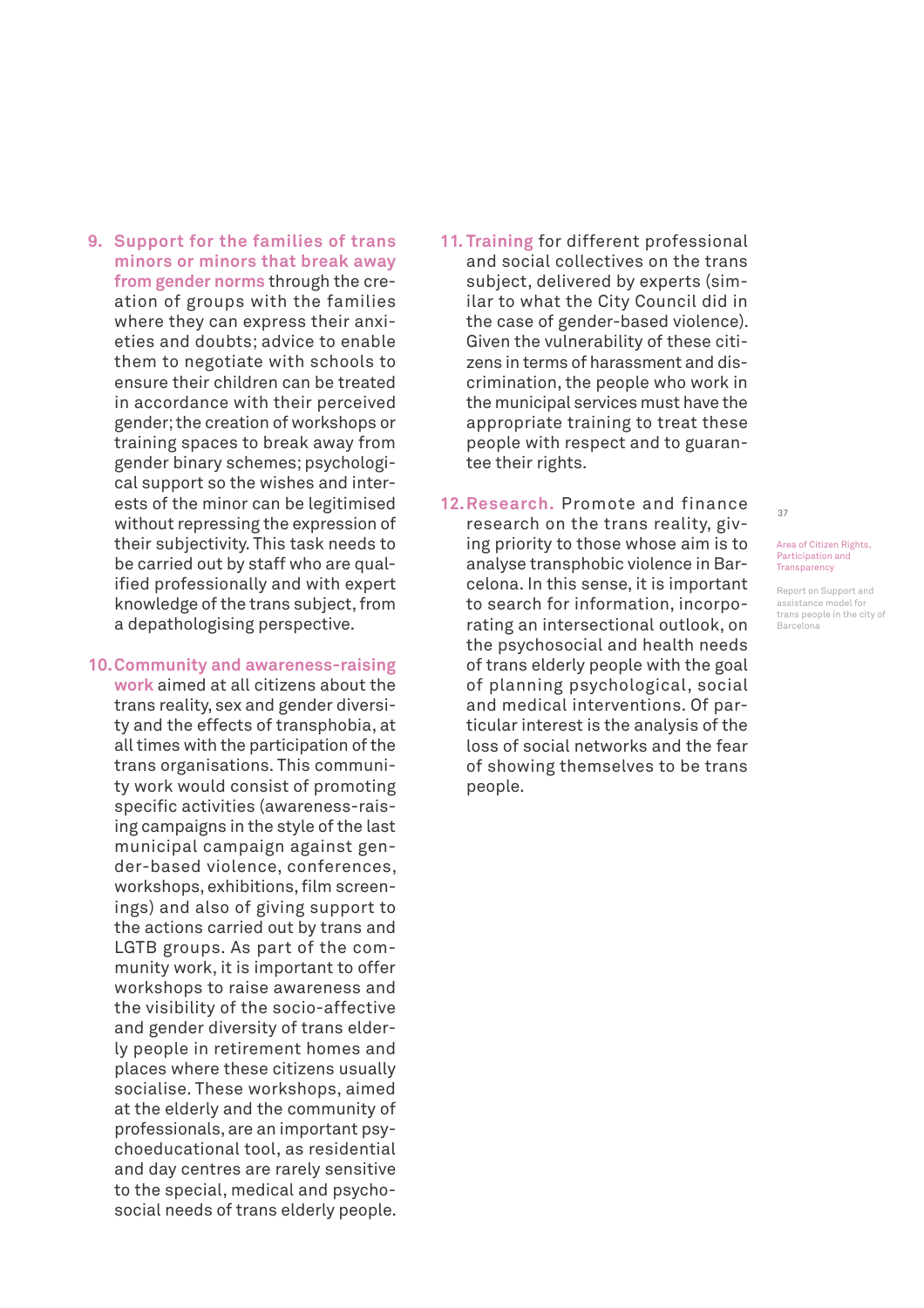## *Service Staff*

Some of these actions may be carried out by the staff working in the LGTB centres, such as legal advice, the documentation service, etc. In this case, however, it should be guaranteed that these staff have the necessary training to adequately attend to the trans population. For the other tasks, it would be necessary to hire specific staff (and assess whether they should be full-time or part-time). The recruitment of trans people is considered to be particularly significant, especially in the case of the person who carries out the first reception meeting, who needs to have the appropriate training to carry out this task, and also the community work. We also think it is necessary to hire a psychologist with experience in the trans subject and a social work/ education professional. One of these people should coordinate what is carried out in the service and ensure that the needs of trans people are attended to as required by the services shared with the LGTB Centre and by the rest of public services. It is also recommended that the Municipal LGTB Resource Centre prioritises the recruitment of trans people at risk of social exclusion.

Area of Citizen Rights, Participation and **Transparency** 

Report on Support and assistance model for trans people in the city of Barcelona



38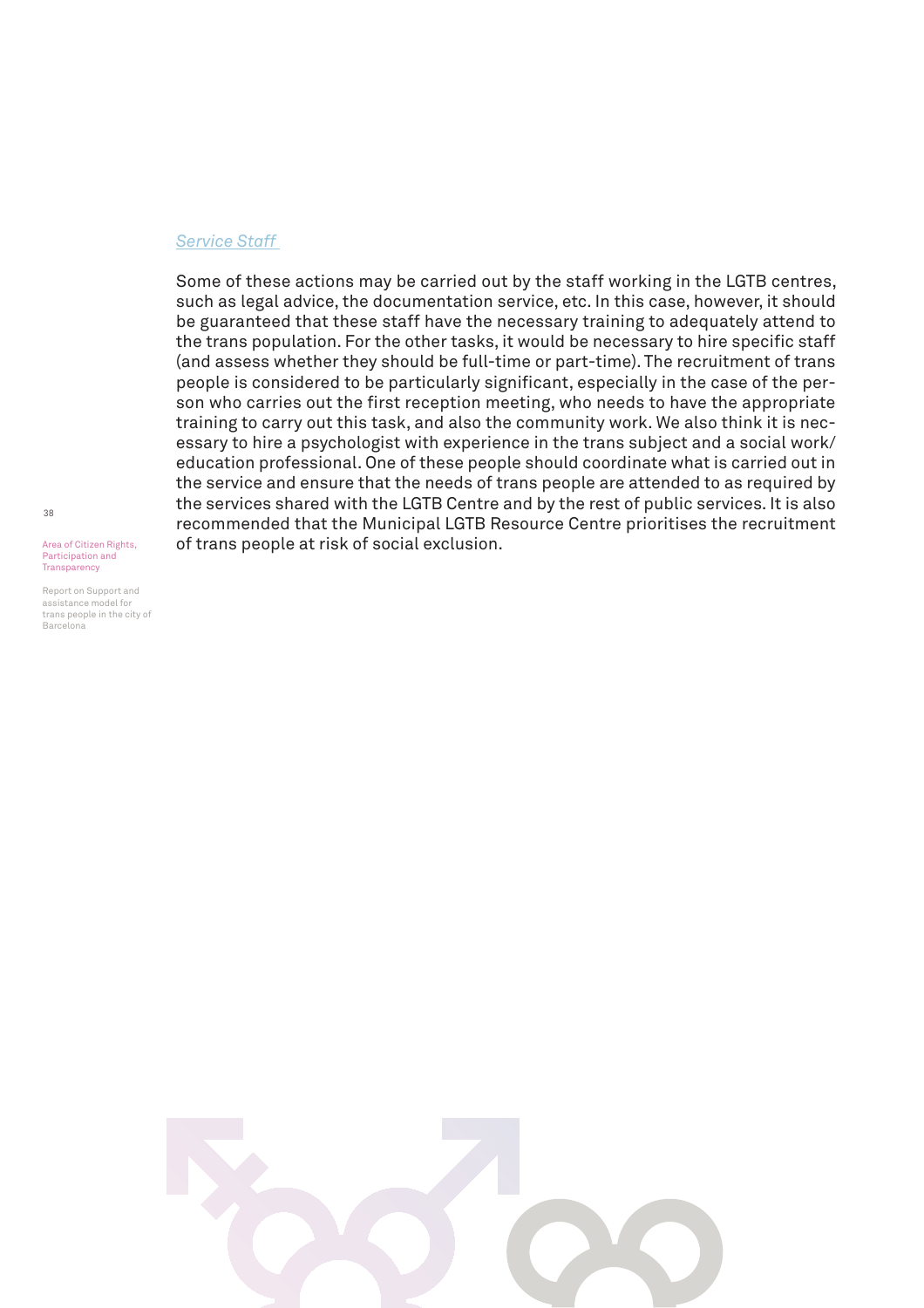# **4.2 Comprehensive healthcare service. Recommendations for the Barcelona Health Consortium and the Department of Health of the Generalitat**

As has been already mentioned, two interrelated services are needed to carry out all the actions: the Trans Support and Reception Service for the psychosocial and community aspects, and a service (like Trànsit) dedicated to health, which should be reinforced and recognised by the Department of Health of the Generalitat as a centre that facilitates the roll out of regional health care for trans people all over Catalonia. Among the functions that need to be carried out by this Service are:

- Coordination of all the professionals that may have contact with these people such as primary care doctors, nurses, endocrinologists, gynaecologists, plastic surgeons, urologists, paediatricians, and so on.
- Coordination with the plastic surgery services in the event that surgical interventions are required. One of the surgical services would serve as a reference point for the more highly complex interventions (vaginoplasty, vocal cord operations, etc.)
- Designing of protocols to establish the intervention strategies and therapeutic plans (task that must be carried out by a multidisciplinary team).
- Designing, programming and implementation of training for healthcare staff on the needs and specific issues relating to trans people.

As regards the health care roll-out throughout the Catalan region, it is proposed that the Generalitat regional government of Catalonia creates eight care centres for trans people (two per province) located in the primary healthcare centres. Each centre should have two healthcare professionals (one could be a specialist in family medicine, endocrinology, gynaecology or paediatrics; and the other a nurse or midwife), a psychologist, a social worker, an administrative officer and a consultant (the hiring of trans people would be prioritised).

These professionals would receive theoretical and practical training delivered by the Comprehensive Healthcare Centre for trans people in Barcelona. In this way, when they finished their training, they could then train others in their regions, as they would have the same skills as their counterparts in Barcelona (and they could always consult or refer the most complex cases to the reference centre). Once the roll-out has been completed, all the healthcare professionals should have the minimum training required to attend to and duly refer any trans people that attend their services.

39

### Area of Citizen Rights, Participation and Transparency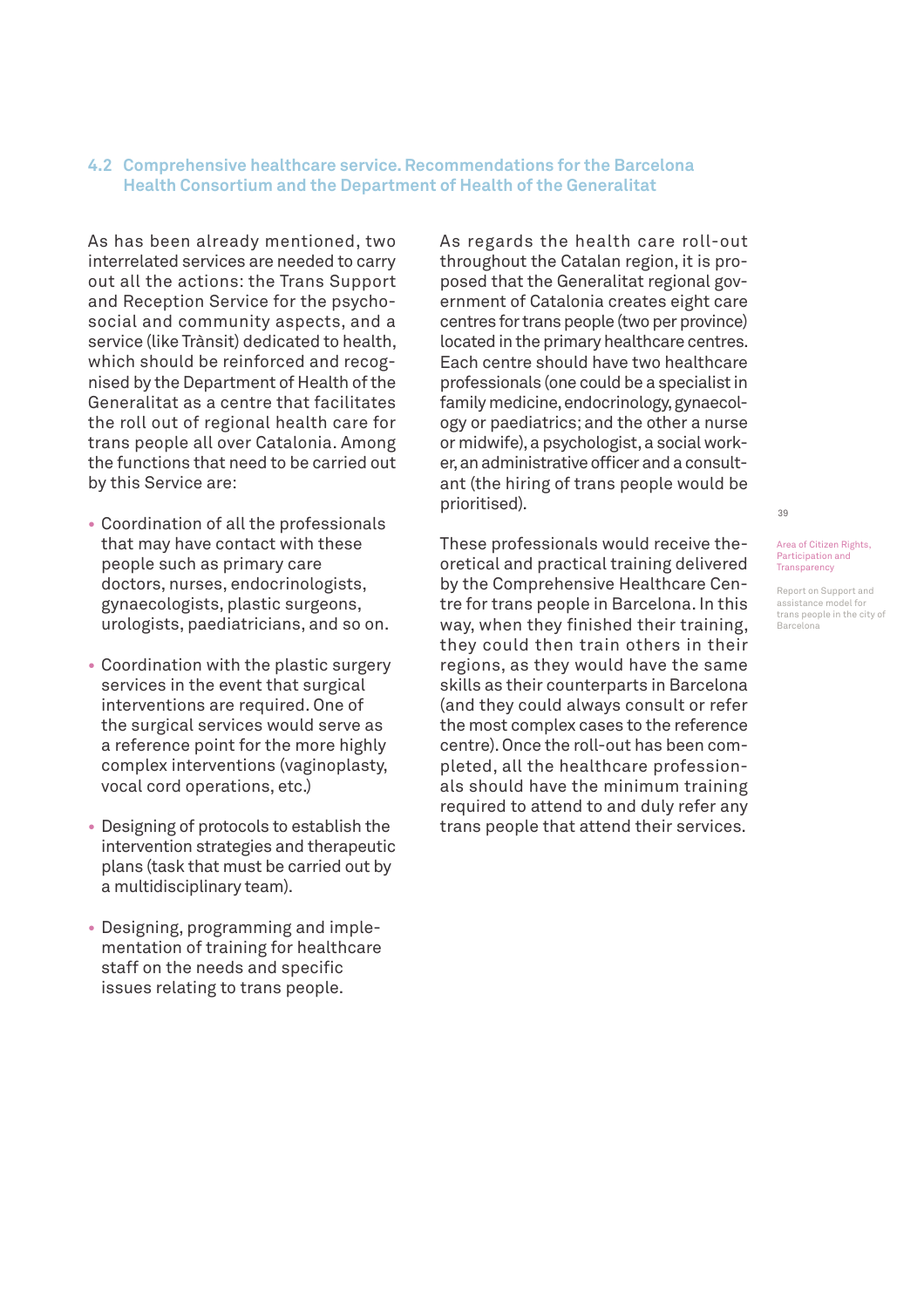# **ANNEXE 1. STATEMENTS OF TRANS PEOPLE IN RELATION TO THE HOSPITAL CLÍNIC UGI**

Below are some statements given by trans people who follow or have at some time followed the diagnostic and therapeutic process in the Gender Identity Unit of Hospital Clínic in Barcelona. All the data has been taken from the PhD thesis *Subjetividades y cuerpos gestionados. Un estudio sobre la patologización y medicalización de las personas trans*, [Managed subjectivities and bodies. A study of the pathologisation and medicalisation of transgender] $37$  by Jordi Mas. In order to protect the anonymity of the people interviewed, false names have been used while respecting the real gender.

## *1. Assessments of the pathologising paradigm and the diagnostic process*

The majority of the users of the unit reject the categorisation of transsexuality as a mental disorder and they use the same logical argument that most of us would use; that to have a disorder, the person has to be imbalanced or crazy:

*"I have an organised life, I am mature, My work has paid for my studies and my flat. I do not have mental problems, I am not imbalanced. Well, if they want to give me a subsidy for it…"* (Andrea).

*"I do not agree that it (transsexuality) should be in a psychiatric manual because we are not crazy. And obviously the fact that it falls within the field of psychiatry socially, it is like we are ill."* (Dani).

Nevertheless, there are people who defend keeping transsexuality in the mental disorder manuals for fear of losing public funding of the treatment. It should be borne in mind that, in many countries, both the public health system and private insurance companies finance the hormone-surgical treatment because it is not elective, and this consideration is based largely on the fact that transsexuality is classified as a mental disorder:

*"While I don't like the way they consider us to have mental illnesses, I don't think that now is the time to have these debates. We have to be very careful about what we say because they are closing down operating theatres all over the place."* (Jon).

Area of Citizen Rights, Participation and Transparency

 $40$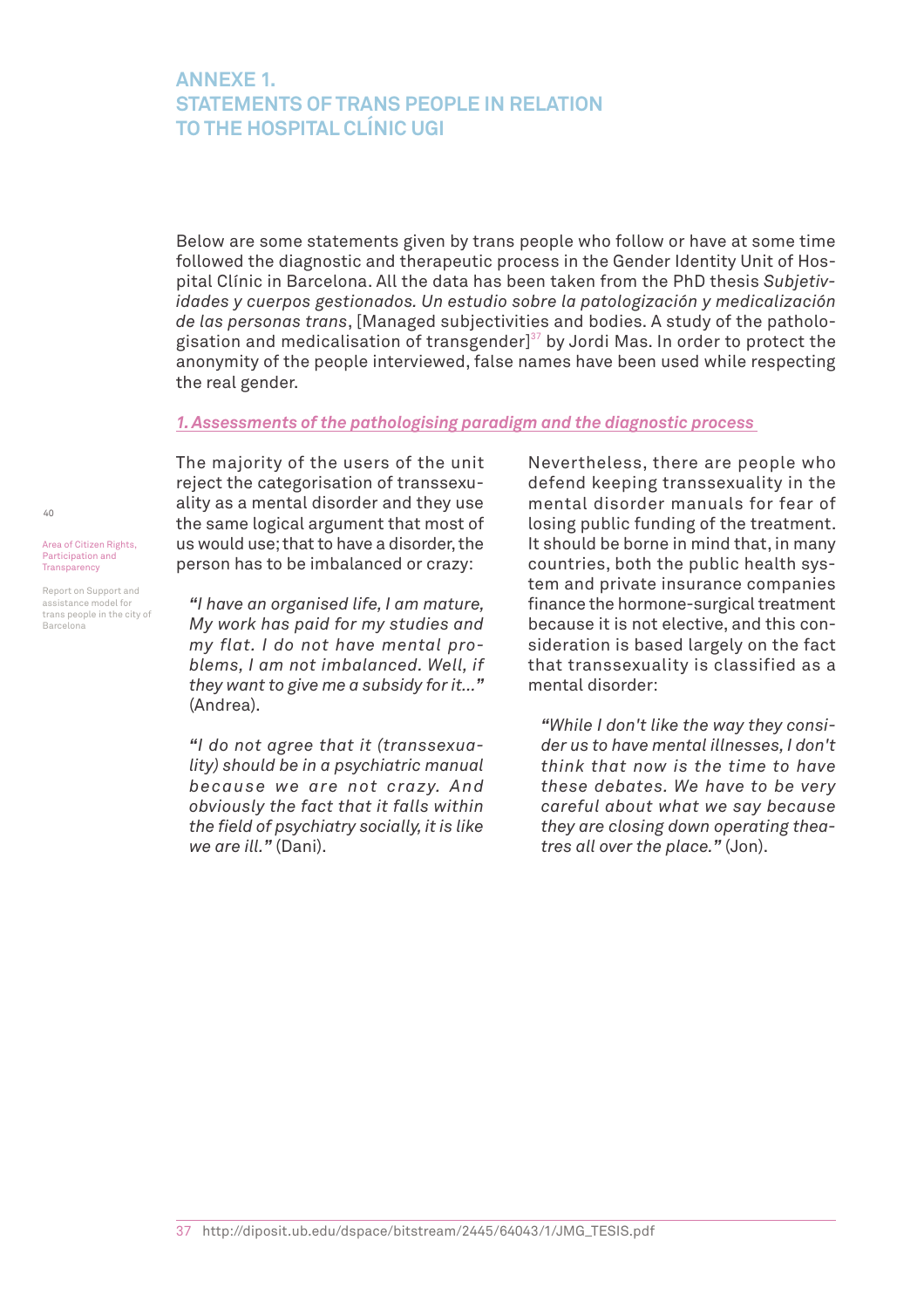It is noted that, during the diagnostic evaluation, some users reformulate their life stories so that as much as possible it fits in with the transsexual ideal and they can start treatment as soon as possible:

*"The main thing was when on the second or third appointment, the psychologist asked me if I had ever thought about having relations with a man (as Elena had stated that she was a lesbian]. And I said, "I wouldn't dismiss the idea, because anything can happen in life. It's possible. Time will tell". And this gave her more of a reason to send me for endocrine treatment. I said this so that she would accept me and help me […] If I hadn't said it, she would have quickly sent me away and all that."* (Elena).

*"Whenever there was a typical trick question, I always gave the answer that the doctors wanted to hear. Otherwise, you don't get what you want."* (Hans).

Some of the people interviewed that reject the classification of transsexuality in the manual consider the diagnostic process to be part of the formal procedure to access body modification treatment:

*"I find that a psychiatric check-up is like a friendly chat: "Hi, how are you?" "Well, today I did this and that and went to such and such a place"."* (Julia).

Others consider the diagnosis to be a positive tool to discard any pathology that may be confused with transsexuality. They also emphasise the treatment received and the role of the mental health professionals when they offer information of interest ("they are the ones who call the shots" —Dani—) and give support during the hormone-surgical process:

*"Of course. Everything involves going through an external process. When you have to fill out a form, you have to go through someone. So it's the same thing. So, there are people that say: "A doctor should not decide my life for me". Sorry, but prosecutors decide it for you, a judge decides if you have to go to jail, a lot of people make decisions for you. So, who cares if a doctor, just another person, decides something that's going to be definitive? And maybe during the therapy, he or she will say: "Look, think about it". We have to go through the process, even if just minimally. It's like cancer therapy, I don't know: a diagnosis has to be made, analyses have to be done. Because if they give you an injection that goes wrong, you die. It's the same thing: if they cut something that they're not supposed to remove and then you die, the doctor goes to jail."* (Jennifer).

*"Very good. [The UIG professional] has always supported me. Not because she is a psychologist, but because she has done more than a psychologist; she knows all about my girlfriend (who has had serious personal problems), and she is the first person that has said to me, "Bring her along some day. I will talk to her". In my opinion, [the UIG professional] is more than a psychologist. She is a person doing her best to help transsexuals."* (Marcos).

41

### Area of Citizen Rights, Participation and Transparency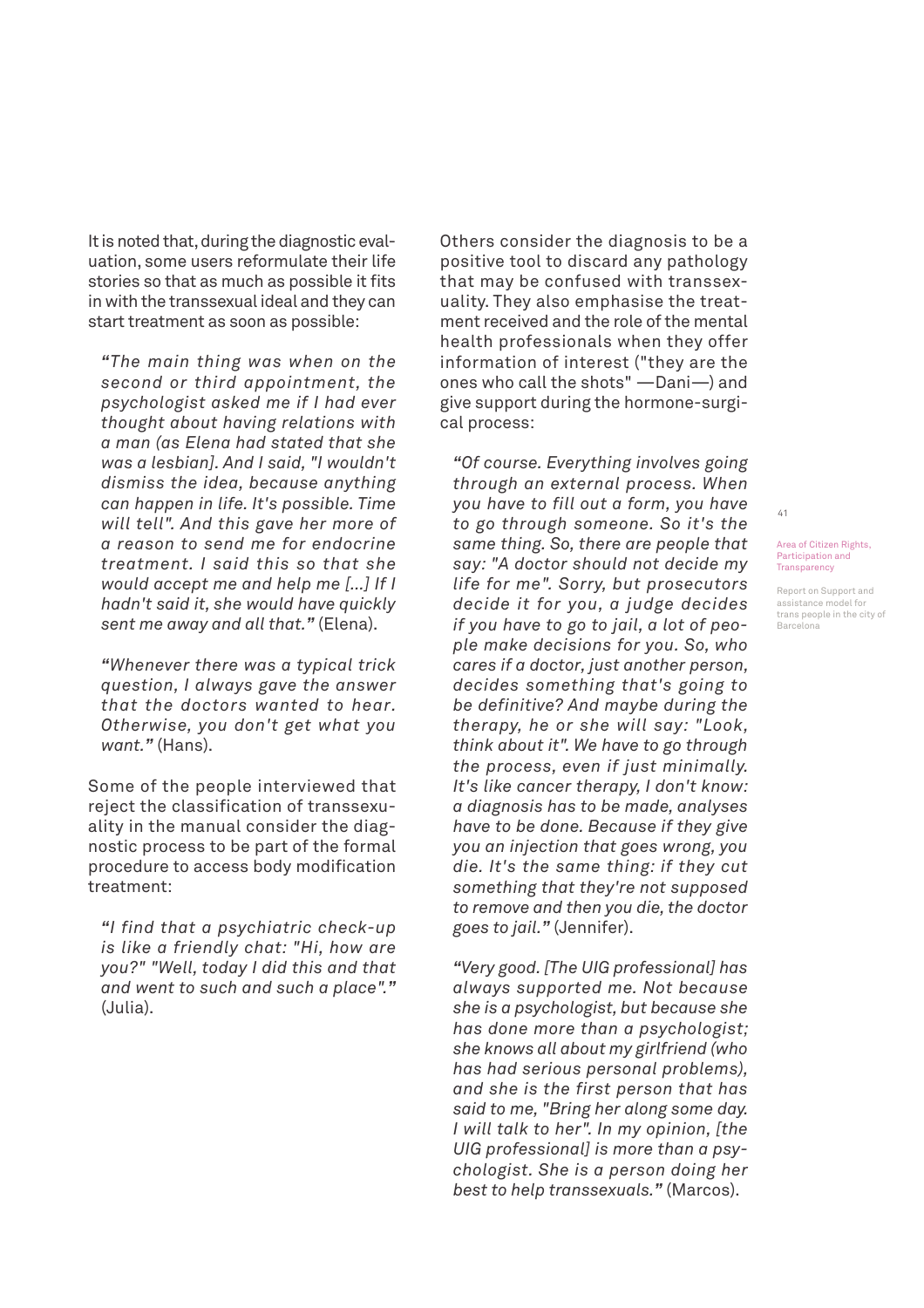However, the pathologising and medicine-based discourse may cause the trans person to adopt a view of themselves that is pathological and abnormal, taking in the biological discourse of the doctor:

*"Basically, just like some people are born with physical problems, like they are missing an arm or a leg, we are born the wrong sex, and this sex is developed at odds to what we really are."* (Bego).

*"And I read the clinical evaluation and it really is a physical disease that requires, for the person's well-being, hormone and surgical transformation. Requires, meaning that there is no option."* (Núria).

On the other hand, there are also very critical opinions amongst the users on the obligation to obtain the evaluation. They are people that state that they are fully aware of what is going on with them and what they are looking for, so they are disgusted that they have to be examined by a professional and prove their true feelings:

*"I think it is absurd, totally absurd, because I have always been clear about this. I don't think that I need to be, how should I put it, analysed. I often felt analysed. They asked me questions that I thought were totally ridiculous […] I was thinking, "I have come here, I am sitting here with you now because it is the only solution, but if there were more options then I wouldn't be here. I think it is absurd because I know how I feel" […] To tell the truth, I don't like going to a place to prove what I am because in reality, you [to the interviewer] don't go anywhere to prove that you are a man, do you? […] I find it quite ridiculous that a transsexual should have to go to a place… And what is most ridiculous*  *of all is that the place is a centre for mental problems."* (Andrea).

The most critical voices against the evaluation are from those that "stray" from the paradigm of transsexuality. The professional staff of the UIG recognise that people that are closer to the transsexual ideal (rejection of assigned gender since childhood, distress with genitals, stereotypical adoption of the target gender, heterosexual desire, wish to undergo surgery) constitute, in the words of a UIG professional, an "easy diagnosis" and they usually reach this diagnosis after the two protocol appointments (it is true, of course, that there is follow-up later on). However, there are people with heterodox identity and body projects that find that the evaluation process can go on for months, or they may not even be given the diagnosis. This is the case of Tere, who went to the UIG at the age of 45, and that of Clara, who explains that she dropped out of the UIG after months of arguments with the professionals:

*"I think that I went to my first appointment dressed as a guy, because when I decided to take the step, I was talking to Montse. And I said, "I think that I will go dressed as a guy on the first day so that they don't confuse me for a transvestite" […] I was shocked when I got to the Clínic because I honestly thought that they were going to be nicer. I had it clear in my head that I was going to be completely sincere […] But I was also sure that I wanted to take this step […] And yet when I got there, I was totally sincere and there was no empathy whatsoever […] In the first evaluation, [The UIG professional] she said that she did not think that I was a transsexual, that I was more like a transvestite […] And yes, obviously they have to discard the wrong cases. But I mean, supposedly you have studied and have qualifications in this and you are able* 

 $42$ 

Area of Citizen Rights, Participation and Transparency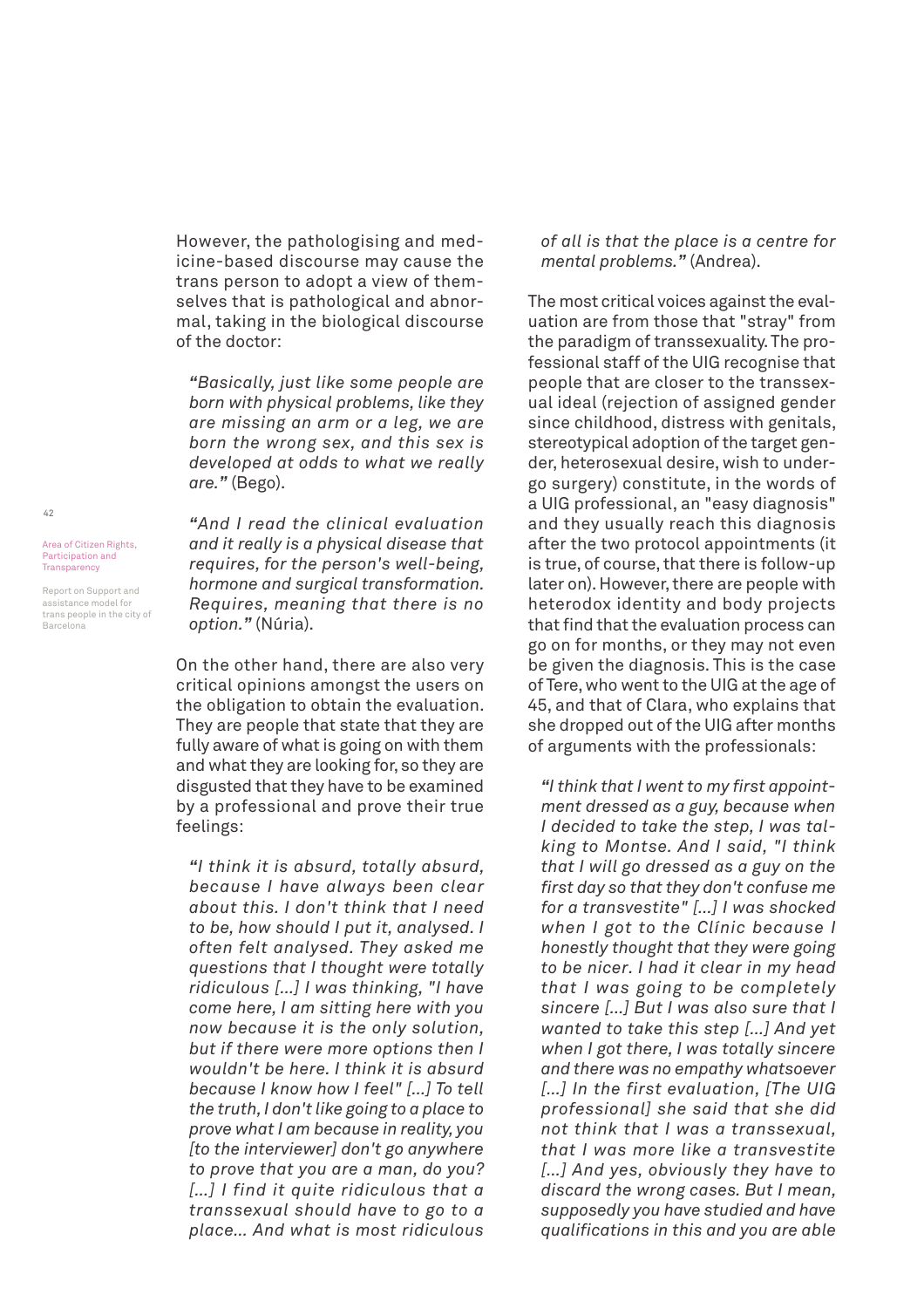*to detect stuff. Well, a psychologist or a psychiatrist need to have the necessary data. Not to say as soon as they see me, "You are transsexual and you don't need to say anything", But crikey, I explain it to you and you can take the time that you need, but don't tell me on the first appointment that I don't seem to be transsexual."* (Tere).

*"I am a monster for [the UIG professionals]. They didn't quite say it to me, but they made it very clear. I got various readings from these meetings: I am a monster and I assert my right to be a monster. I have asserted my right to play with cars and play football since I was small and to be the most girlie girl in the world […] They want clichés; they want people integrated in society that are not a nuisance; they want women who are perfect housewives and tied to the kitchen sink; they want this type of transsexual woman. Anyone that doesn't fit into this box is a monster."* (Clara).

One of the aspects of the evaluation that gets the most criticism is the "real-life test", i.e. the trans person adopts the appearance socially bound to the gender they identify with. With regard to this matter, some trans people think that this is a tool that reinforces gender stereotypes, while they demand their right to decide on the type of masculinity or femininity they wish to represent in society,

*"What do I have to do? Wear high heels in the shower? […] And what happens if my behaviour is masculine? How many women are masculine? Do I have to spend all day long painting my nails? […] A doctor cannot determine what I am like. A doctor can determine a disorder, but not my characteristics. A doctor cannot determine my level of femininity."* (Jennifer).

In addition, other people (mainly trans women) point out that it is quite complicated to adopt the appearance of the target gender without having initiated hormone therapy and be included by those around you in the gender that you wish to represent. Not getting recognition lowers the person's self-esteem and can expose them to social transphobia:

*"When you start the transition and you go outside dressed as a women, you are no more than a man dressed as a woman and everybody looks at you. The phenotype does not help at all, and you feel very insecure. You really suffer until you finally learn how to be secure in yourself. That's why I don't think that the real-life test should be enforced. At most, it should be done when the person has obtained some characteristics of the opposite sex from the hormones. Nobody will say anything to a transsexual guy who wears trousers. But if a girl puts on a skirt or dress, with no breasts and signs of a beard, everyone will stare at her […] I had plenty of character and was a strong person, but there are a lot of people who aren't and they suffer a lot; they feel like a clown."* (Montse).

43

### Area of Citizen Rights, Participation and Transparency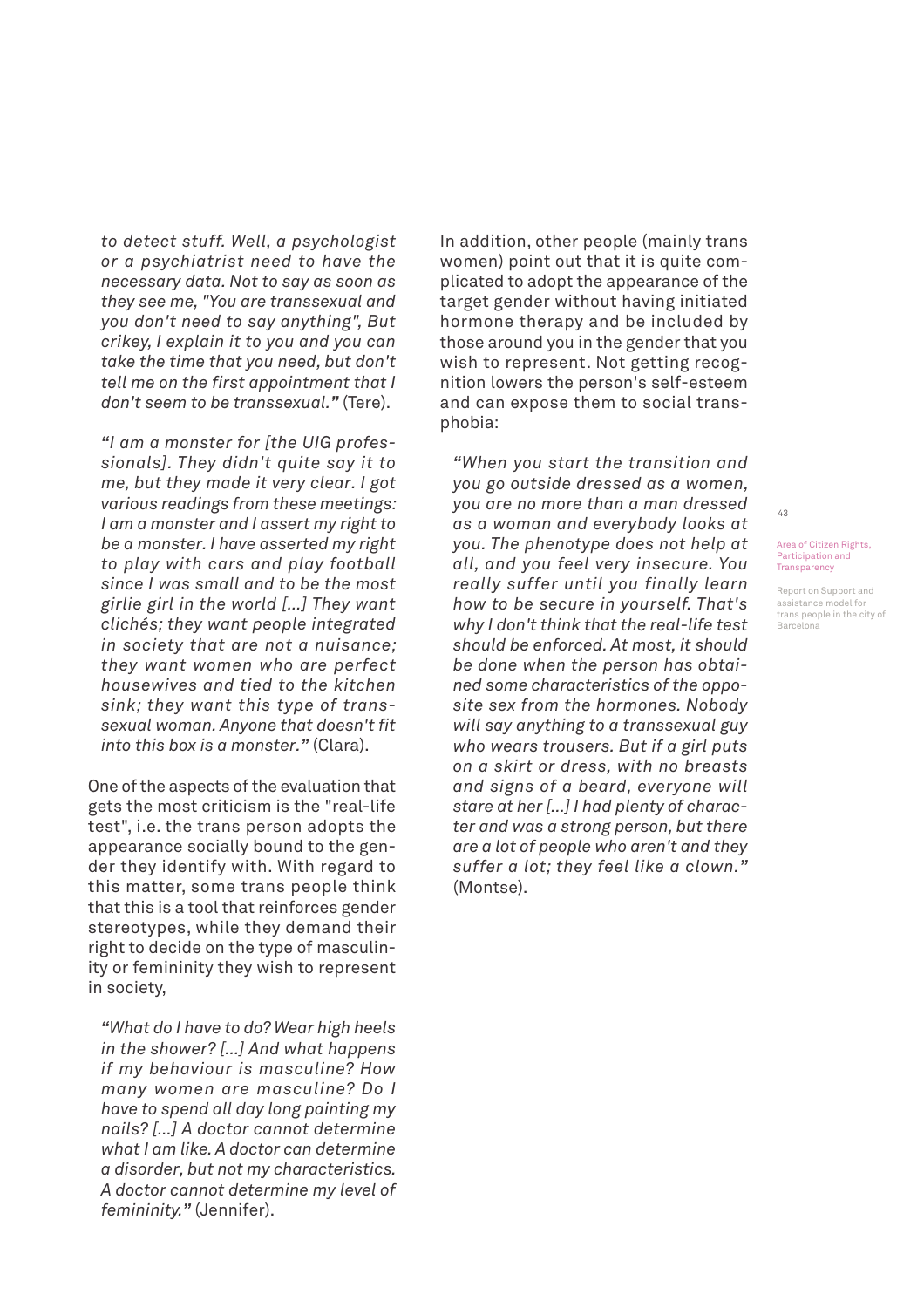## *2. Hormone treatment*

The majority of UIG users positively evaluate the endocrinological care received. However, there are some who think that the Unit requires they adopt a stereotyped image:

*"The doctors tend to prescribe more medication. They want the sex change to be 100%. They don't want intermediate states and they try to convince the transsexual person to go through the whole process […] We tend to be more self-taught. There are even transsexuals that don't take hormones; they did for a while, but then they lost their sexual desire or whatever, they wanted to function or whatever, and now they don't take the hormones."* (Mónica).

And some of them actually defend taking the hormones their own way, as they consider that they have the knowledge and experience to do that:

*"A [medically] guided hormone treatment and taking the hormones your own way will be the same thing if you have been advised correctly. The doctor is not going to prescribe you something that doesn't… Having the advice, you are going to do the same thing. There's no mystery to it really."* (Gema).

Furthermore, some people do not like being subjected to the physical examination required by all people before starting the treatment in order to rule out being intersex:

*"Did you feel uncomfortable with the endocrinologist?*

*A bit… because the first day he told me to take my clothes off and he touched my penis, etc. I was a bit shocked as I really didn't see what they would gain by touching my penis; I suppose just to check that there is no problem, but I found it quite shocking."* (Ana).

## *3. Sex reassignment surgery*

Some trans people strongly criticise the fact that some medical sectors have publicised the surgical procedures as a type of master key to enter the domain of gender normality:

*"The sex/gender system is incredibly well armed. If it were easier to escape, people wouldn't even undergo surgery. Why would someone undergo surgery for an operation that is life-threatening, if they could get out of it? If they do it, it is because they really don't see any other way out. And we are not judging people who have the operation; the problem is this crap society that we live in so that someone feels they need to have the operation just to be happy. I mean, you prefer to adapt to society, rather than society adapting to you. I understand it, but it gives me a lot to think about."* (Luis).

*"Science has sold us the operation as something idyllic, when it is really far from that. They keep saying that we will be women, that we will be accepted. That society will accept you because you have been castrated is a lie, it's nonsense. I am not against the operation, but I recommend a trial period beforehand, a sex trial period. It is necessary to have sexual relations first to realise that the operation is not necessary."* (Mónica).

44

Area of Citizen Rights, Participation and Transparency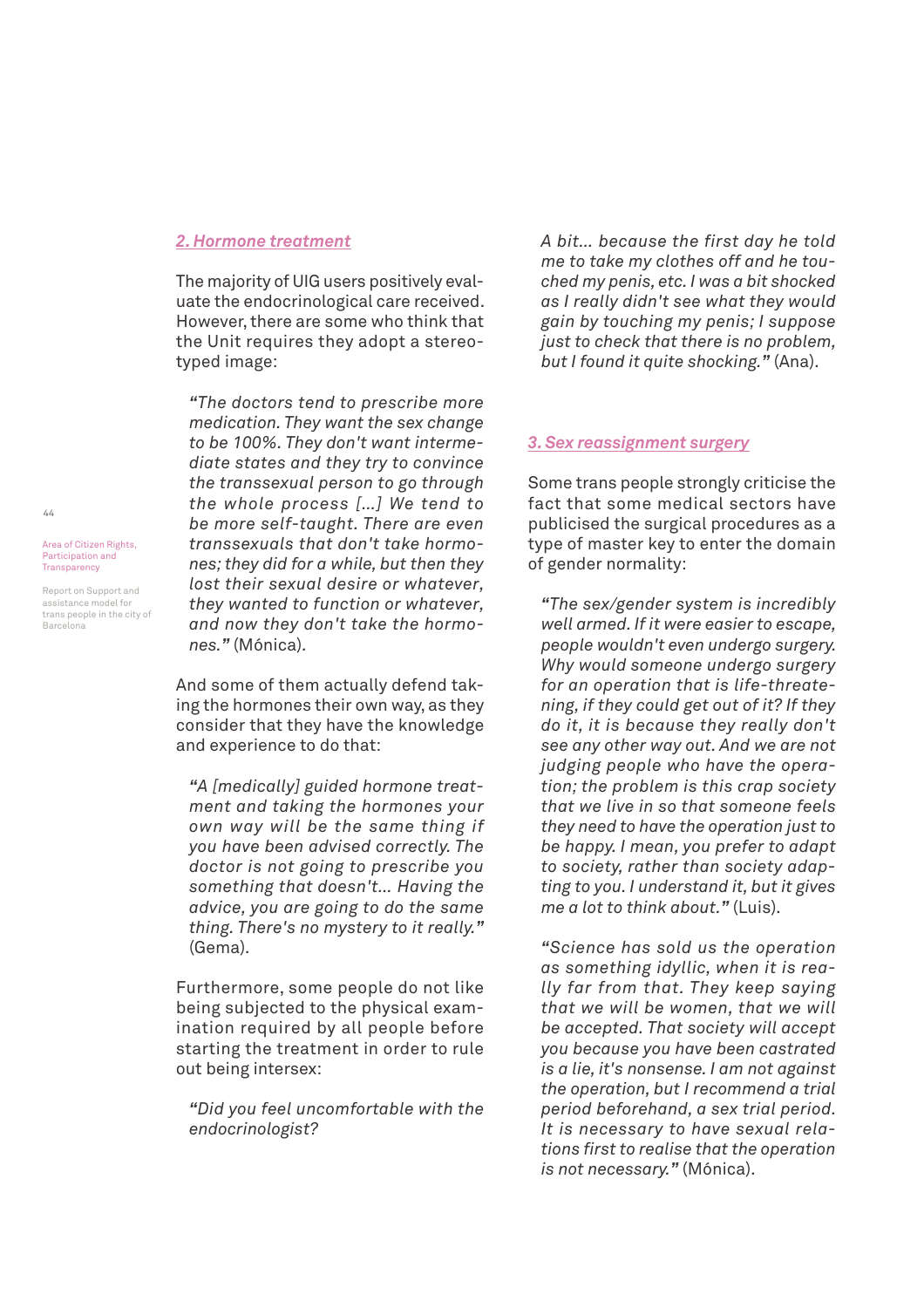All in all, women that reject their genitalia firmly desire feminisation surgery. They believe that it would be the final step towards creating what they consider to be a discrepancy between their gender identity (what they perceive as innate and true) and their body (seen as wrong, strange, alien): "the operation will mean that my whole body is in harmony with the real me" (Jennifer); "the operation will make my body fit in with who I really am" (Jessica). This conviction that surgery will fix the disharmony between the mind and body creates such a strong desire to undergo surgery that the fear of post-surgery complications takes second place:

*"When I went into the operating theatre, I had already accepted that I might die if things didn't go well, or that I may never again feel sexual pleasure, but I didn't care. I just wanted them to get rid of my penis…"* (Montse).

*"I always say the same thing to my family and friends, "If something goes wrong during the operation, please don't cry or feel bad or anything, because I will have died the happiest woman in the world, the happiest in the world, because I will have died realising my dream."* (Pilar).

The case of trans men is different. While some of them reject their birth genitals, the vast majority don't wish to under phalloplasty due to the numerous risks and post-surgery problems associated with this surgical technique:

*"Not until it is totally fine [phalloplasty], I don't want it. I will do mastectomy. But phalloplasty, not until it is totally fine, I don't want it, because I don't want to have a penis that happens to measure 8cm and has no sensitivity, not to have sexual relations…Because I wouldn't feel any pleasure and it would just be for using the toilet."* (Pedro).

*"At the moment, no, because why would I want to have a…? Why would I self-destruct my own body? Take skin from my forearm just so that it doesn't work and to look like I have been through the mill, or a mince meat grinder… No, thanks. Now if they tell me that there is a new technique that works, I would do it. But not for the moment, because I am not going to risk harming my body."* (Hans).

45

### Area of Citizen Rights, Participation and Transparency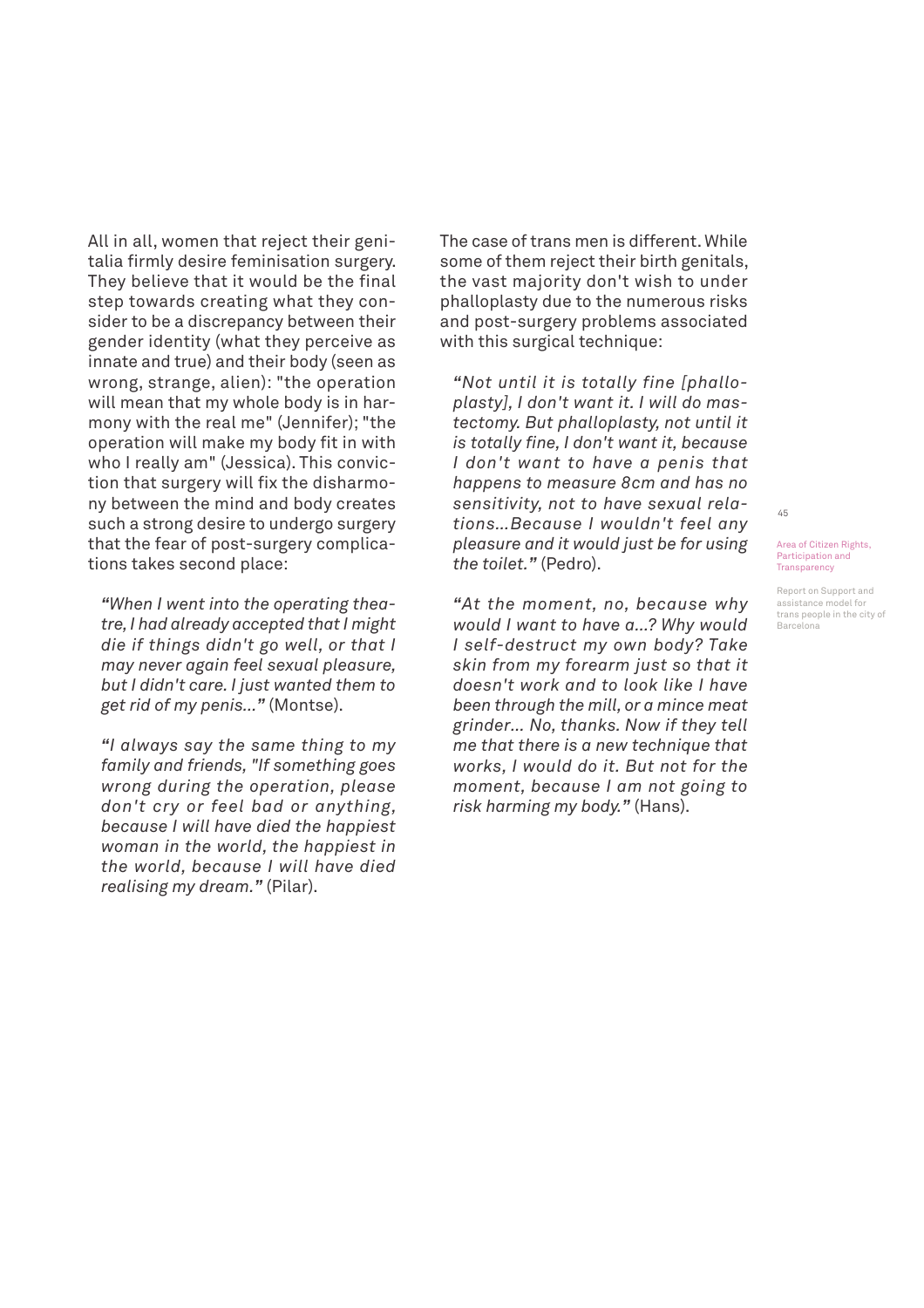In the case of trans men with a stronger body rejection, hysterectomy and mastectomy are the most sought-after surgeries:

*"But I would get my breasts removed first as they are the most obvious […] So, when the hormones take effect, I will have the problem of a beard, and the voice and body of a man, and I will go to the beach, take off my t-shirt and "Surprise!"."* (Pedro).

*"It was more to do with the breasts, it was the breasts…My genitals are not something that I obsess about the way I was obsessed with my breasts […] Genitals are only seen by the person that I sleep with. Nobody else knows what I have or don't have, so it really doesn't bother me."* (Marcos).

In relation to a hysterectomy, the UIG professionals state that it is absolutely necessary for avoiding possible health problems, such as tumours, while Trànsit professionals point out that it is not necessary to remove healthy organs, and that regular gynaecological check-ups are a good way of controlling the gonads. If a trans man does not want to have periods, Trànsit professionals recommend endometrial ablation (destroy the lining of the uterus), a less aggressive technique (that does not require incisions) rather than a hysterectomy. In this regard, there are men that are bothered by the fact that the UIG insists on the need for a hysterectomy:

*"I think that a hysterectomy at the age of 25 is super aggressive, I think it is crazy […] There are lots of different opinions, but the Cliníc claims that it is absolutely necessary. The endocrinologist told me that I have to do it. He said, "I won't insist, but you need to get our head around it". I find it shocking that a doctor would force you to undergo an operation that you don't want […] They say that you could get cancer, but obviously I can get check-ups every six months and if I get cancer, then we can take it out."* (Marc).

46

Area of Citizen Rights, Participation and Transparency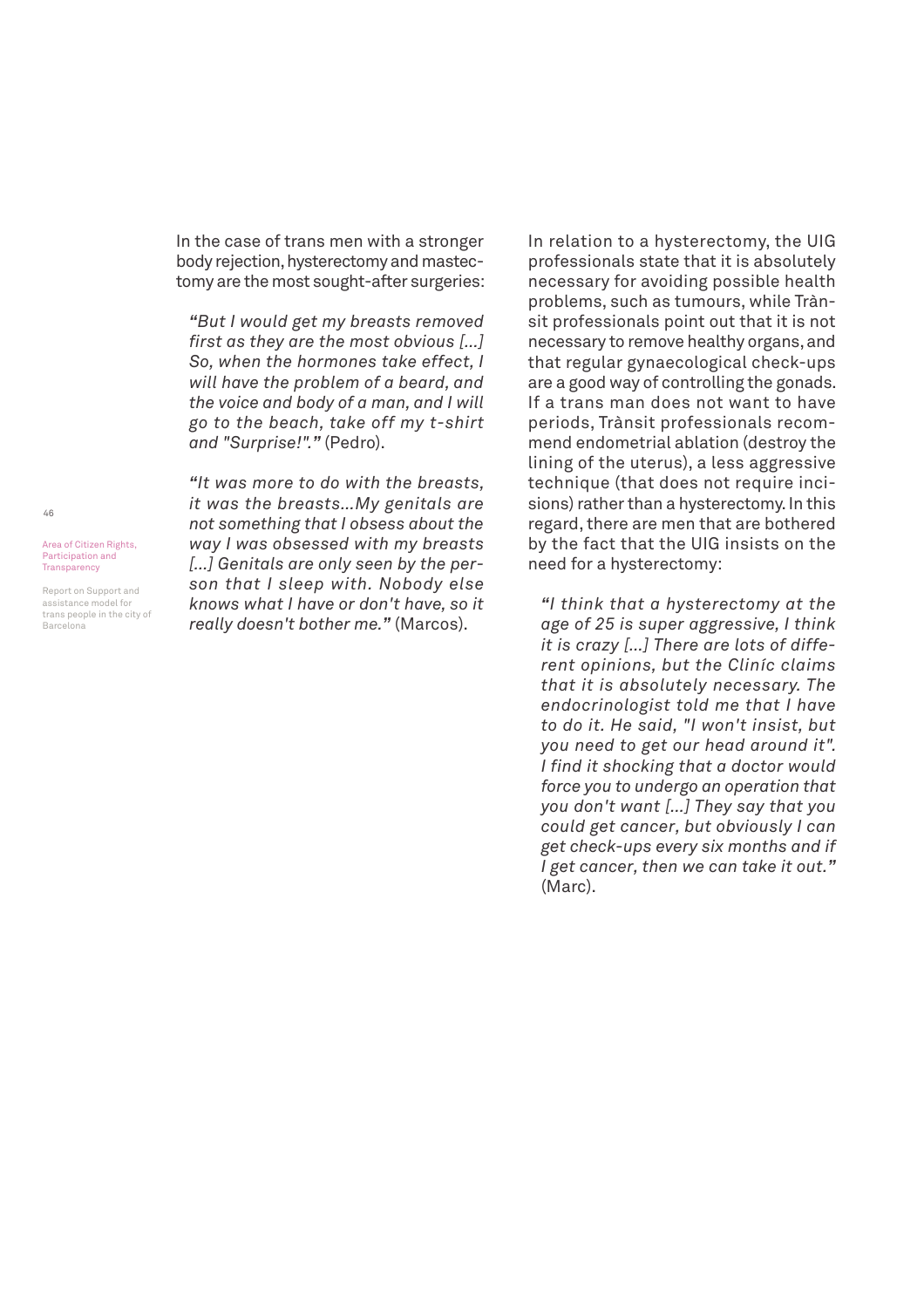# **ANNEXE 2. PRESENTATION OF THE TRÀNSIT SERVICE**<sup>38</sup>

# **1. Goals**

- **1.** Support trans people in their needs and decision-making with regard to their perceived identity:
	- » Listen actively to their account of their identity, the support they receive from those around them, and the needs and doubts they may have at any given time.
	- » Inform, initiate or adjust the hormone treatments; give advice on surgical treatments; and carry out preventive and health promotion activities.
	- » Offer psychotherapeutic support to trans people when they voluntarily request it: in moments of doubt, respect their identity or need for support when making decisions at any time during the transition process.
	- » Carry out therapeutic groups for trans people as a complement to the therapeutic process and/or as a socialisation space during the transition process.
- **2.** Support those in the trans people's immediate environment (including support for families and loved ones, education centres and their workplaces.)
	- » Provide information on different identities, the changes and beneficial and adverse effects of the hormone and/or surgical treatments to the family and loved ones of the trans person.
	- » Write up reports explaining the transition process for primary and secondary schools, universities, the workplace, professionals, etc. that facilitate their integration into the perceived gender.
	- » Advise health professionals (psychologists, psychiatrists, doctors, endocrinologists, etc.) on the different identities and support they need to give to the trans person during the transition process.

47

### Area of Citizen Rights, Participation and Transparency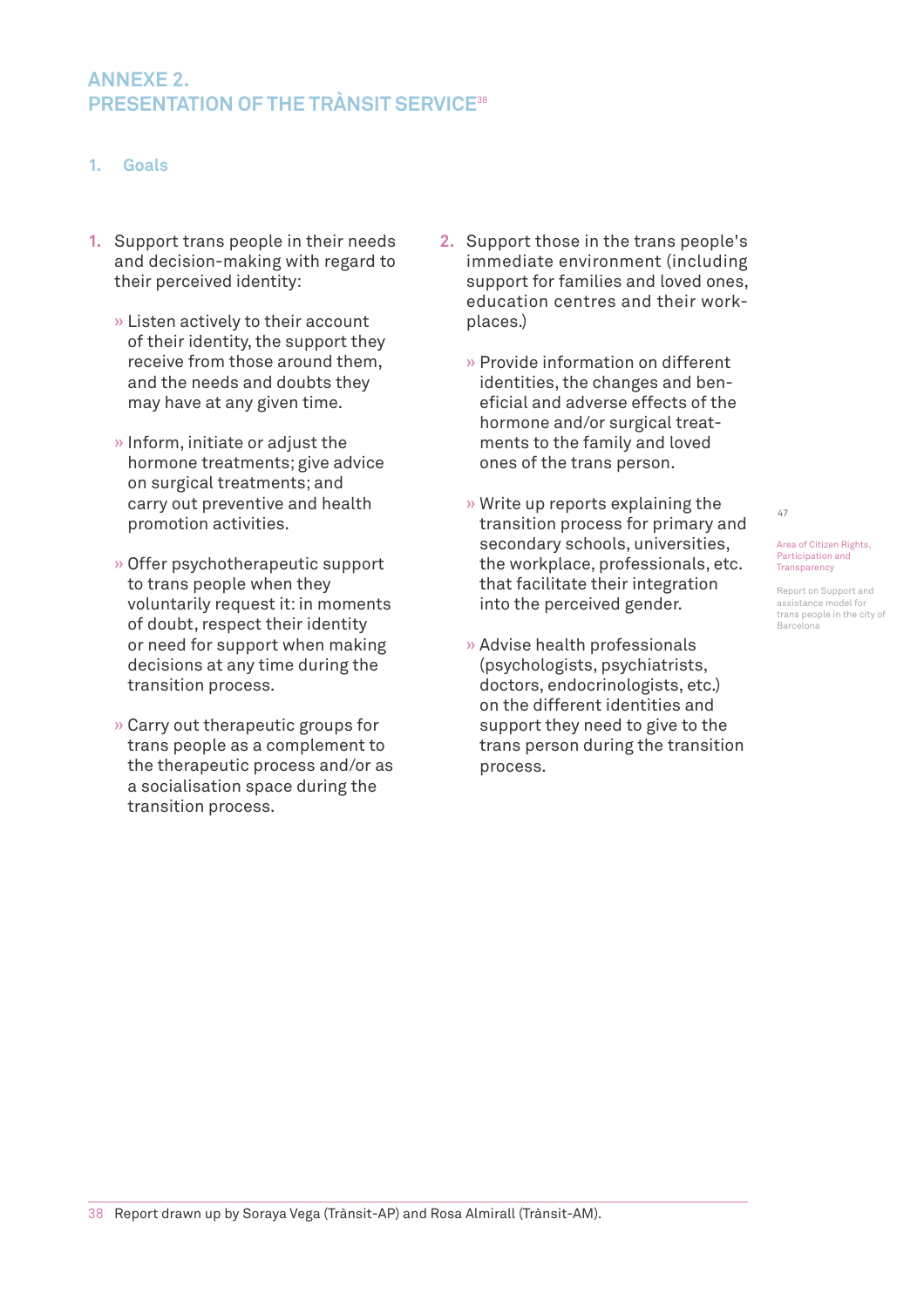- **3.** Raise awareness among healthcare, education and media professionals about the reality and needs of trans people, giving a perspective free from stereotypes and prejudices:
	- » Clinical sessions in healthcare centres, psychologist associations, etc.
	- » Talks to school committees, parent associations, etc.

» Interviews with the media.

- **4.** Train healthcare professionals so that they have adequate knowledge of the transition processes and can give appropriate care.
- **5.** Write up medical and psychological reports as required by law in order to change the name and gender to the perceived gender in all identification documents.

Area of Citizen Rights, Participation and

Transparency

48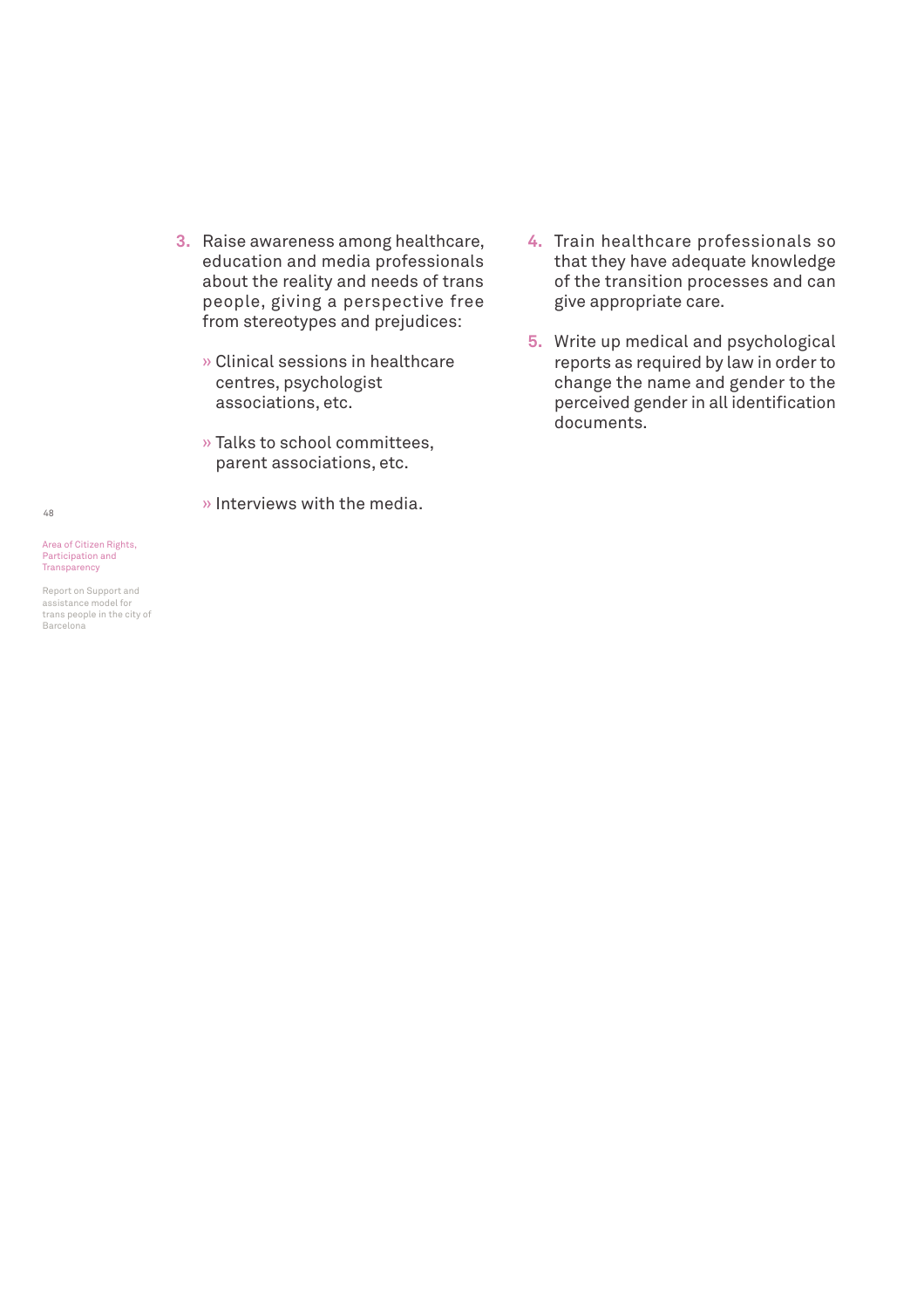# **2. Population**

The service is aimed at trans people who are interested in using the trans psychotherapeutic and/or medical service, as well as their families and partners, irrespective of whether the requests are made by the person themselves, by the family or by both.



49

Area of Citizen Rights,<br>Participation and<br>Transparency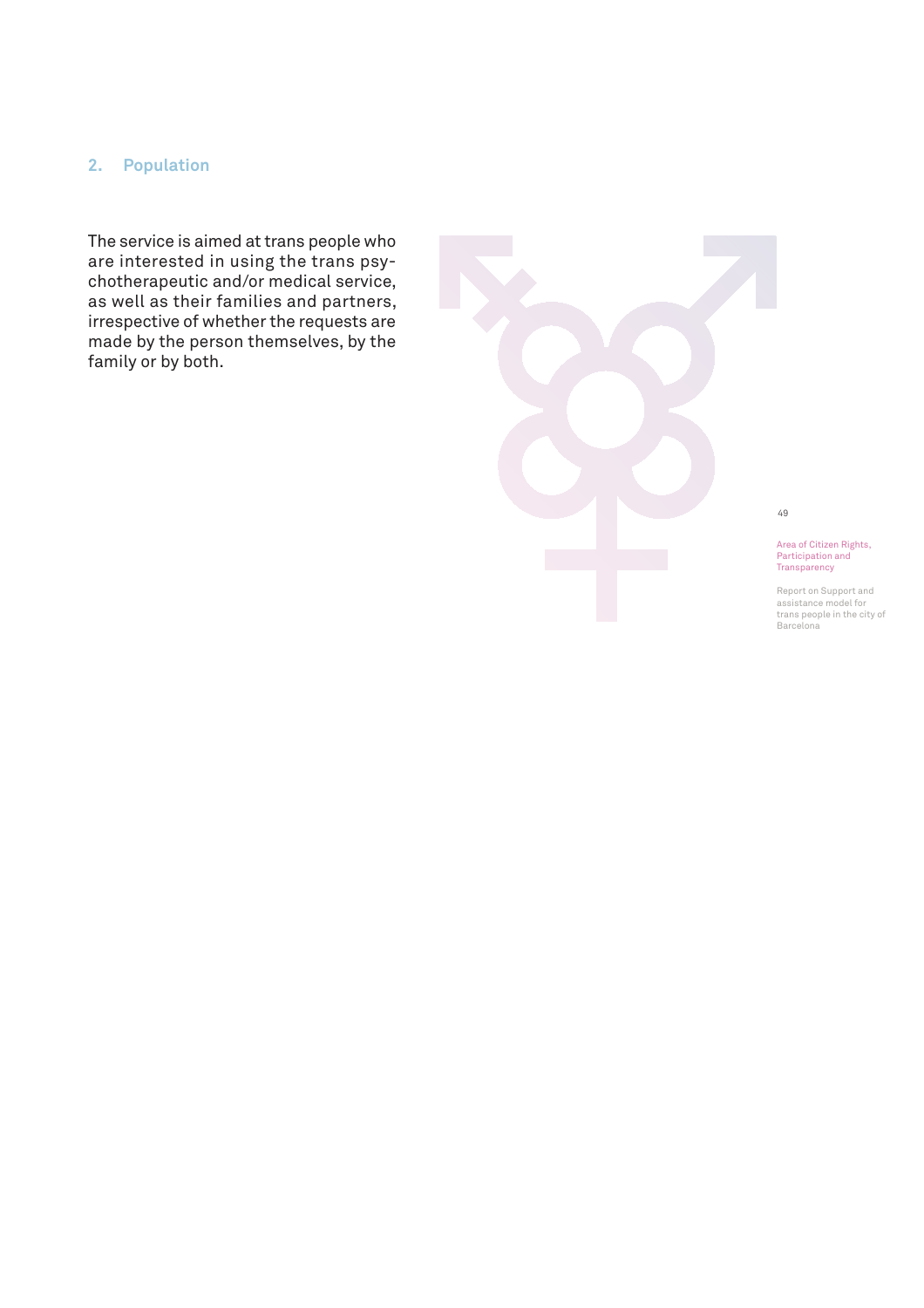# **3. Care model in Trànsit**

Trànsit was set up in October 2012 by a gynaecologist. The main mission of this service is to promote the health of trans people in the region. In May 2013, it extended its service provision by starting up a new line of care, psychotherapeutic support, under a psychologist. From here on, it is necessary to use two names to differentiate the two services: **Trànsit-AM,** to attend to all medically-related queries, and **Trànsit-AP**, which responds to the psychological and therapeutic needs.

## *Trànsit-AM Promoting the health of trans people*

The healthcare provided to trans people in Trànsit-AM is inspired by a model based on the community and fostered by trans people. This model, which was described earlier on in this document, began in Canada in 2003, and has been developing healthcare and clinical protocols for trans people since 2006. It is thereby considered that the decision to start treatment is a collaborative process between professionals and trans people, focusing on the needs and expectations of the person, and which only requires the valuation of the chances of socialisation in the perceived gender and obtaining informed consent. As a result, any primary healthcare professional with a certain amount of expertise in identity matters can facilitate this decision-making process, informing, educating, guiding and supporting these people during all the stages of the process.

In our service, we promote the referral of trans people to therapy support groups made up of trans people, and individual psychotherapeutic support if desired, but with psychologists, who we call "transpositive therapists".

 $50$ 

Area of Citizen Rights, Participation and **Transparency**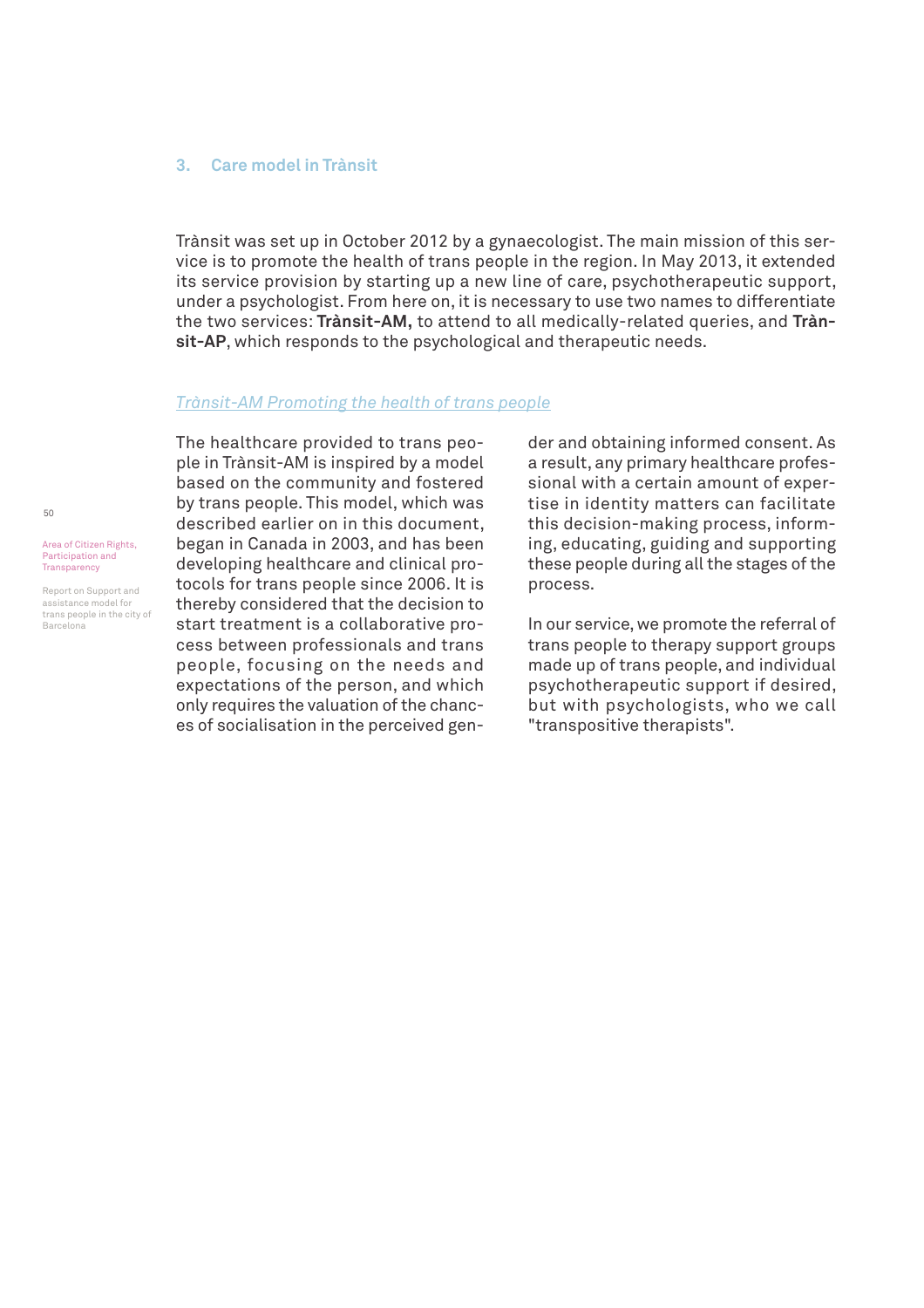# *Trànsit-AP Psychotherapeutic support*

The theoretical basis of the intervention provided for in the Trànsit-AP model is based on the epistemological premise of constructivism. Each event is constructed in different ways for each person depending on numerous variables that are in constant interaction. As a result, human activity is understood as a global process of construction of meaning and the human being as an organism whose main activity is to construct the events in which it finds itself (including itself, others, suffering and symptoms) (Feixas,  $2012$ ).<sup>3</sup>

This framework assumes a proactive view of the human being that regulates its psychological processes according to what is consistent with the system created up to then. Therefore, it is understandable that a person finds conflict when having to make the self-concept compatible with their personal values during the decision-making process.

One of the authors of reference that introduce the concept of conflicts as a synonym of psychopathology is Manuel Villegas with his theory of moral development. This theoretical approach understands psychopathology as the "psychological suffering caused by the incapacity of the human being to feel, think and act freely due to entrapment or conflicts in their own needs, passions, duties or relations, or because of losses or failures in their existence" (Villegas, 1981). From this point of view, therapy is not considered to be a technique for curing or diagnosing any kind of mental illness; it is an intervention that facilitates the personal growth process or the conversion into an autonomous person, like a call to the authenticity of existence. In other words, a "method aimed at promoting better self-knowledge and development of psychological autonomy, sufficient for assuming and freely developing one's own existence" (Villegas, 1981).

Constructivism has adopted the narrative as part of more general psychotherapeutic evaluation and intervention models. The narrative model in this constructivist psychotherapy makes sense, as it is used as a tool to help trans people increase their knowledge about their own operating rules, significantly extending flexibility in reference to daily experiences, and to try to deconstruct the discourses associated with the reason for consultation in order to construct more empowering narratives, free of restrictions. In this sense, the use of constructivist narrative therapy is similar to the strategic approaches and the standard "solution focused therapy", given its marked preference for the rapid change of the more immediate patterns associated with the reason for the consultation.

51

### Area of Citizen Rights, Participation and Transparency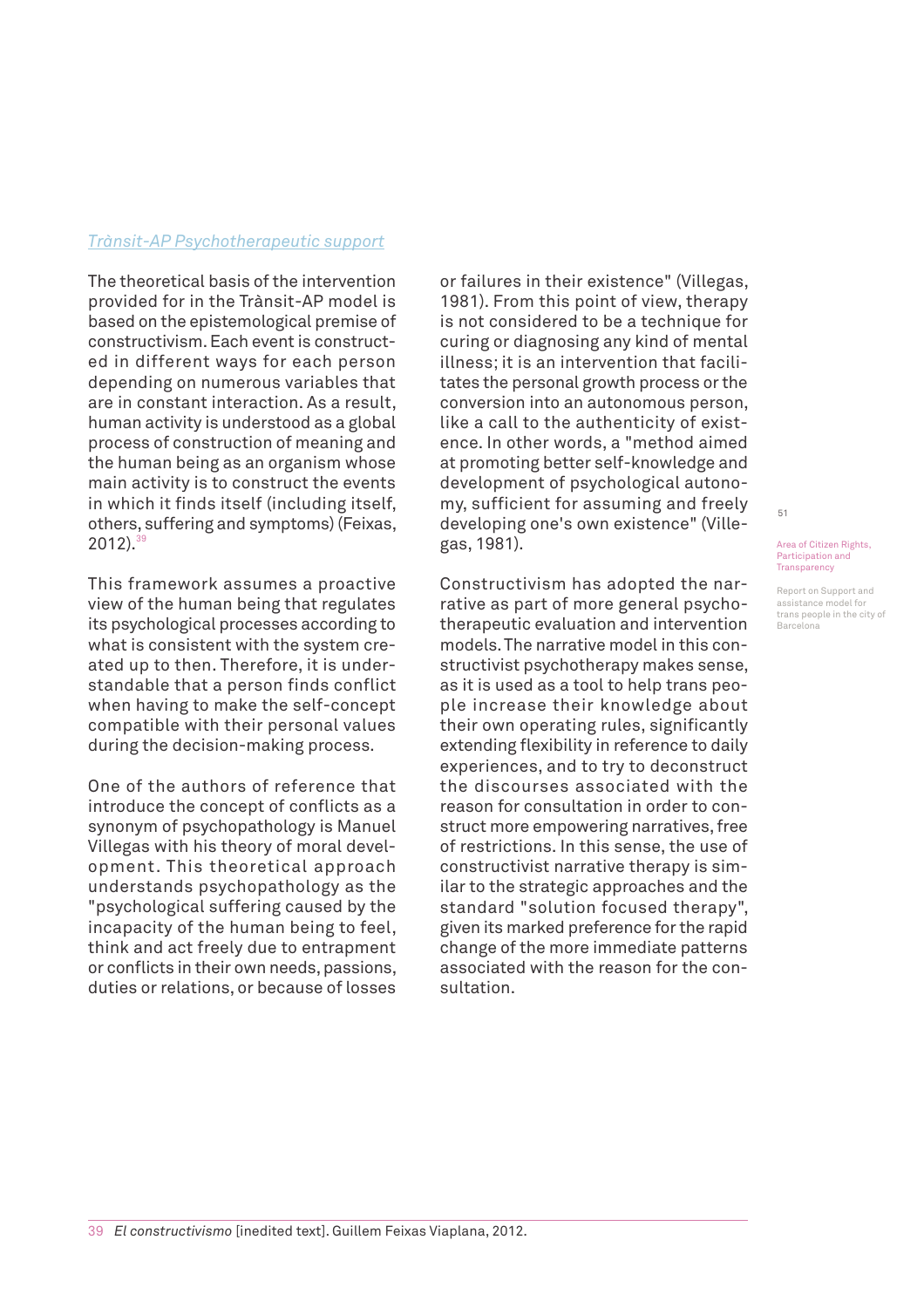# *3.1. Basic guidelines for the care provided to trans people in Trànsit*

# *Trànsit-AM. Basic guidelines for the healthcare of trans people*

The care of trans people in Trànsit-AM is based on actively listening to their life story in relation to their identity, their needs and doubts at the time they receive the care; evaluation of the support they receive with their decisions from their family and loved ones and their education and work environment, and respecting the decisions they make in terms of the type and pace of the hormone treatment; and evaluation of health promotion and prevention measures and of the personal decision as to whether or not they or the people around them wish to receive psychotherapeutic support.

The main points worked on in Trànsit-AM healthcare are:

- Evaluation of the suitability and need for hormone transition treatments, and if changes are necessary, in trans people who already follow these treatments and do regular analytical and medical check-ups.
- Starting hormone transition treatments and regular analytical and medical check-ups.
- Preventive actions relating to the sexual and reproductive health of

trans people - prevention of cervical and breast cancer, reproductive advice, prevention of sexually transmitted infections, advice on life-styles (toxic substances, food, exercise, etc.).

- Virtual advice by email in response to the queries of trans people.
- Referral to the Gender Identity Unit of Hospital Clínic for people that want to be referred.

# *Trànsit-AP. Basic guidelines for the psychotherapeutic support of trans people*

The stigma and discrimination suffered by trans people in society today means that there is a high risk of suffering and psychological distress and is subject to special and specific attention by society as a whole and by health professionals in particular.

At Trànsit-AP, we have drawn up some guidelines that we apply and which should be used to guarantee quality care and the legal protection of trans people. These guidelines are inspired by, are consistent with and respect the ethical principles and the code of conduct proposed by the American Psychological Association.

52

Area of Citizen Rights, Participation and Transparency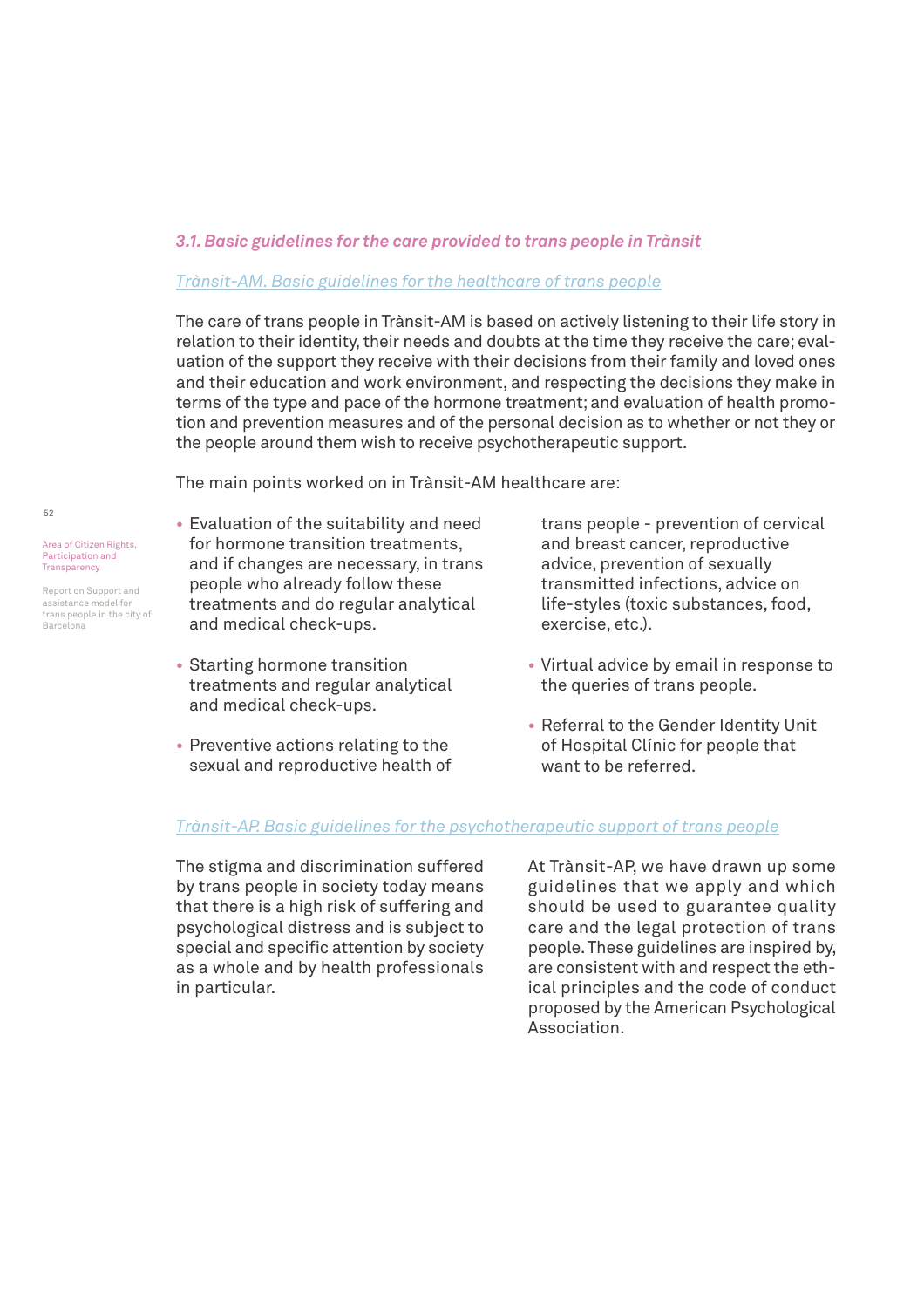This approach also includes those people who, having a diverse gender expression, do not need any psychological, hormone or surgical treatment.

- Psychosocial support for the person always has to be at their request.
- The healthcare professional provides information, advice and support during the personal process of the trans person. The final decision lies with the person themselves and nobody else.
- It is necessary to give support during the identity construction process, respecting and maximising subjectivity.
- The autonomy of trans people has to be maximised during their transition process.
- Gender expression is diverse and unique to each person and must be understood from this perspective. The guidelines have to be at the service of the people and not the other way round; that is why it is necessary that the care is personalised and without prejudices, taking into account all the possible variants of intervention: hormone therapy, surgery, psychotherapy, a combination of two, all or none.
- Sexual orientation and gender diversity are independent but interrelated concepts.

The minimum skills required by the psychotherapeutic support professional are summarised below:

- Degree in psychology and, preferably, a master in therapeutic intervention with a constructive or gender perspective, or specialising in sexuality.
- Minimum training and/or experience required in psychotherapeutic support for trans people from a constructivist and humanist perspective that treats the person as a person and maintains a therapeutic relationship of expert to expert.
- Broad vision of gender: gender understood as a personal construction of one's own identity unique, diverse and exclusive to the person.
- Conception of transsexuality as just another expression of diverse gender. It is not possible to diagnose something that is not considered to be an illness. This position guarantees the depathologisation of transsexuality and diverse expressions of gender.
- Perspective of the need for a social change that facilitates integration and recognition of the diverse genders as an element that enriches culture and society and allows us to advance in the conception of the human being.

53

### Area of Citizen Rights, Participation and Transparency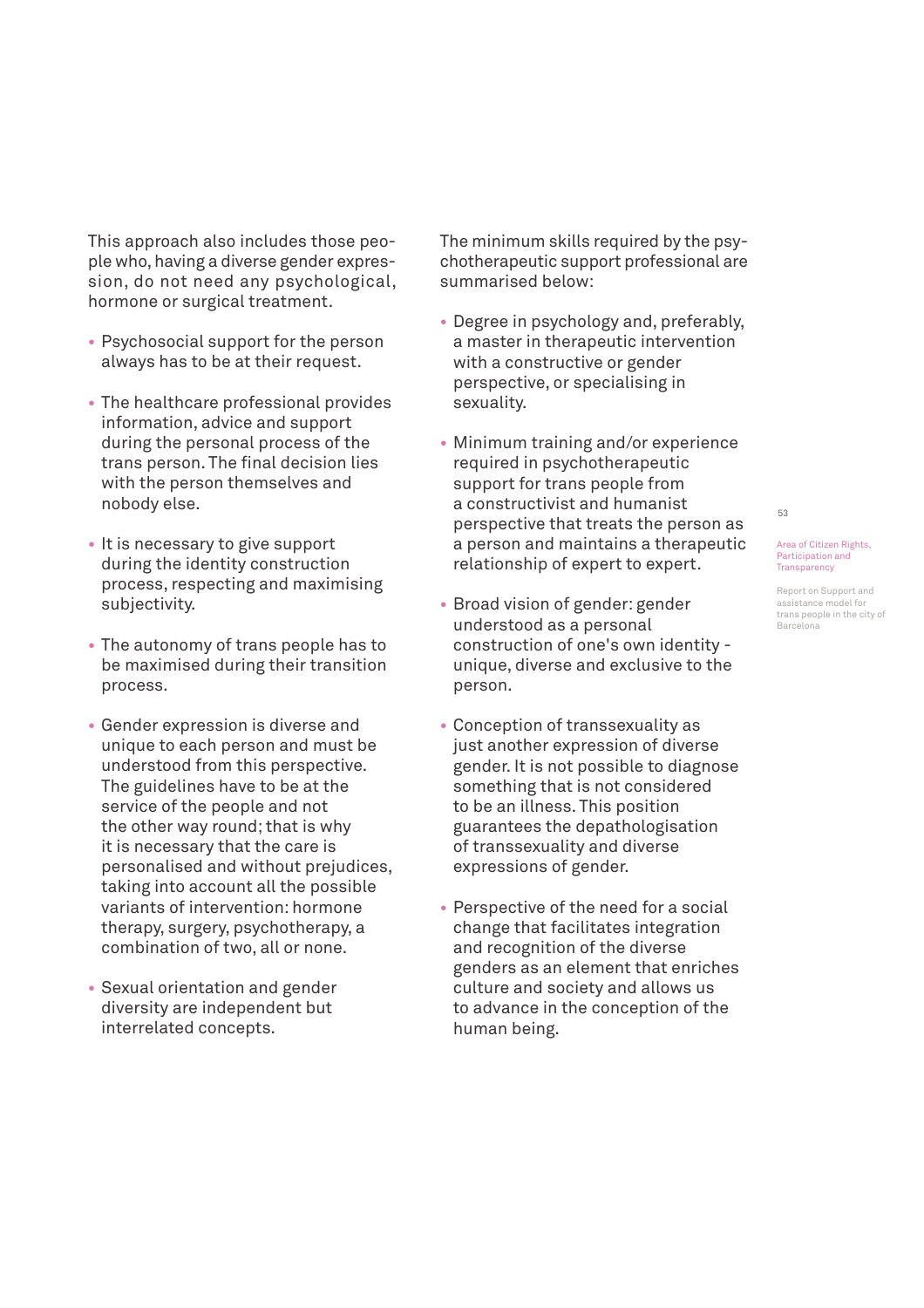# *Other activities of the Trànsit-AM and Trànsit-AP services*

- Producing medical/psychological reports during the stage in which, for imperative legal reasons, there is a discrepancy between the physical appearance and the details on the ID (DNI) card:
	- » to facilitate the person's socialisation in the perceived gender
- » so that in healthcare services, these people are named and treated in accordance with their perceived gender, and are provided with the required medical checkups and treatments
- » for the social environment (primary and secondary schools, universities, workplace, libraries, sports centres, etc.) so that their registers and membership cards use the changed name of the trans person.
- Producing medical/psychological reports for the change of name and gender on the birth certificate and, later on, in all official documents.
- Exchange of opinions with healthcare professionals - professionals from the fields of psychology and psychiatry, psychopedagogy, family medicine, endocrinology -, social workers, community and social educators, prison staff, etc. that attend to trans people in complex situations.
- Provide information on how Trànsit operates to different nongovernmental organisations and associations (Stop Sida, Acathi, Generem!, Chrysallis, Fundació Enllaç, Àmbit Dona Prevenció, APIP, etc.) and design referral structures.
- Awareness sessions, courses and workshops and training for healthcare professionals (gynaecologists, midwives, primary care teams, psychologists, nursing assistants, healthcare administrative staff, etc. in relation to gender identity, transition processes, body changes, beneficial and adverse effects of hormone and/or surgical treatments and repercussions on their environment of socialisation in the perceived gender of the trans person.
- Advice to students conducting research projects on transsexuality in lower and higher secondary school, undergraduate final year projects, masters final projects and PhDs.
- Awareness-raising to bring about the normalisation and acceptance of different gender identities as part of the broad spectrum of human diversity, with participation in medical seminars and collaboration with the media (interviews with magazines, radio, television, etc.)
- Help the trans person connect with peer networks as an element of integration and reinforcement of the integration process. On this point, the importance of the professional's knowledge of regional resources must be highlighted in terms of the trans social network and their connection with these to facilitate and ensure referral to the appropriate person and place.
- Information, advice and support for loved ones, in education and professional life, etc.

54

Area of Citizen Rights, Participation and Transparency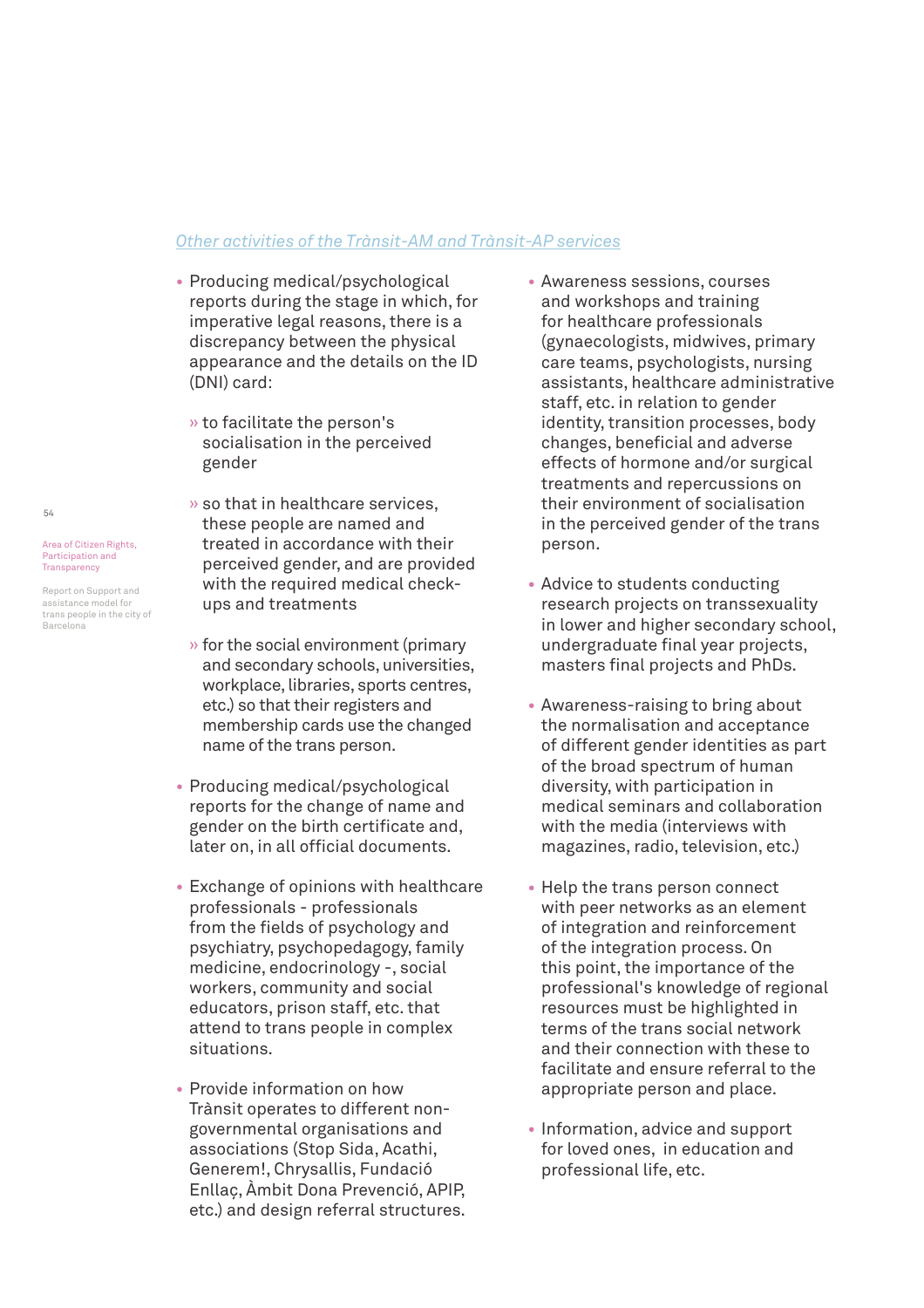# *Coexistence with other intervention models. The case of the UIG in Barcelona*

The appearance of Trànsit in October 2012 marked a before and after in the health panorama of trans people in Barcelona, in Catalonia and possibly in the rest of the Spanish state. This initiative to promote the health of trans people complements the public service offered to trans people up to the present day, exclusive property of the UIGs - units with a team of professionals that offer multidisciplinary and integrated transsexual treatment according to established protocols.

The healthcare and psychological intervention model that characterises the UIGs is based on the psychological evaluation of transsexuality, which consists of carrying out a series of tests that help to diagnose transsexuality. The most important stage would be the complement of the DSM-5 and CIE-10 criteria. Once the psychological evaluation has been completed and after having confirmed the diagnosis of gender dysphoria, *the trans person can access hormone treatment,* with an appointment with an endocrinologist, and the psychotherapeutic intervention during the initial hormone-taking stage is based on the so-called "real life experience".<sup>40</sup>

The application of these protocols means that many people that label themselves as trans are not accepted by the UIGs. At this vital time that is so important and decisive, where the support of the healthcare professional is so fundamental, these people who are considered "doubtful" are not attended to at all.

In this context, Barcelona is experiencing a major upswing in trans activism, which has led to a notorious international movement that fights for the depathologisation of trans people.

At an international level, from an exclusively professional viewpoint, different campaigns were carried out against the publication in May 2013 of the new version of the (*Diagnostic and Statistical Manual of Mental Disorders*) DSM-5. The platform for the Boycott of DSM-5 (Boycott DSM-5), made up of activist groups from various disciplines such as medicine, psychology and social work, and the American Psychological Association have expressed their concern regarding the reliability, validity and classification accuracy of the DSM-5. In the same vein, the British Psychological Association - BPS) requested a change of paradigm in mental health, publicly declaring its opposition to the biomedical model for understanding mental disorders.

In the face of these criticisms of the evaluation systems, there are still many people in the professional and research field, and also patients, that defend their use. The UIGs are one of these establishments, despite the complaints made by their users in relation to the intervention model they are currently using.

55

Area of Citizen Rights, Participation and Transparency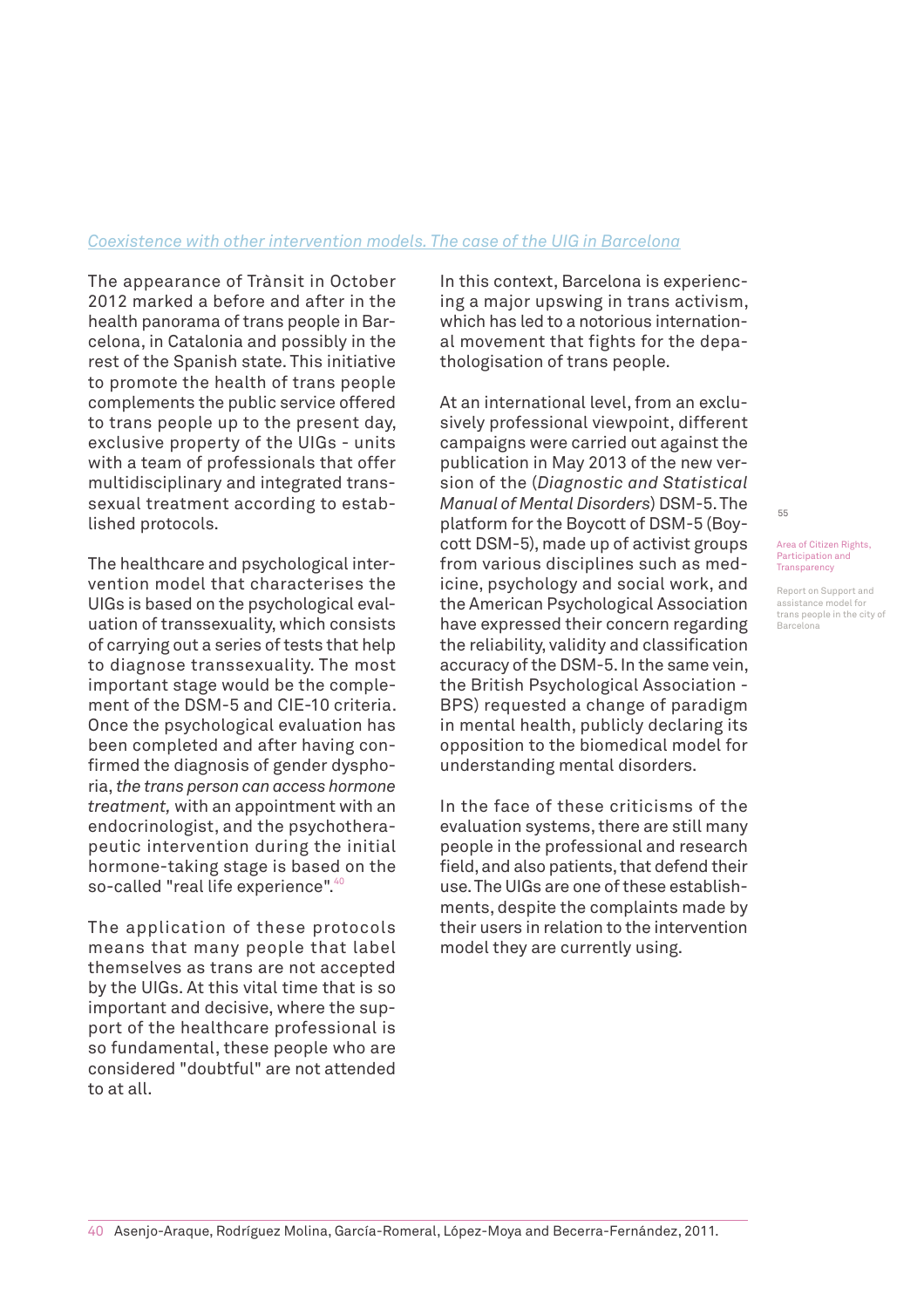## *3.2 Care framework in Trànsit*

### *Professionals:*

Trànsit –AM started up in October 2012 by a gynaecologist who progressively increased her hours according to demand. Trànsit -AP was established in May 2013 by psychologist Soraya Vega within the framework of a collaboration agreement with the University of Barcelona, and in January 2015 was joined by Diana Zapata. The former works ten hours a week while the latter works five.

### *Referral:*

Area of Citizen Rights, Participation and **Transparency** 

Report on Support and assistance model for trans people in the city of Barcelona

The people who come to both Trànsit-AM and Trànsit-AP are referred by external collaborating agents, such as Generem!, Chrysallis, EnFemme, Acathi, el Casal Lambda, l'Espai Trans, la Fundació Enllaç, Àmbit Dona Prevenció, l'Associació de Mares i Pares de Gais, Lesbianes, Bissexuals i Transsexuals, and other professionals; the social networks; or the recommendations of other trans people or healthcare professionals. Trans people or their loved ones are referred from Trànsit-AM to Trànsit-AP when they consider psychotherapeutic support to be necessary at any time during their transition process (20%). 57% of people attended to in Trànsit AP are referred from Trànsit-AM, and trans people are referred to Trànsit from Trànsit AP when medical support is believed to be necessary in their processes.

The contact is by email: Trànsit-AM: transit.bsn.ics@gencat.cat, and Trànsit-AP: transitapsico@gmail.com.

## *Setting:*

**Trànsit-AM:** The care is offered on the sixth floor of CAP Manso or the third floor of CAP Numància (primary healthcare centres), depending on the person's preferences, at a time agreed between the professional and the person from Monday to Wednesday, 8am - 8pm, and Thursday and Friday, 8am - 3pm.

**Trànsit AP:** The sessions are carried out on the sixth floor of CAP Manso, in the psychologist's office, on Monday and Wednesday afternoons.

The care has a maximum duration of ten sessions and there is one session every two weeks.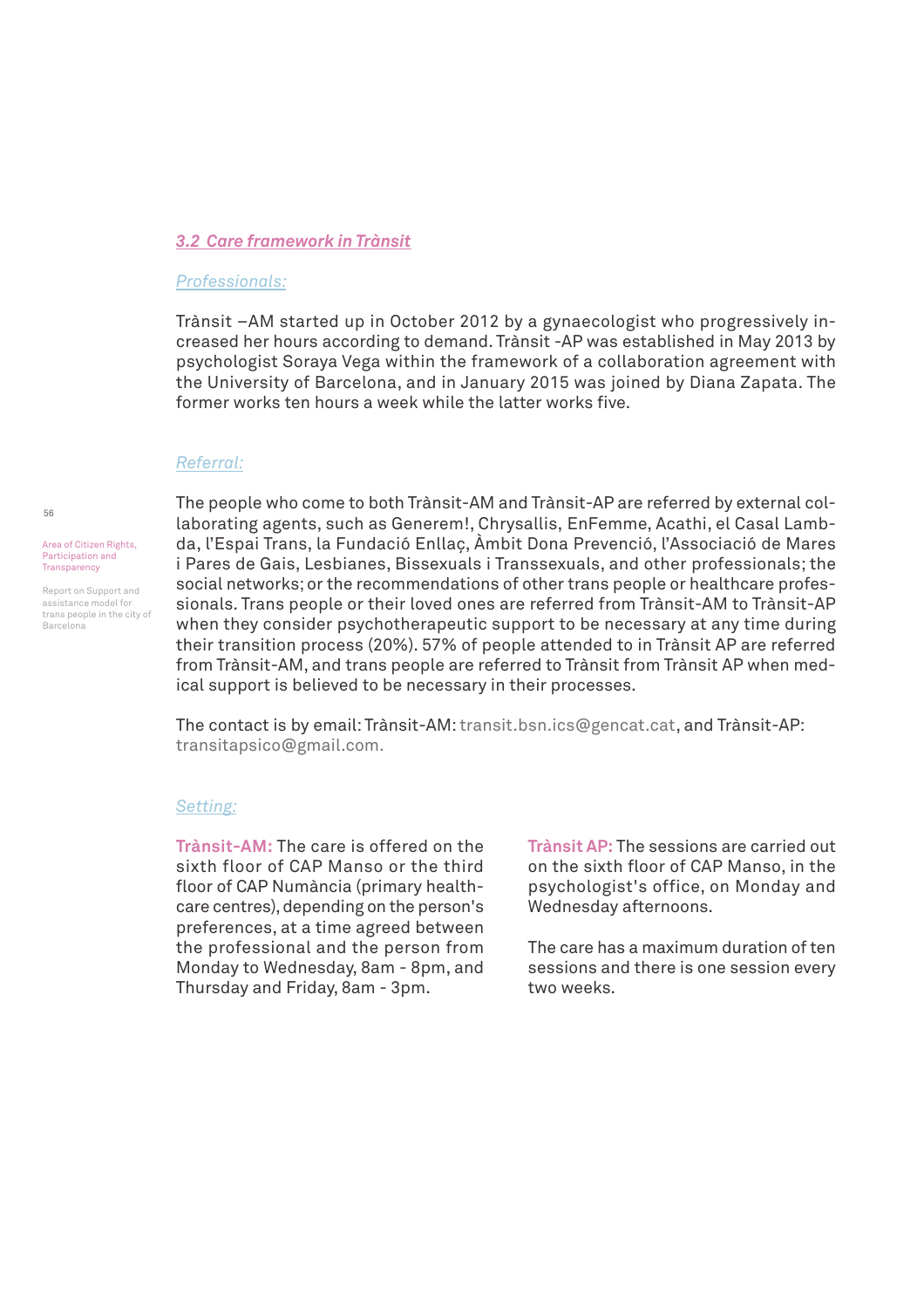# *Trànsit-AM: healthcare methodology*

At the first appointment, the person's life story is examined in relation to their identity, as well as their current situation and corresponding needs, and their wishes regarding body changes. The knowledge of loved ones (family and friends) and the education and/or work environment of the person's situation are evaluated, including the support they received from all of these. At the same time, how much the person knows about role models or trans people is also evaluated.

A clinical history is drawn up that includes any family history of cardiovascular risk, hormone-dependent cancers and osteoporosis, life styles (toxic substances, food, exercise, etc.), any previous physical or mental disorders and *bullying*, physical assaults, sexual abuse and attempts or ideations of self-harm.

Finally, a reflection carried out on the impact of transition treatments on sexual response so that the person can adapt their treatment to the desired sexual response.

In addition, the following advice is provided:

- Prevention of sexually transmitted infections, reproductive possibilities and contraception where necessary.
- Different treatment options, different transition time-scales, the chronology of reversible and irreversible expected changes, and short and long term adverse effects. This allows for personal choice as to whether to start the treatment, type and dosage, or modification of the dosage if the person is already undergoing treatment.
- The impact of transition treatments on sexual response so the person can
- adapt their treatment to the desired sexual response.
- Surgical treatments, understanding that no surgery is necessary from a medical point of view in any transition process.
- Possible preventive activities: prevention of cervical and breast cancer, smoking cessation advice, prevention of risk of osteoporosis, etc.
- How the UIG works and the possibility of monitoring and surgical procedures in this unit financed by the public health service. Referral if the person so wishes.
- Care for family and friends if the trans person believes that this care will lead to better support.
- The Trànsit-AP service for the trans person or their loved ones if they request psychotherapeutic support. Referral if requested.
- Resource networks for trans people: EnFemme, Generem!, Chrysallis, referents trans, Espai Obert Trans/ Intersex, Cultura Trans, Grup de Famílies de Persones Trans, Barcelona Trans Ocupació, etc.

They are informed of the possibility of maintaining virtual contact to resolve any queries, and a follow-up appointment and analytical control are agreed. Reports are drawn up for the education and work environments, the family doctor, etc. which explain the transition process in order to make socialisation in the perceived gender easier. Medical reports are also written up for changing the name and gender in the official documents in the cases of people that meet the legal requirements.

57

### Area of Citizen Rights, Participation and Transparency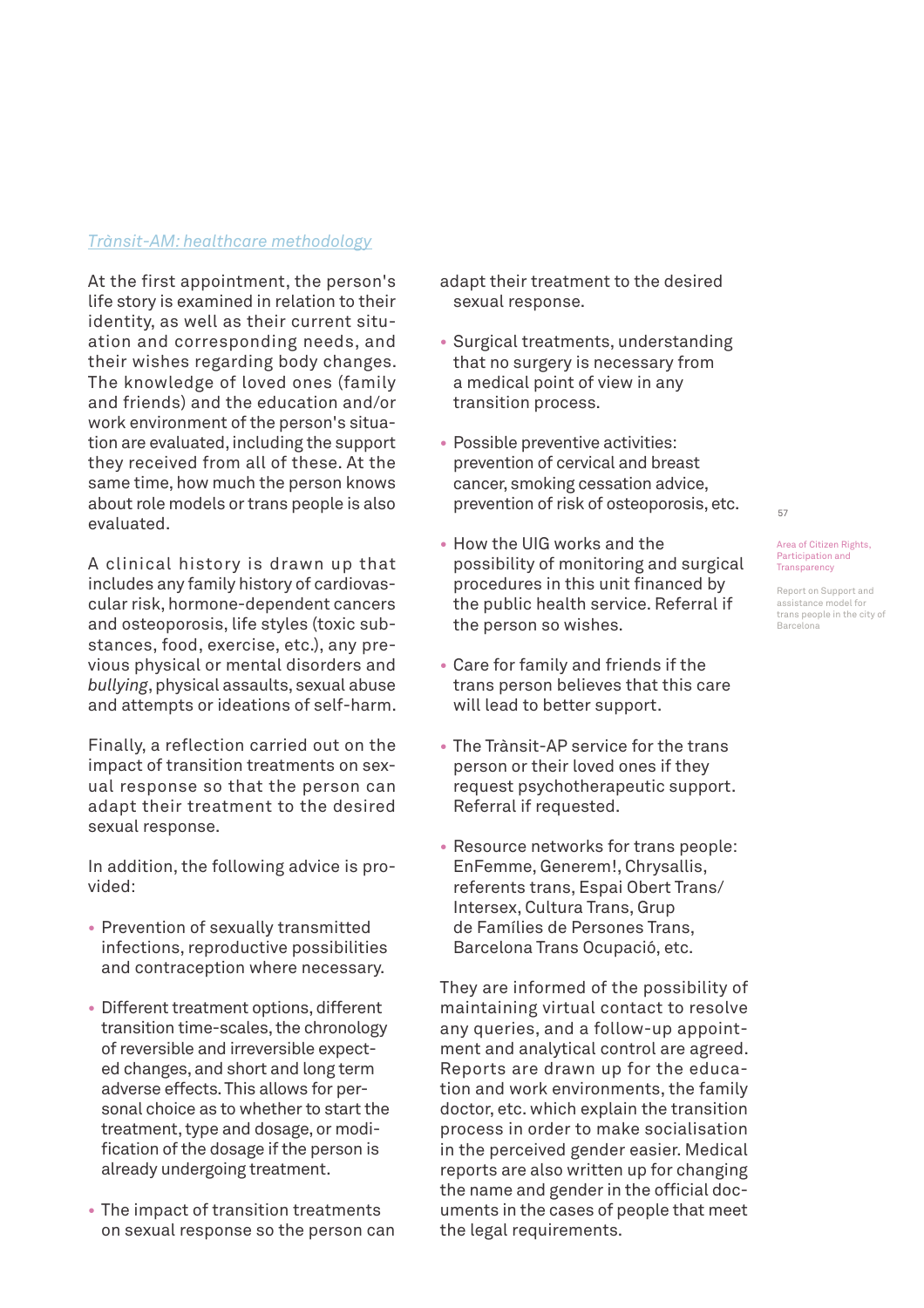## *Trànsit-AP: individual psychotherapeutic support methodology*

Amongst the diverse narrative techniques and strategies used, there is a self-written report (diaries, structured self-observation tasks), emotional recognition and focusing exercises, session agendas, reframing and reformulating resistances such as maintaining systemic coherence, life project history, completion rituals and summaries, etc. (Neimeyer and Mahoney, 1995; Guidano, 1991; 1995; Neimeyer, 2001).

The change process experienced in therapy can be described in the following stages:

**Stage 1: Reception stage.** The reception of the therapist has to comply with a deep and real sense of interest, respect and acceptance of the other which constitutes the basis of a special type of professional relationship and therapeutic alliance. During this stage, the Trànsit-AP model is introduced, as well as the goals of the therapy and actual tasks of the psychotherapy that will be carried out. The therapeutic relationship begins, expressed through mutual respect and trust, and through the verbalisation and acceptance of a shared commitment to the process, which is formalised through the signing of a collaboration contract.

**Stage 2: Exploration stage.** Work is carried out to clarify the person's requirements, what they want to work on, what bothers them, what they want to achieve with the therapy. The basic techniques used are the genogram and life line with a gender identity perspective.

**Stage 3: Expression/compression stage.** This is the central stage of the therapeutic strategy. It includes different important episodes for bringing about change in the well-being of the trans person: immediate reconstruction of the trans experience, background reconstruction of the trans experience, relationship implications of the trans experience, recovering the desire for what they want to be as opposed to what they are supposed to be and what people expect from the person (conflict between the egocentric and the allocentric) and integration of the trans identity.

**Stage 4: Resolution/closing stage.** The therapy is completed by looking back at the aspects that have helped most in the process, which have strengthened their identity and provided anchors that will carry them through the rest of their life.

58

Area of Citizen Rights, Participation and **Transparency**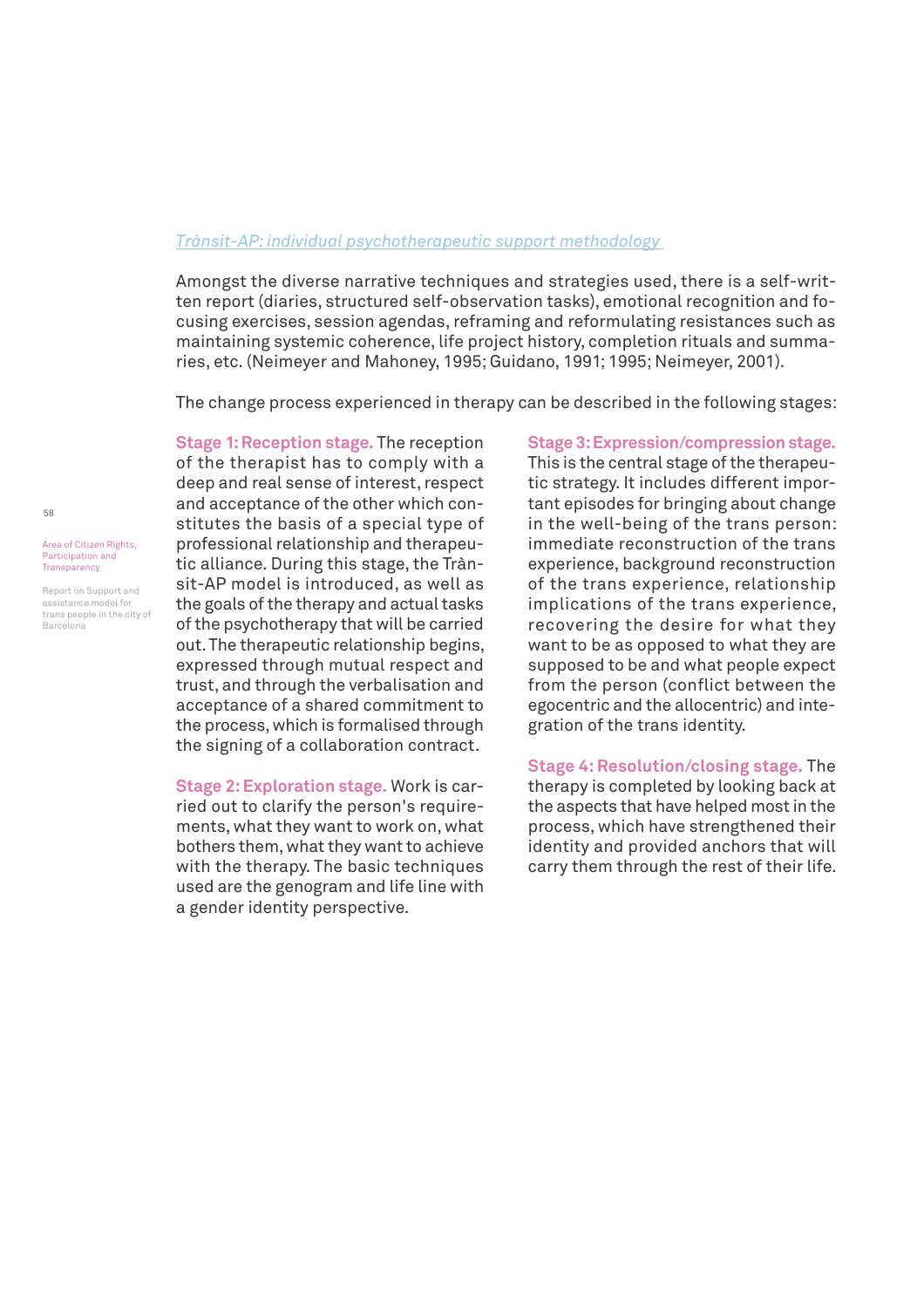# *Group therapy support methodology*

The support group is formed around a life condition common to all the people participating, which is their definition as a person with a diverse, non-normative identity.

This group experience was set up with the intention of giving support to trans people during their transition process to reduce the fear, anxiety and isolation that they may feel when they go through the transition. The only way for them to feel better in this sense is by joining a satisfactory social network. This is one of the major functions of the therapy group for trans people.

The group acts as a platform for expressing fears of family abandonment or their partner leaving them once they have made the transition or when the fact that they are a trans person is made public.

The basic mechanism used in these groups is the universality of the trans reality, cohesion and vicarious learning. The development of new coping mechanisms and new behaviour strategies to deal with transphobia is promoted.

59

### Area of Citizen Rights, Participation and Transparency

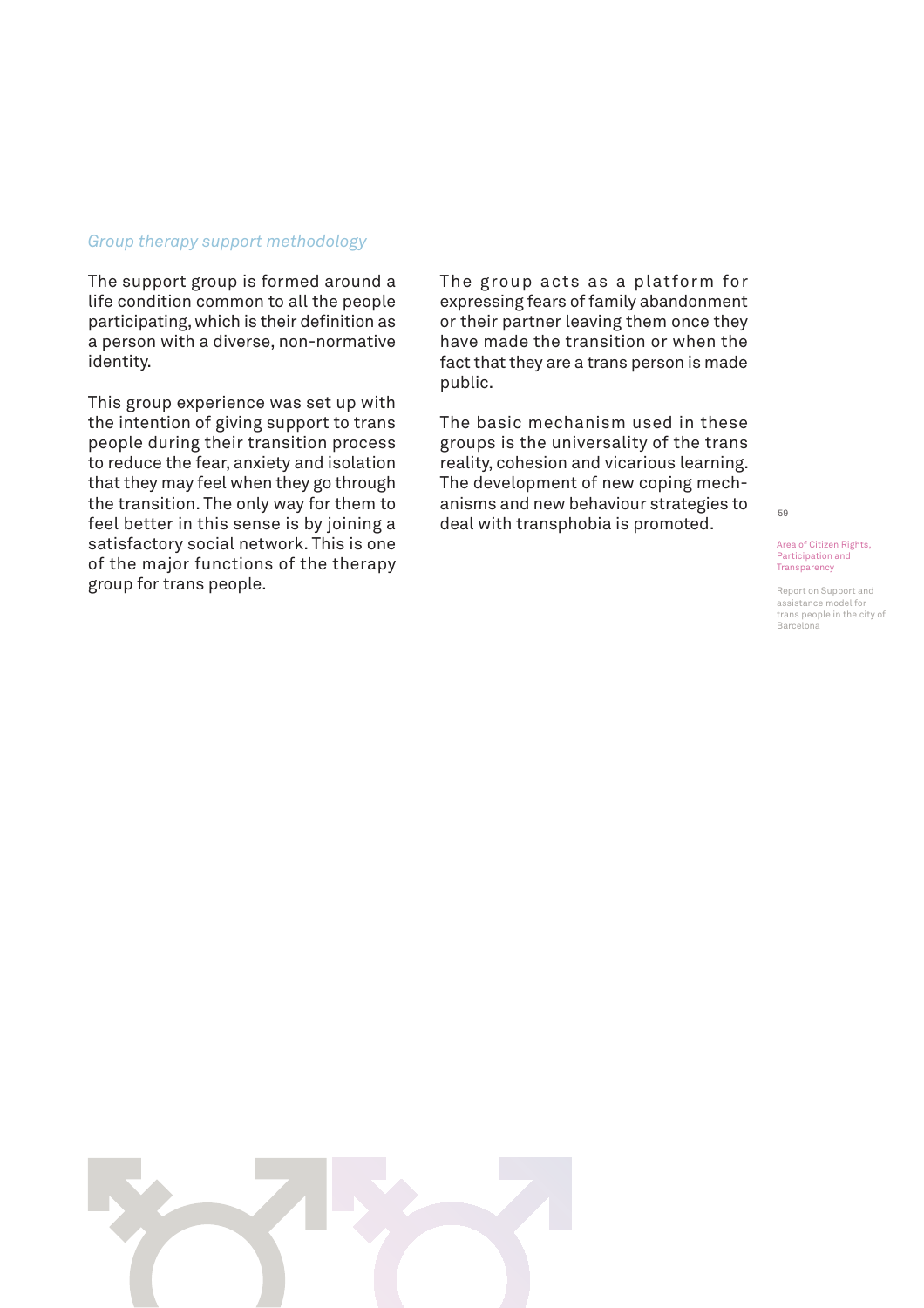## **4. Evaluating the model**

The positive evaluation of the Trànsit-AM care model can be seen from the words of thanks of different people attended to in our service:

*"As our sessions come to an end, we are definitely much clearer now on everything and we would again like to thank you for all your help and for helping us to understand our child a bit better; you know how confused we were at the start."*

*"Thank you so much for everything, Rosa, and we will stay in touch. I have been waiting just to give you the good news; to be honest, the paperwork was very slow and tedious, but I got there in the end:))))."*

*"Thankyou from the bottom of my heart, I don't think that I can express just how happy I feel, so when you see me, you will see the huge smile that I now go around with every day."*

*"I am very happy with the way you treated me and if anyone ever has any questions, people who are unsure, I will recommend your services. You do so much for us!"*

*"I send you a very strong colourful hug, I often think about you."*

*"Thank you for everything, Rosa. Every time I come to Trànsit, I feel cared for and cherished. I give you 10/10 for patient care, don't change a thing. I will continue the treatment just as we have been doing it. You can let me know when the next appointment is."*

*"As you can imagine, thanks to you this week has been very important for me, one of the most important in my life. By giving me the chance to go ahead, I have become more sure about everything and some of my "fears" and "complexes" are fading away."*

*"Thanks again for everything and have a nice day."*

*"I'd like to take this opportunity to thank you for supporting us in the fight for trans normalisation."*

 $60$ 

Area of Citizen Rights, Participation and Transparency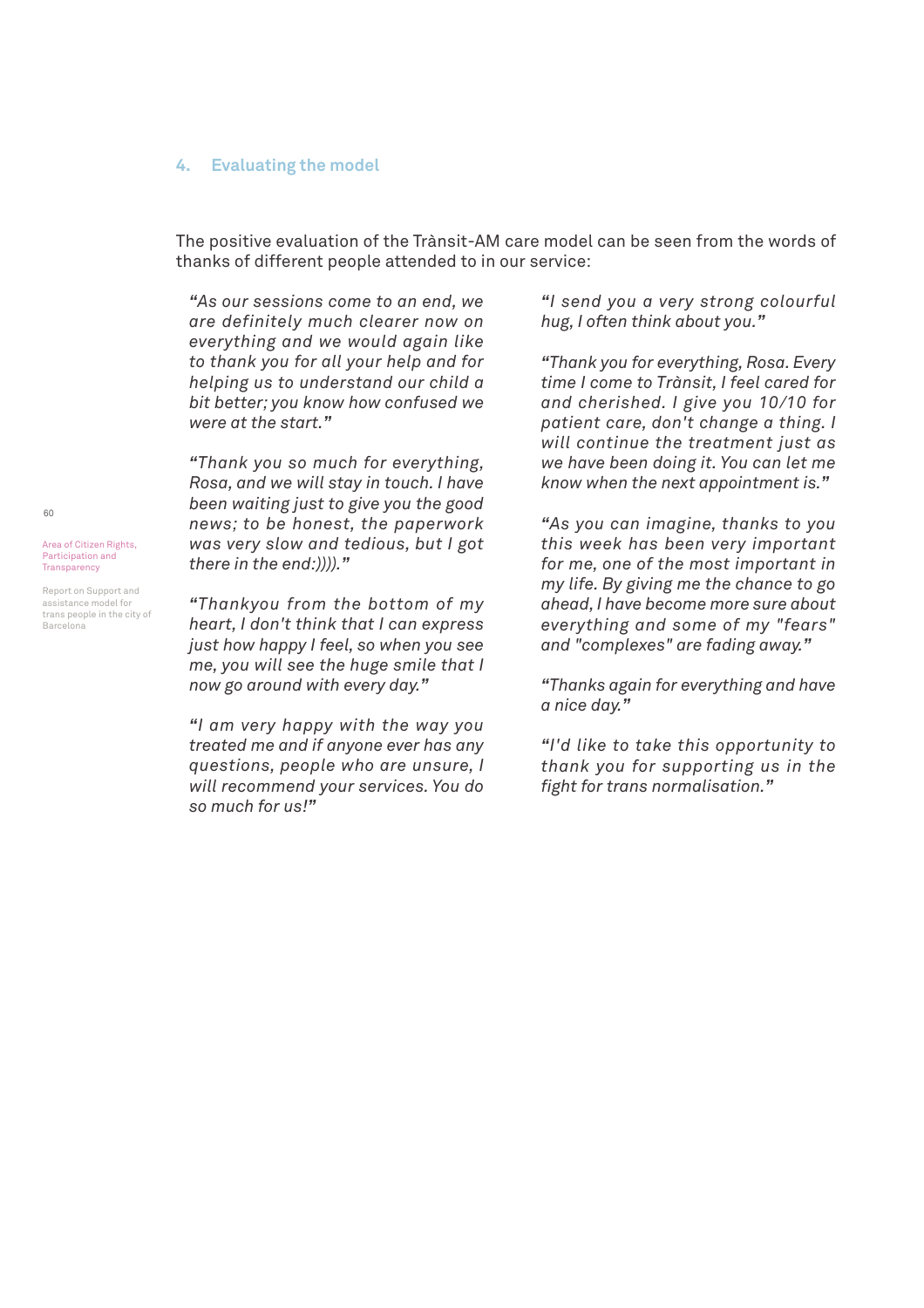Below are some qualitative evaluations made by people who have completed the therapeutic process in Trànsit-AP:

*"It has made me think, question…, put my emotions and priorities in order, and this has shown me the need to evolve as a person and to make the most important decision in my life."*

*"It has helped me to improve communication and my relationship with my family in relation to the transition, to learn more about myself thanks to the experience of the therapist, in a safe place where I can express myself in terms of my transition. Very kind."*

*"To become more familiar with this new world and not be so afraid. It is a space where you find the experience of the therapist, strength and support."*

*"I have been able to create a secure space inside me, to reassure myself, to discover my own stumbling blocks, to be patient with myself and my processes, understand them, look after myself. A space where I have found flexibility, a crutch when I've fallen, a bodyguard, guidelines after getting to know me."*

*"Learn how to feel free just being me. Identify my chains. Work on my fears of being transsexual in a society that frowns uponit. It has helped me prepare to talk with my family and to explain who I am."*

*"I have reflected hard on who I am. This has helped me to decide, as I had no other options if I wanted to be myself. It has been very important to analyse the type of masculinity I wanted to experience, to rethink masculinity and integrate my femininity. I have gone from rage to non-aggressive euphoria."*

*"I have been able to clarify my doubts about who I am, my sexuality, identity and possible therapy routes. Now I know who I am."*

61

### Area of Citizen Rights, Participation and Transparency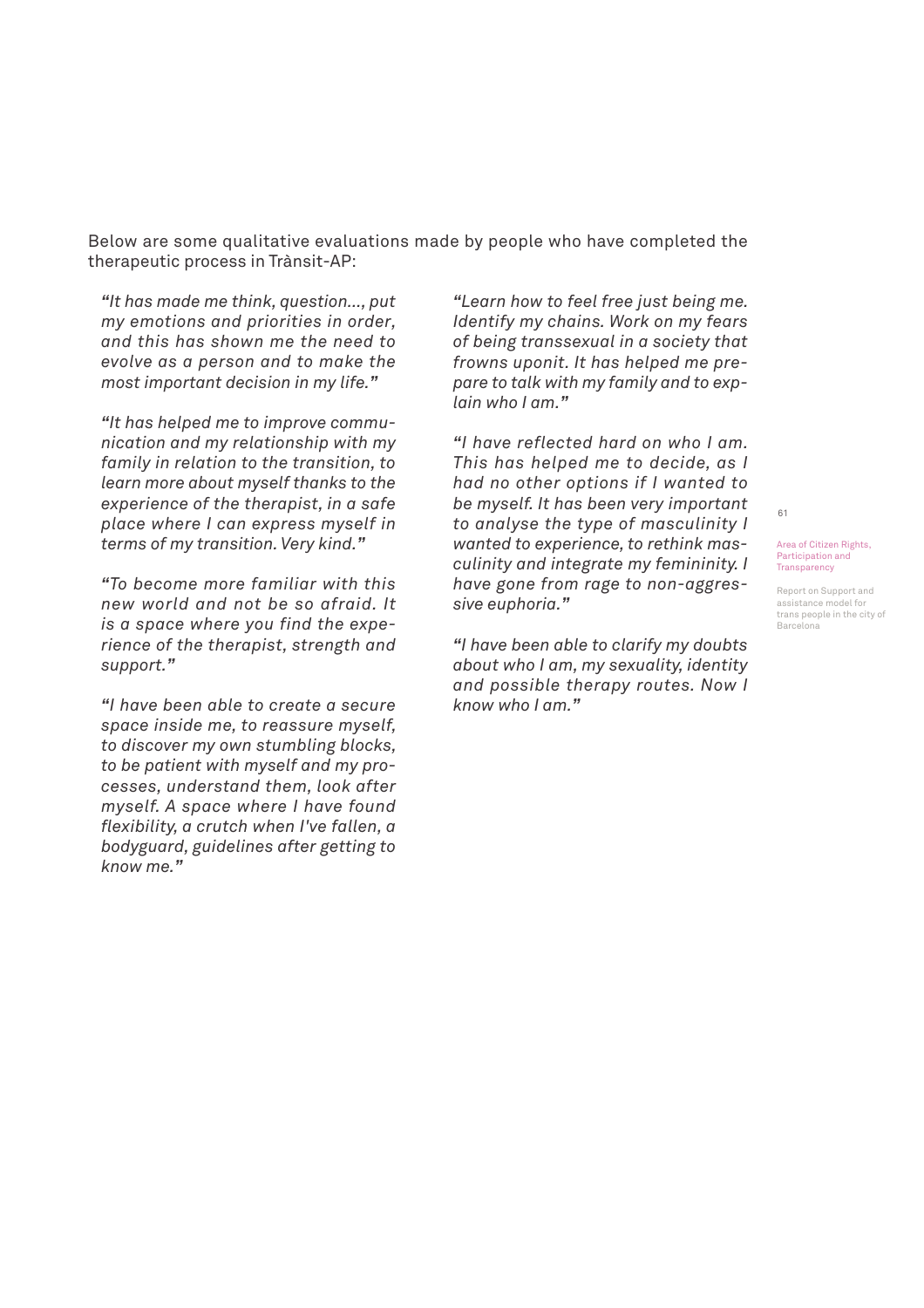# **5. Empirical approaches. People attended to in Trànsit-AM (October 2012 – August 2015)**

375 people actually came to Trànsit, 38 of whom were referred to Trànsit-AP and 29 of whom were attended to exclusively in Trànsit-AP. 36 people asked for an appointment but then did not turn up, and 52 received advice via email.

### *Care for trans women*

224 trans women were attended to, 10 of whom were minors. Of the 214 adult trans women, 131 were already undergoing hormone treatment, with self-treatment (111) and controlled treatment in the UIG (16) or with a private endocrinologist (2), and 2 had completed their socialisation as women without ever having had hormone treatment.

Area of Citizen Rights, Participation and Transparency

62

Report on Support and assistance model for trans people in the city of Barcelona

**•** Trans women who have been undergoing hormone treatment for over two years or have socialised as women in all aspects of life by their first appointment: 94 women

These women are between 21 - 67 years of age. Of this group of trans women, 59% are immigrants, the majority being from Central America. 49% of those who have been socialising as women in all aspects of their life for over two years are sex workers, and 21% of them receive government benefits, even though 43% of them have university qualifications. 20% of their parents, 77% of their children and 30% of the people in their workplaces do not know about the transsexuality of these women or do not accept it, and 43% do not have a stable partner.

It should be pointed out that 42% confirm substance abuse, 24% have needed long-term psychological and/ or psychiatric support, 15% have been victims of bullying and/or sexual abuse and 4 trans women have attempted self-harm (8 attempts in total).

This data shows just how socially vulnerable this collective is.

**•** Trans women who have been undergoing hormone treatment for less than two years or have socialised as women in all aspects of life by their first appointment: 37 women

These women are between 20 - 59 years of age. 53% are immigrants, the majority being from Central America or South America. 23% are sex workers and 14% receive government benefits, even though 36% have university qualifications. 50% of their parents, 100% of their children and 67% of the people in their workplaces do not know about the transsexuality of these women or do not accept it, and 52% do not have a stable partner.

It should be pointed out that 30% confirm substance abuse, 25% have needed long-term psychological and/or psychiatric support, 6% have been victims of bullying and/or sexual abuse and 2 trans women have attempted self-harm (4 attempts in total).

This data shows just how socially vulnerable this collective is.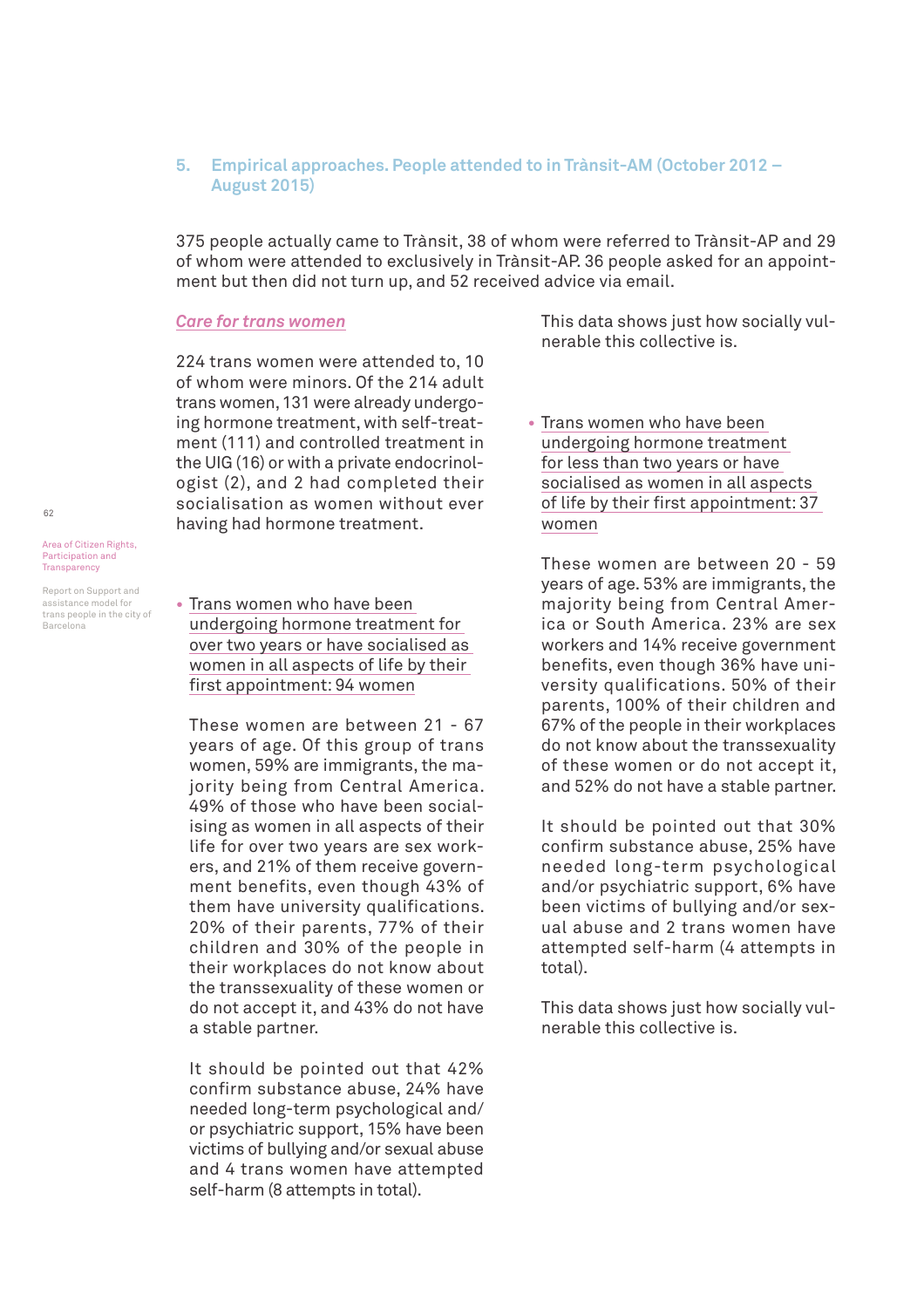In all these cases, the risk factors of the treatment were evaluated according to the family and personal medical history and life-styles, the benefits/risks of the hormone treatments were assessed and the treatment readjusted when necessary, offering tests (blood tests, bone densitometry, mammograms, etc.) according to the situation, and reports were provided for their socialisation in the perceived gender as well as information on resources for trans people.

**•** Trans women who have never undergone hormone treatment and/ or have not socialised as women in all aspects of their life by their first appointment: 83 women

Of the 214 adult trans women, 83 had not initiated any hormone treatment and 69 started it on their first appointment in Trànsit. In all these cases, the risk factors of the treatment were evaluated according to the family and personal medical history and life-styles, the benefits/risks of the hormone treatments were assessed, information was provided on the expected body changes, and treatment dosages were established according to their expectations regarding the transition process, establishing the frequency of medical controls and blood tests. They are between 18 and 67 years of age. 3% are sex workers and 25% receive government benefits, even though 53% have university qualifications. In this group of trans women who are mostly locals (71%), the lack of knowledge of their situation among those in their social circles is notable: Only 50% of their parents are aware, 13% of their children, 44% of their friends, 54% of their partners and 11% of people in their workplace. 46% do not have a stable partner.

It should be pointed out that 25% confirm substance abuse, 35% have needed long-term psychological and/ or psychiatric support, 10% have been victims of bullying and/or sexual abuse and 3 trans women have attempted self-harm (3 attempts in total).

This data shows just how socially vulnerable this collective is.

In all these cases, advice was offered to the person's loved ones, psychological support was given, they were provided with the contact details of resources for trans people and reports were written up for their healthcare professionals, education and work environment.

## **•** Trans girl minors

None of the 10 trans girl minors started the treatment on the first appointment. Their ages range from 7 to 17 years. In all of these cases, advice was given to the trans person (over 12 years of age) and to all the parents about transsexuality; measures were put in place to facilitate the well-being of the person and their socialisation process in the perceived gender; psychological support was offered; contact details were provided of resources for trans people and their families; and reports were provided for their healthcare and education professionals, and direct advice given to their educational environments.

63

### Area of Citizen Rights, Participation and Transparency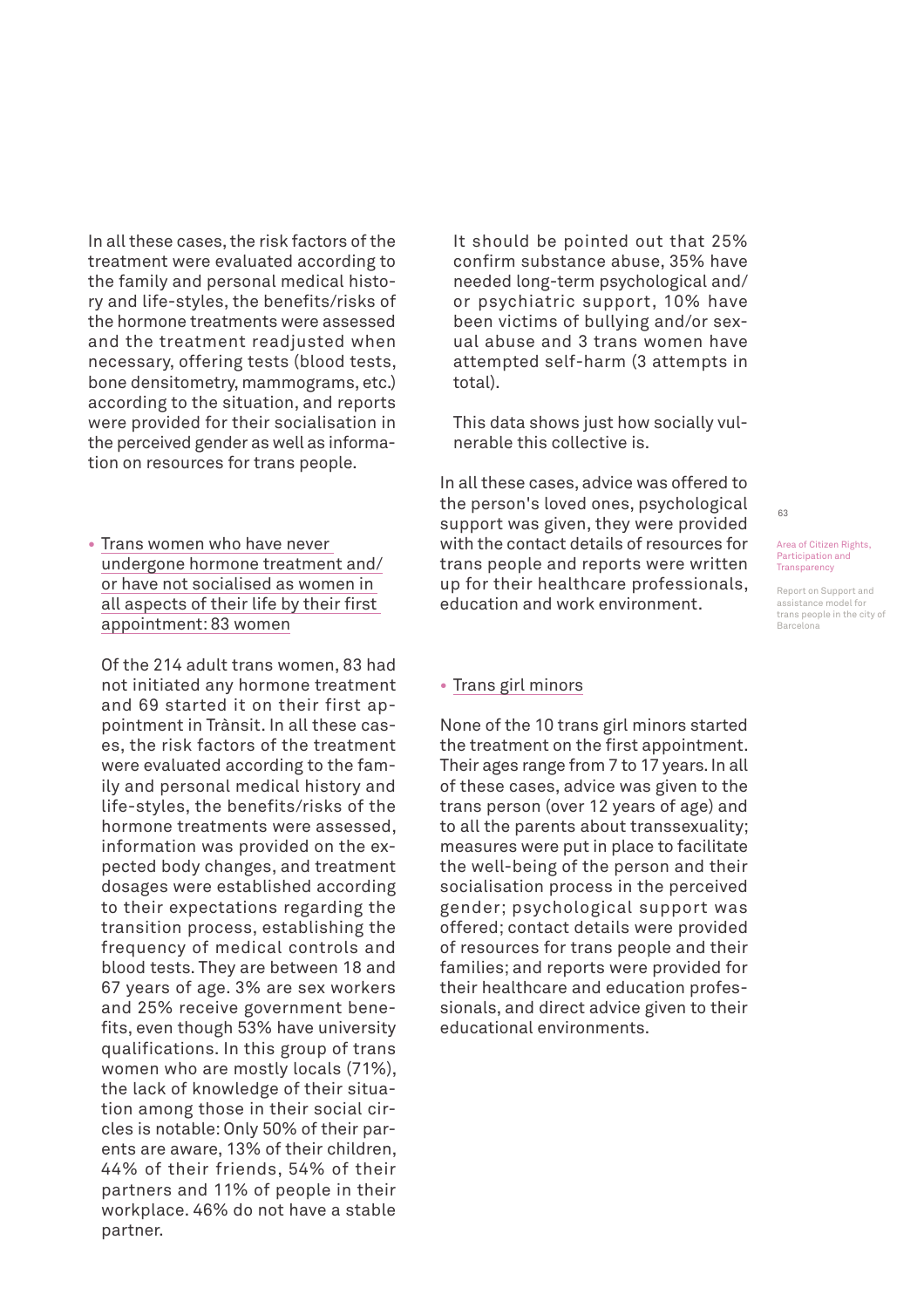## *Care for trans men*

122 trans men were attended to, 14 of whom were minors. Of the 108 adult trans men, 36 were already undergoing hormone treatment, with self-treatment (16) and controlled treatment in the UIG (19) or with a private endocrinologist (1).

**•** Trans men who have been undergoing hormone treatment for over two years or have socialised as men in all aspects of their life by their first appointment: 18 men

These men are between 21 - 51 years of age. 89% are locals. 7% receive government benefits, 93% are self-employed or employed and 39% have university qualifications. 17% of their parents, 100% of their children, 20% of the people in their workplace and 7% of their friends are not aware of their transsexuality or do not accept it. 17% do not have a stable partner.

It should be pointed that 66% confirm substance abuse, 8% have needed long-term psychological and/or psychiatric support, 17% have been victims of bullying and/or sexual abuse and no trans man has attempted self-harm.

This data shows that this collective is socially vulnerable, but a lot less than in the case of trans women.

**•** Trans men who have been undergoing hormone treatment for less than two years or have socialised as men in all aspects of their life by their first appointment: 19 men

These men are between 19 - 51 years of age. 67% are locals. 14% receive government benefits and 75% have university qualifications. 37% of their parents, 100% of their children and 7% of the people in their workplaces do not know about the transsexuality of these men or do not accept it. 17% do not have a stable partner.

It should be pointed that 40% confirm substance abuse, 26% have needed long-term psychological and/or psychiatric support, 17% have been victims of bullying and/or sexual abuse and no trans man has attempted selfharm.

This data shows that this collective is socially vulnerable, but a lot less than in the case of trans women in the same situation.

In all these cases, the risk factors of the treatment were evaluated according to the family and personal medical history and life-styles, the benefits/risks of the hormone treatments were assessed and the treatment readjusted when necessary, offering tests (blood tests, bone densitometry, pap tests, mammograms, etc.) according to the situation, and reports were provided for their socialisation in the perceived gender as well as information on resources for trans people.

64

Area of Citizen Rights, Participation and Transparency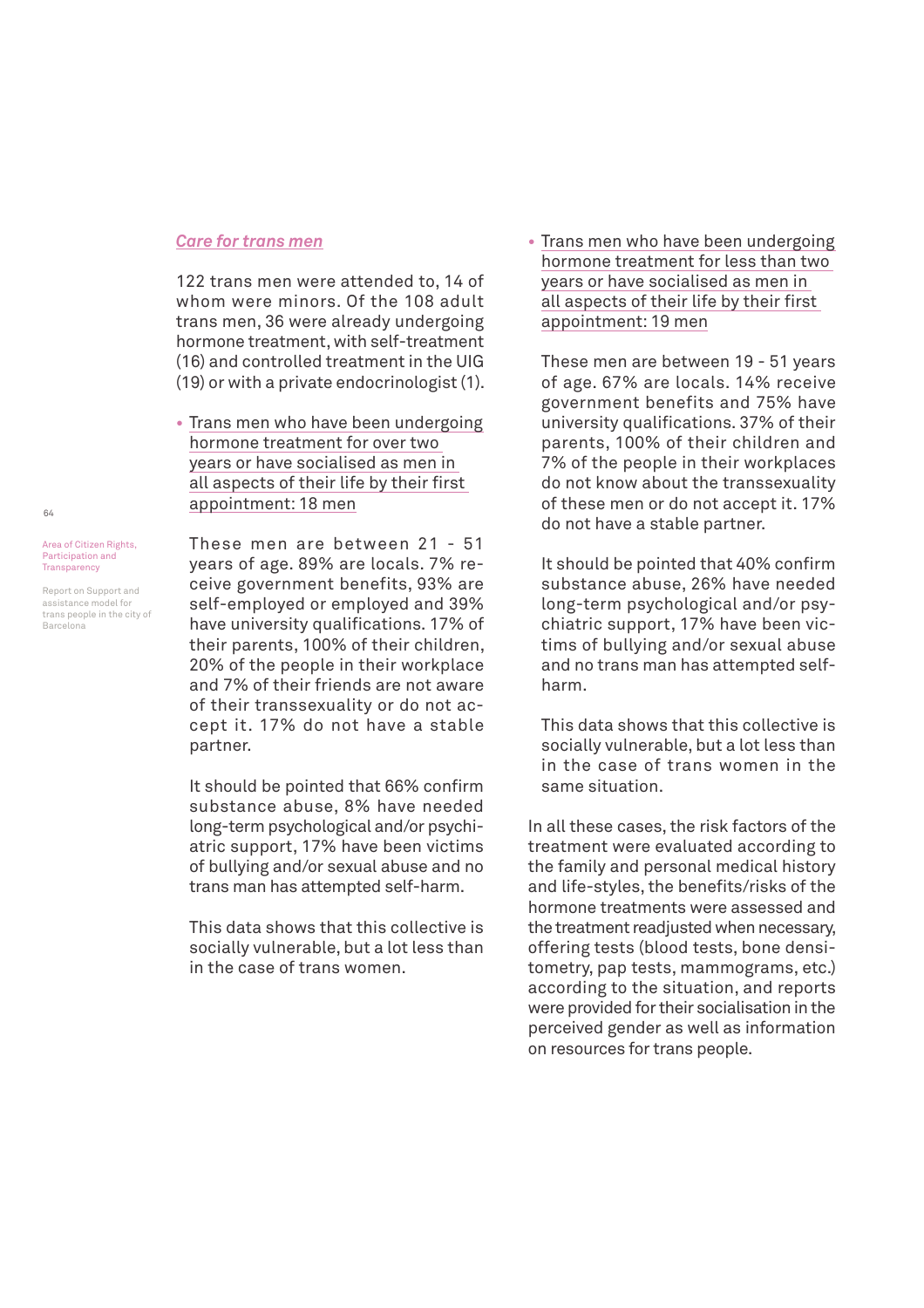**•** Trans men who have never undergone hormone treatment and/or have not socialised as men in all aspects of their life by their first appointment: 71 men

Of the 108 adult trans men, 71 had not initiated any hormone treatment and 49 started it on their first appointment. In all these cases, the risk factors of the treatment were evaluated according to the family and personal medical history and life-styles, the benefits/risks of the hormone treatments were assessed, information was provided on the expected body changes, and treatment dosages were established according to their expectations regarding the transition process, establishing the frequency of medical controls and blood tests. These men are between 18 - 50 years of age. 14% receive government benefits, 40% are self-employed or employed, 30% are completing their education and 29% have university qualifications. The majority are locals (85%). It should be pointed out that only 60% of their parents, none of their children, 46% of their friends and 90% of the people in their workplaces know about their transsexuality. All of the trans men who have a partner know about it and accept it. 50% do not have a stable partner.

It should also be pointed out that 35% confirm substance abuse, 49% have needed long-term psychological and/or psychiatric support, 20% have been victims of bullying and/or sexual abuse and 2 trans men have attempted self-harm (3 attempts in total).

This data shows that this collective is socially vulnerable, but a lot less than in the case of trans women.

In all these cases, advice was offered to the person's loved ones, psychological support was given, contact details were provided of resources for trans people and reports were written up for their healthcare professionals, education and work environment.

**•** Trans boy minors

None of the 14 trans boy minors started the treatment on their first appointment. These trans minors are between 4 - 17 years of age. In all of these cases, advice was given to the trans person (over 12 years of age) and to all the parents about transsexuality; measures were put in place to facilitate the well-being of the person and their socialisation process in the perceived gender; psychological support was offered; contact details were provided of resources for trans people and their families; and reports were written up for their healthcare and education professionals, and direct advice was offered to their educational environments.

65

### Area of Citizen Rights, Participation and Transparency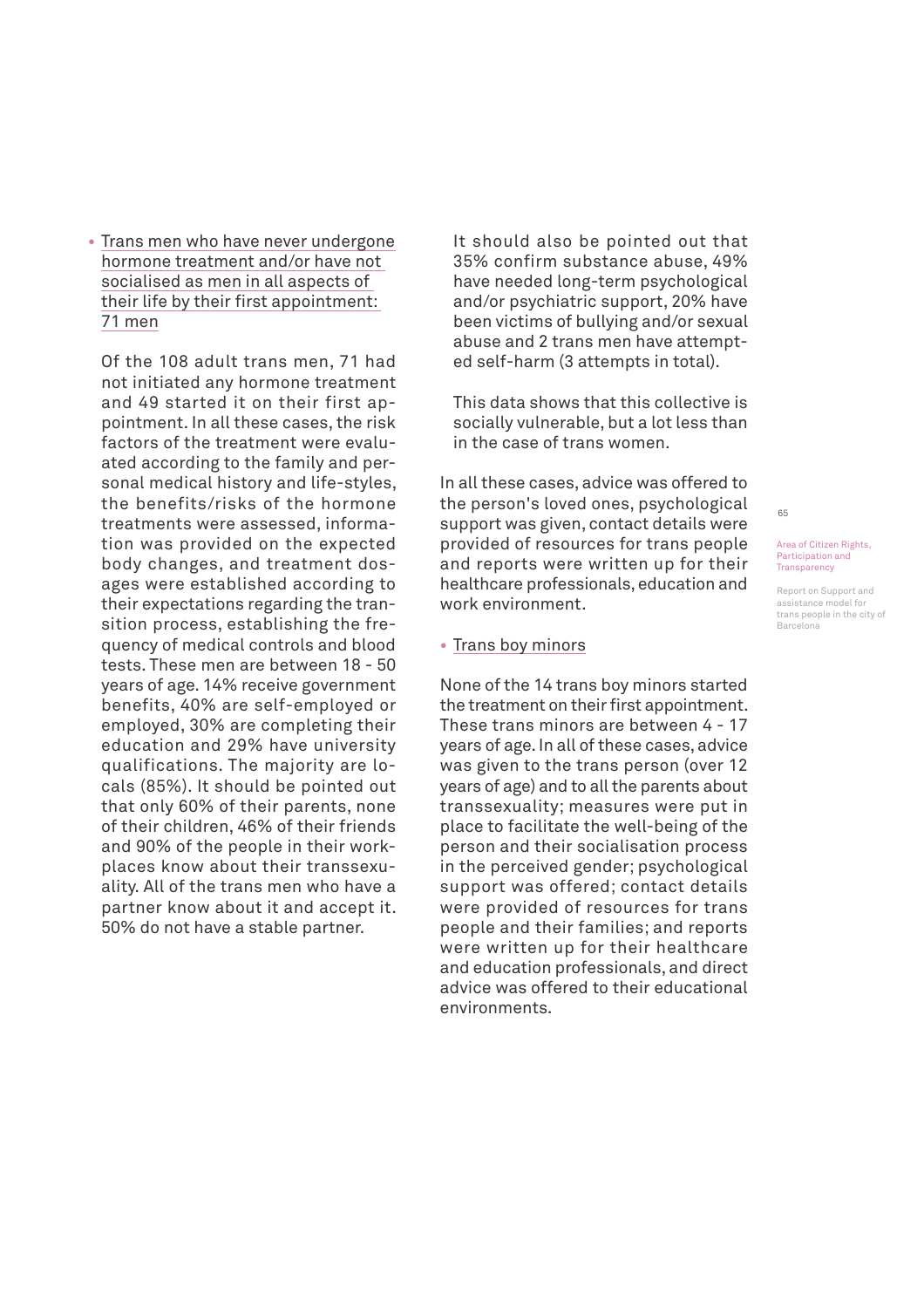# **6. People attended to in Trànsit-AP with individual support (May 2013 – October 2015)**

Since the service was set up in May 2013, up to October 2015, a total of 67 people have been attended to in individual therapy processes.

The 67 people who have had individual therapy have between them had a total of 387 individual sessions. The maximum number of sessions that a person receives is 10, and the minimum is 1, always at the request and decision of the person. The average number of sessions per persons is 6.

57% of the people attended to by Trànsit-AP are referred byTrànsit; i.e. first of all, the person requests an appointment to receive information about hormone treatment or trans health matters, and at the same time they require the psychotherapy service to work on an issue related to the transition: internalised transphobia, living with their body without the transition, exploring their diverse identity, exploring sexual relations in-depth; requests to meet a need with an **individual dimension**, anintrapsychic aspect..

The trans person that accesses individual therapy tends to be a person that questions their own identity - the first day of the session they prefer not to be labelled in the gender variable - , aged between 21 and 25 who is studying at university.

The remaining 43% are recommended by users of Trànsit-AP or by the social organisations within the region that work for trans people: associació Generem!, Chrysallis, EnFemme, Acathi, el Casal Lambda, l'Espai Trans, Joves Trans de Barcelona, etc.

Of these 43% that approach Trànsit-AP directly (29 people), 62% ask to be referred to Trànsit to make a query related to the hormone treatment process and 100% have started a transition process with hormones. It is a very dichotomised collective in all the analysed variables. In terms of levels of studies, 56% have university qualifications and the rest have a basic educational level. As regards age, 56% are under 35 years of age and the rest are above 35 (the highest percentage is among people aged 46-50 years). More than half (61%) do not have a stable partner. In reference to origin, 50% were born in Catalonia, and the rest elsewhere (Cantabria, South America and Morocco).

The most common requests from people meeting this profile are about whether or not it is a good idea to start the process, taking into account the cost it could entail at a professional, partner and family level: their relationships with the people closest to them (family, partner and friends), catastrophic anticipation associated with the transition, fear of social and family rejection, and feelings of blame for feeling trans; i.e., requests to meet a need with a **social dimension**, interpersonal in nature.

Studying the request is a fundamental stage in the psychotherapeutic process and it means understanding what the person is saying, explaining who says what to whom and when, and with what purpose.

As already specified, there are basically two types of requests in Trànsit-AP, depending on whether the need to be met is of an **individual nature**, regulated by desires and needs coming from internal pressure, or of a **social nature**, regulated by social norms and relationships, by external pressure.

66

Area of Citizen Rights, Participation and Transparency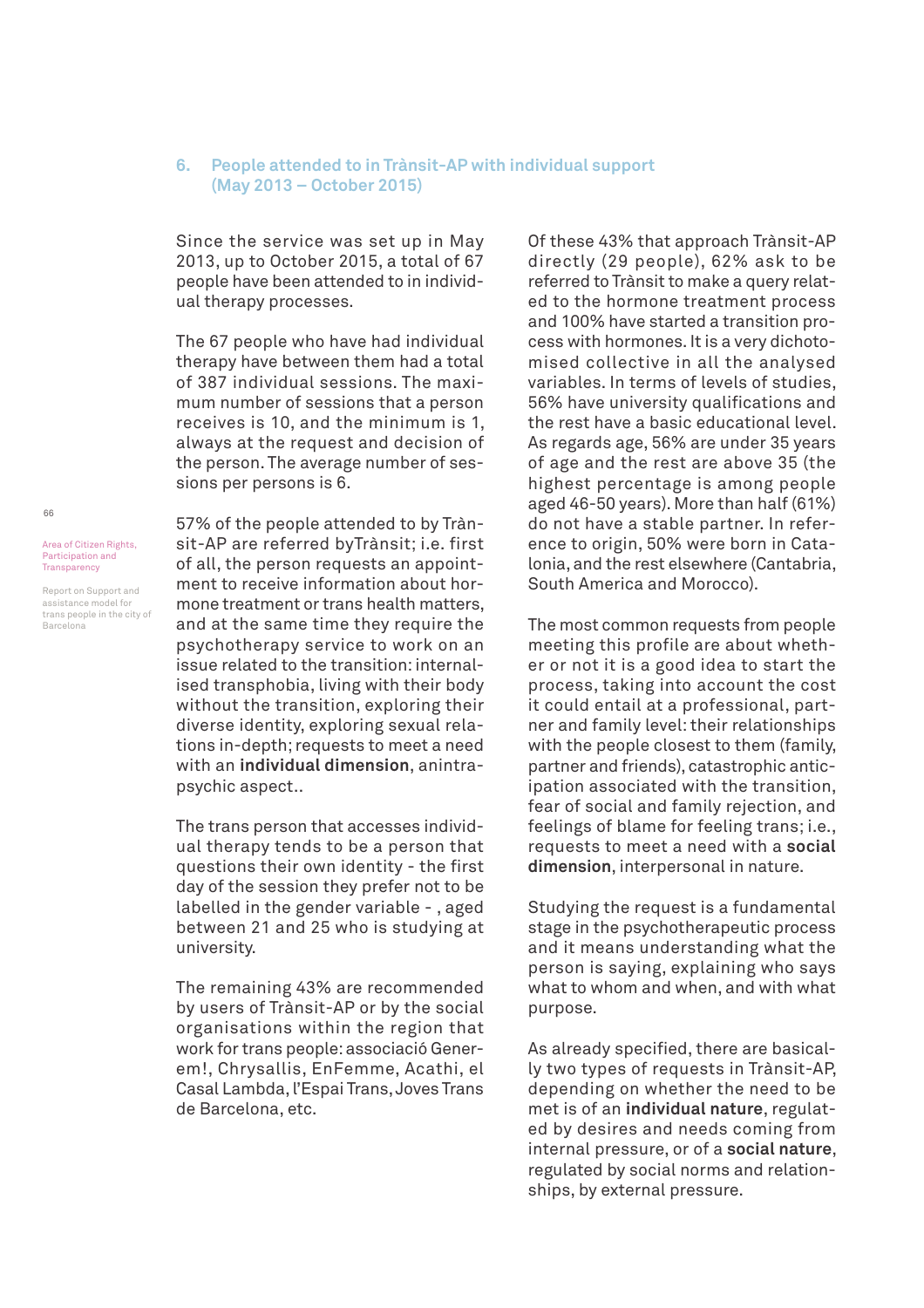Requests with an **individual dimension** can be catalogued as unspecific and intrapsychic. They are related to the need to clarify one's own identity: the person comes to seek support and guidance to understand and face up to their own problems related to their *self*, to their gender identity. Some examples taken from conversations in therapy sessions and which are direct transcripts demonstrate this fact:

*"I need to clarify how I feel so that I can be certain and reassure myself about my decision to make the transition, or to find out if I am making a mistake somewhere along the line. I need help to form my internal discourse, one that I can explain to myself and to others in order to externalise my feelings and to accept them…"* (CIS Woman, 32 years old).

*"I can't figure out which label I fall under: man, woman, transvestite, transsexual woman…"* (CIS Man, 55, *crossdresser*).

*"I am uncertain about my identity."* (W CIS, 50, lesbian *queer*).

*"I want to be certain or to reassure myself; know that I am to be able to accept all the consequences. Before anything else, I need to get rid of this uncertainty so that I can live without*   $this constant$  obsession about *myself and just concentrate on living. Because I am not sure of the image I have of myself. After trying to work it out in many different ways, I am not sure if I consider myself to be a man or a woman. Or maybe I am not brave enough to face up to it. Because whenever I have felt sure about it, in the end I have convinced myself that I was a man."* (M CIS, 29).

*"Because I don't feel happy with myself or with the others. I have always had the feeling, but especially in the last two years, that I should have been a boy, which means that I am transsexual. I want to feel good about myself and to carry out day to day activities without feeling uncomfortable, and to do others that, out of fear, I have never been able to do."* (W CIS, 21).

*"Because I want to feel better about myself. I feel quite lost and confused. Find out what I can do to change myself physically and how I see my body, and how I think about identities so that I can make my own (because I feel like I don't know where to go)."* (W CIS, 33).

*"Define my gender identity and be clear about what steps to take so that I can have a satisfactory and stable life."* (M CIS, 55, *crossdresser*).

*"I don't know if "being a girl" physically speaking would make me happy… Sometimes, I think that it would be the best solution, but then I also sometimes think that it would just trigger a load more serious problems."* (M CIS, 24).

67

### Area of Citizen Rights, Participation and Transparency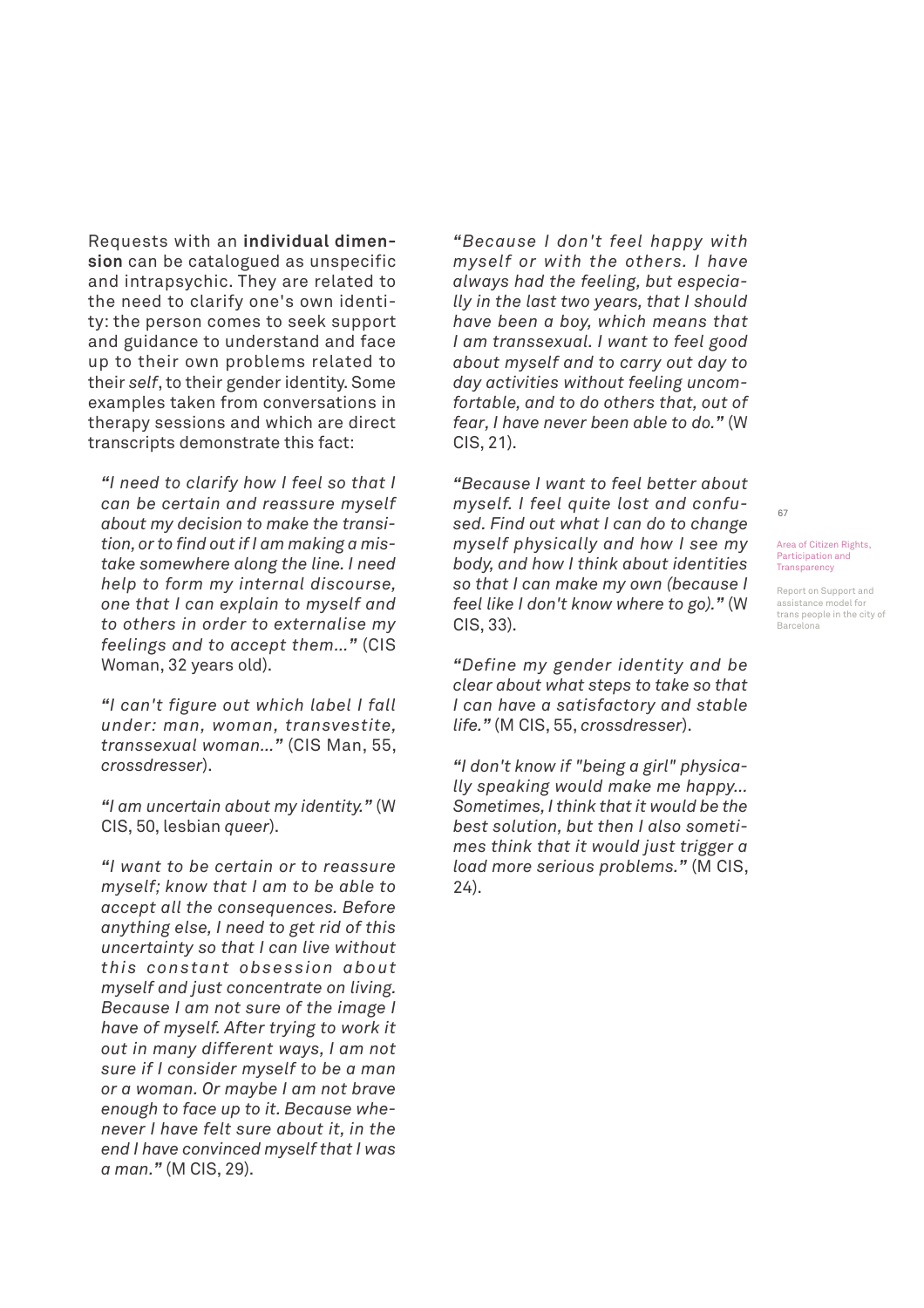The requests that correspond to the **social dimension** can be catalogued as specific interpersonal requests. They are related to concern about being accepted by the other for being trans and communicating to the world who I am.

*"Having the security and empowerment to not be afraid to express the way I am to my family. I don't know how to set about telling my family about my identity, the way I think and the way I live. This makes me sad and frustrated, I don't live coherently, I push them away because I am frustrated that I have to live playing this role; to avoid this, I don't live it."* (W CIS, 28, male trans).

*"Face up to my family and tell them who I am. Show the world what I am like." (*M CIS, 38, female trans).

*"Help with the process when explaining it to my parents."* (W CIS, 20, male trans).

*"Help me to deal with the difficult family relationships with the whole issue of my transition."* (M CIS, 20, female trans).

68

Area of Citizen Rights, Participation and Transparency

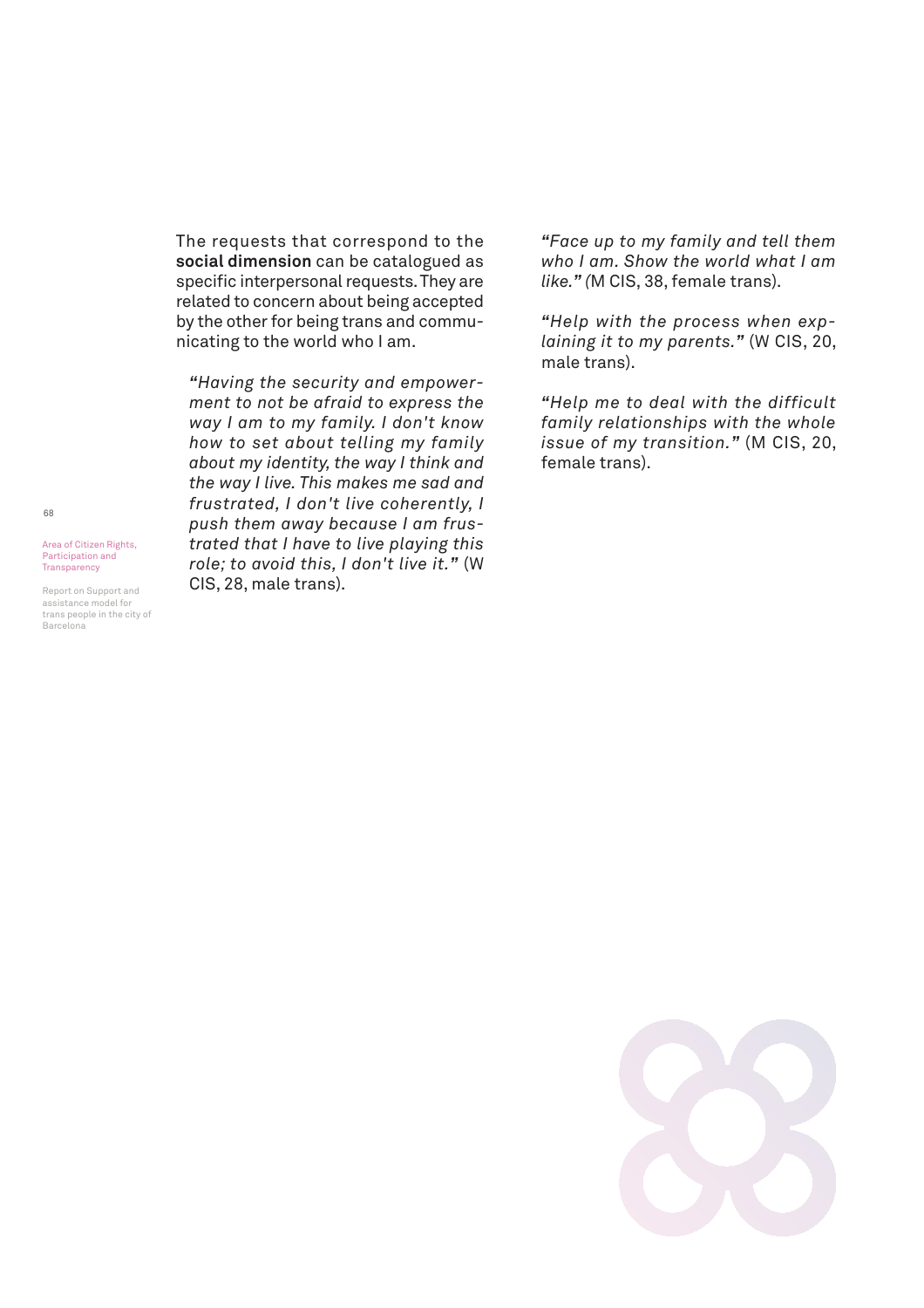## **7. People attended to in therapy groups (October 2013 – October 2015)**

The therapy group space is led by two psychologists: Soraya Vega and Diana Zapata. This space has been gaining more and more ground every year since October 2013, when it set up its first group, attended by 14 people. In 2014, 9 people participated in the group and in October 2015, its third year, there was a considerable increase in participation with 23 people enrolled.

As regards the gender with which the group participants identify, there was a change from a female trans majority (12) in 2013 to a male trans majority (12) in its third year, which started in October 2015.

One of the aspects highlighted by the participants in these groups is the fact that they consider it a space where they can talk freely about how they feel in terms of gender. They underline the distinctive and positive fact that it is a space where the attitudes regarding how gender is understood are flexible and diverse, and this means that you can call yourself what you want without being judged. This year, there are two people that are not sure what to call themselves and two more that consider themselves to be gender fluid, something that increases the number of participants and makes the group more heterogeneous in terms of the diversity of gender to which they belong.

Each person works on their own experience in the group therapy. The group acts as a sounding board, facilitating the expression of emotionss among its members, by working together. It gives us the chance to bring into play what happens during our daily lives, so that we can become aware and responsible for what happens to each and every one of us. Furthermore, the group helps us to recognise the way we come across to others and to explore hidden or rejected aspects of our personality. Group work speeds up the effectiveness of therapeutic processes.

The aims of the therapy group are:

- Work on accepting gender difference.
- Place the focus on their life stories by telling them in the first person and giving sense to the fact of being people dedramatising and revitalising the trans choice.
- Contribute to reducing stigmatisation, opening up meeting spaces to strengthen interpersonal relations, and to combat social exclusion and isolation.
- Reinforce the strength of each member of the group as a product of their own experiences, as well as feedback that helps them to share their experience with the other group members.
- Universalise the experience of living as a non-normative gender through group reflection and individual experiences.
- Create social support networks and synergies to combat personal isolation.

69

### Area of Citizen Rights, Participation and Transparency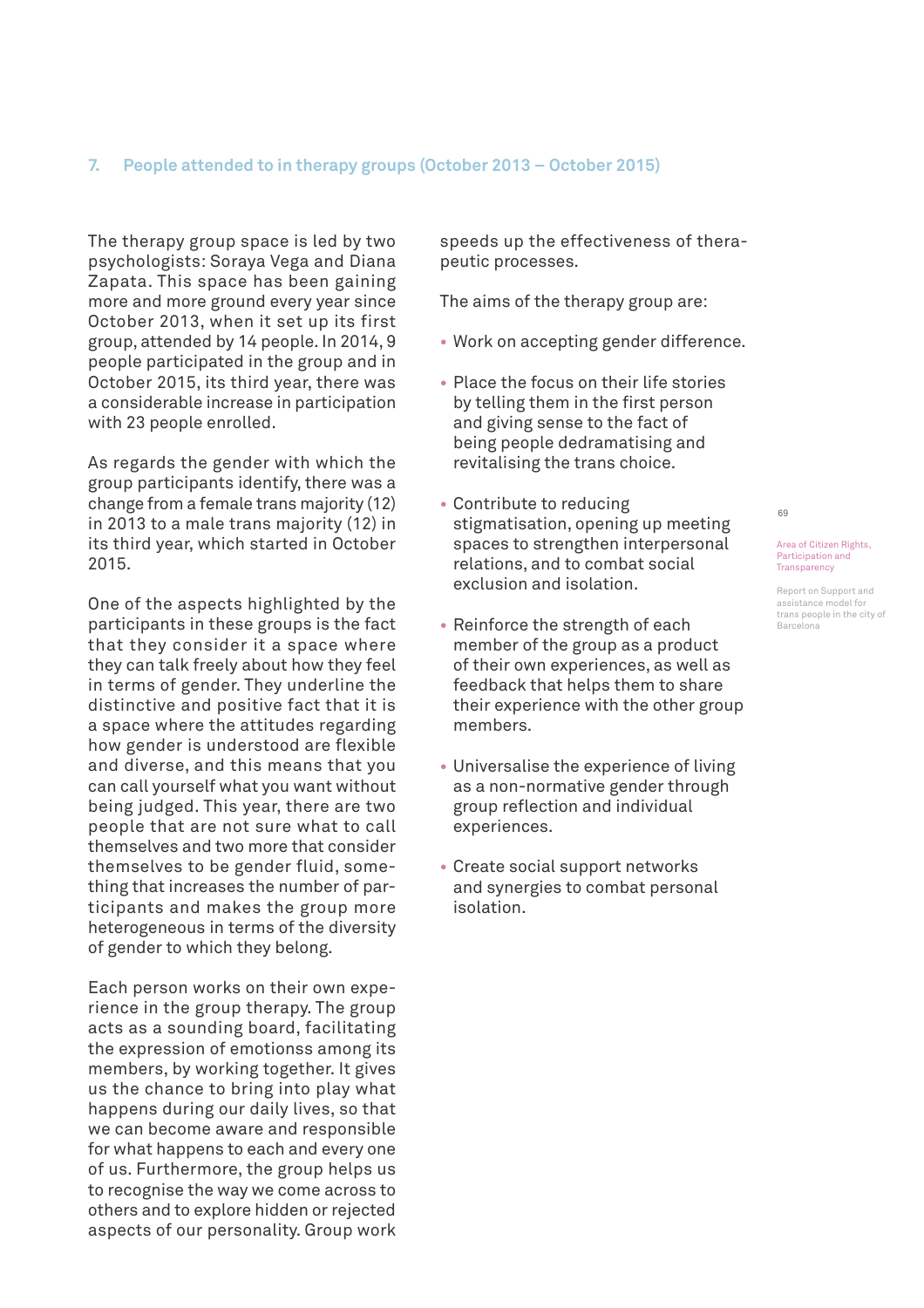## *Common issues addressed in the group and transcribed literally*

*"Help me to solve mental conflicts and problems regarding who I am."*

*"How to deal with violent situations, discrimination and transphobia in daily life and to come through them successfully. Feel supported."*

*"Get the strength to face the transition, be given a nudge because I can't do it on my own."*

*"Talk about the physical and psychological changes caused by the hormone treatment taking into account personal characteristics."*

*"Help the other group members with my own experience of the transition."*

*"Share information about trans social networks /how to change your name?"*

*"Depathologise trans. Have a space where I can deal with what is happening to me without the fear of being judged."*

*"Come to a space when I can meet with other people like me, who understand what I'm talking about."*

*"Become more secure as a person."*

*"Meet new people, socialise, share personal and unique stories."*

*"How to tell the family, friends and relatives?"*

### 70

Area of Citizen Rights, Participation and Transparency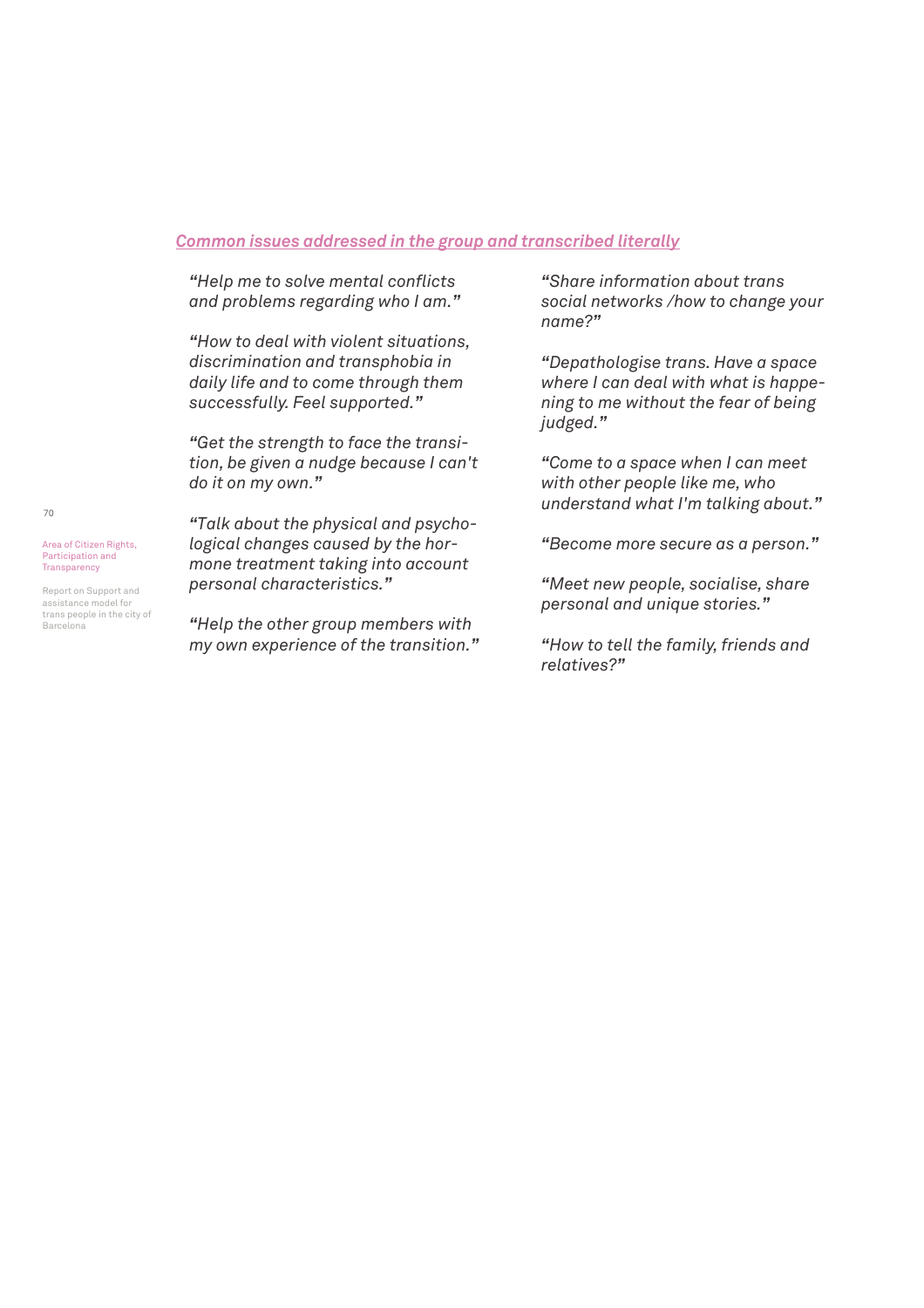# **8. Other types of care at Trànsit-AM and Trànsit-AP**

# *Care provided to the close family and friends of trans people*

62 close family and friends of trans people (parents, grandparents, aunts and uncles, partners and friends) were attended to in Trànsit and 15 in Trànsit-AP.

# *Reports for changing the name and gender on the birth certificate*

67 medical reports have been written in Trànsit and 51 in Trànsit-AP.

*Reports to facilitate socialisation during the transition period when the name and gender cannot yet be changed on the ID card (DNI)*

- Reports for changing the name on lists in primary and secondary schools, universities, health centres, libraries, sports centres, etc.: **38**.
- Reports for primary care doctors and nurses to facilitate greater access to medical control and treatment: **108**.
- Other reports (summer day camps, plane journeys, etc.): **30**.
	- » Advice on projects in lower and higher secondary school, undergraduate degrees, masters, PhDs: **16**
	- » 28-hour courses for professionals of the Sexual and Reproduction Healthcare unit (ASSIR) of Barcelona: **108 professionals**
- » Clinical sessions for primary healthcare teams: **150 professionals**
- » Participation in seminars and workshops for healthcare professionals: **2**
- » Training for psychologists: **45 professionals**
- » Raising awareness among school professionals: **85 professionals**
- » Media intervention: **6 magazines, 1 radio programme, 2 radio programmes and two documentaries**
- » Participation in trans activism seminars: **6**
- » Coordination with prison healthcare services: **1**
- » Coordination with special education services: **2**
- » Coordination with social workers: **3**
- » Coordination with psychologists and psychiatrists: **10**
- » Courses for trans people in nongovernmental organisations: **3 courses** with 38 attendees
- Volunteer training courses for nongovernmental organisations: **2 courses** for volunteers from Stop Sida with 54 attendees

71

### Area of Citizen Rights, Participation and Transparency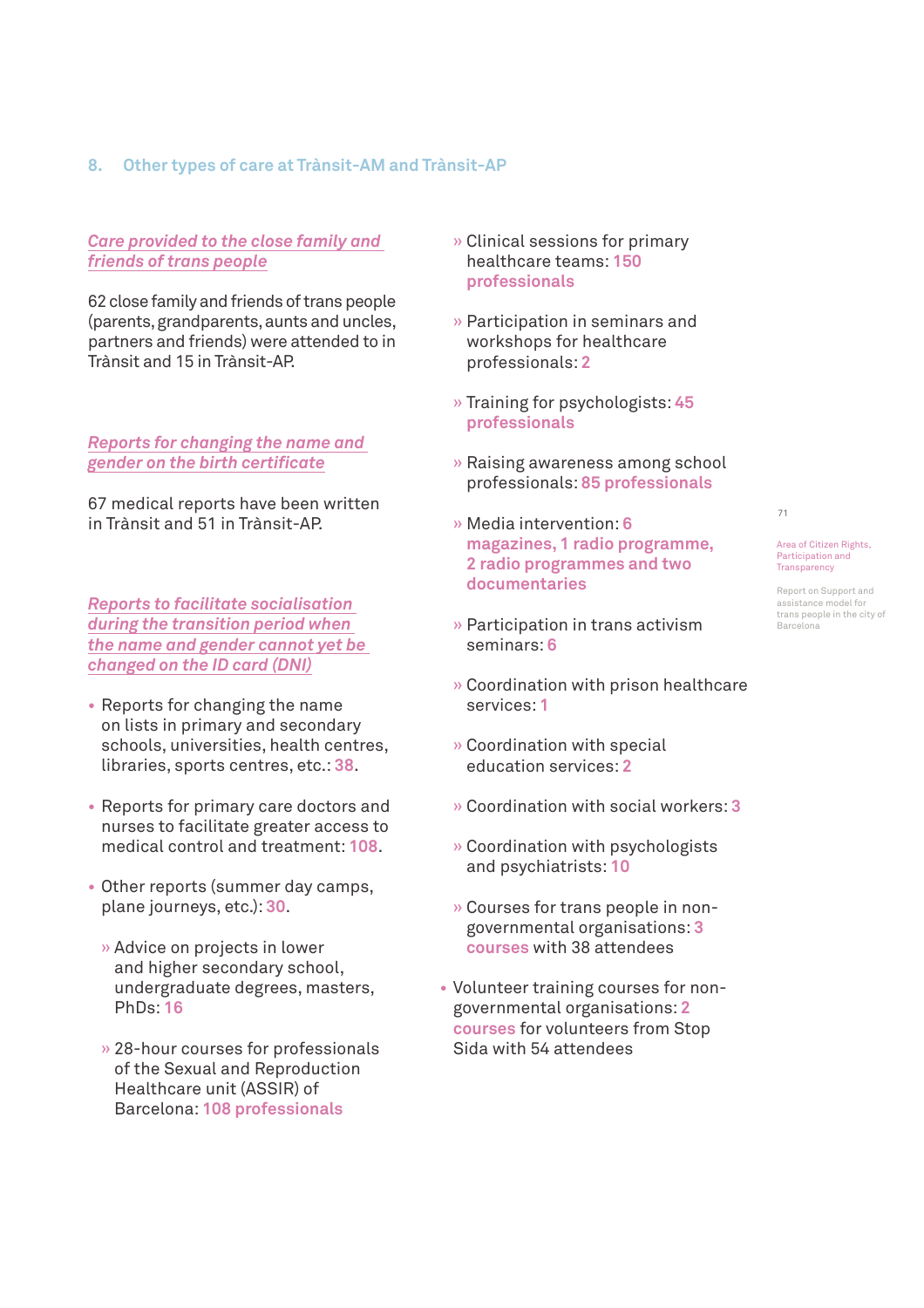# **9. Bibliography**

ASENJO-ARAQUE, N.; RODRÍGUEZ-MO-LINA, J. M.; LUCIO-PÉREZ, M.J., i BEC-ERRA-FERNÁNDEZ, A. (2011) *Abordaje multidisciplinar de la transexualidad: desde atención primaria a la Unidad de Trastornos de Identidad de Género de Madrid* (UTIG Madrid). Semergen. 37(2) 87-92

BARBERÁ, E. (1998) *Psicología del género*. Barcelona: Ariel Psicología.

BECERRA FERNÁNDEZ, A. (2002) *Guía clínica para el diagnóstico y tratamiento de la transexualidad*. Madrid

BUTLER, J. (2002) *Cuerpos que importan. Sobre los límites materiales y discursivos del sexo.* Barcelona: Paidós.

COLL PLANAS; VIDAL, M. (2013) *Dibuixant el gènere.* Barcelona: Edicions 96

FEIXAS, G., and BOTELLA, L. (1998) *Teoría de los constructos personales: aplicaciones a la práctica psicológica.* Barcelona.

FEIXAS VIAPLANA, G. (2012) *El constructivismo* [inedited text].

FEIXAS, G., and VILLEGAS, M. (2000) *Constructivismo y psicoterapia*. Bilbao: DDB.

LÓPEZ, F. 1988b. "Identidad sexual y de género en la vida adulta y vejez". A: J. Fernández (coor.). *Nuevas perspectivas en el desarrollo del sexo y del género*. Madrid: Pirámide.

NEIMEYER, R. (1995) "Constructivist Psychotherapies: Features, Foundations and Future Directions". A: R.A. Neimeyer and M.J. Mahoney. *Constructivism in Psychotherapy* (pp. 11:-38). Washington, D.C. American Psychological Association.

NIETO PIÑEROBA, J.A. (2008) *Transexualidad, intersexualidad y dualidad de género.* Barcelona: Ediciones Bellaterra.

*Standards of Care for people with gender identity disorders* (SOC) (2012). World Professional Association for Transgender Health (WPATH). 7th version. www. wpath.org.

VILLEGAS, M. (2011) *El error de Prometeo. Psico(pato)logía del desarrollo moral*. Herder Editorial.

YALOM, I.D., and VINOGRADOV, S. (1996) *Guía breve de psicoterapia de grupo*. Paidós.

WEISS, R. S. (1982) "Issues in the study of loneliness". A: T A. Peplau and D. Perlman (eds.). *Loneliness: a Sourcebook of current theory research and therapy* (pp. 71:-80). New York: Wiley-Interscience.

WHITE, M., and EPSTON, D. (2010) *Medios narrativos para fines terapéuticos.*  Barcelona: Paidós Terapia Familiar.

72

Area of Citizen Rights, Participation and Transparency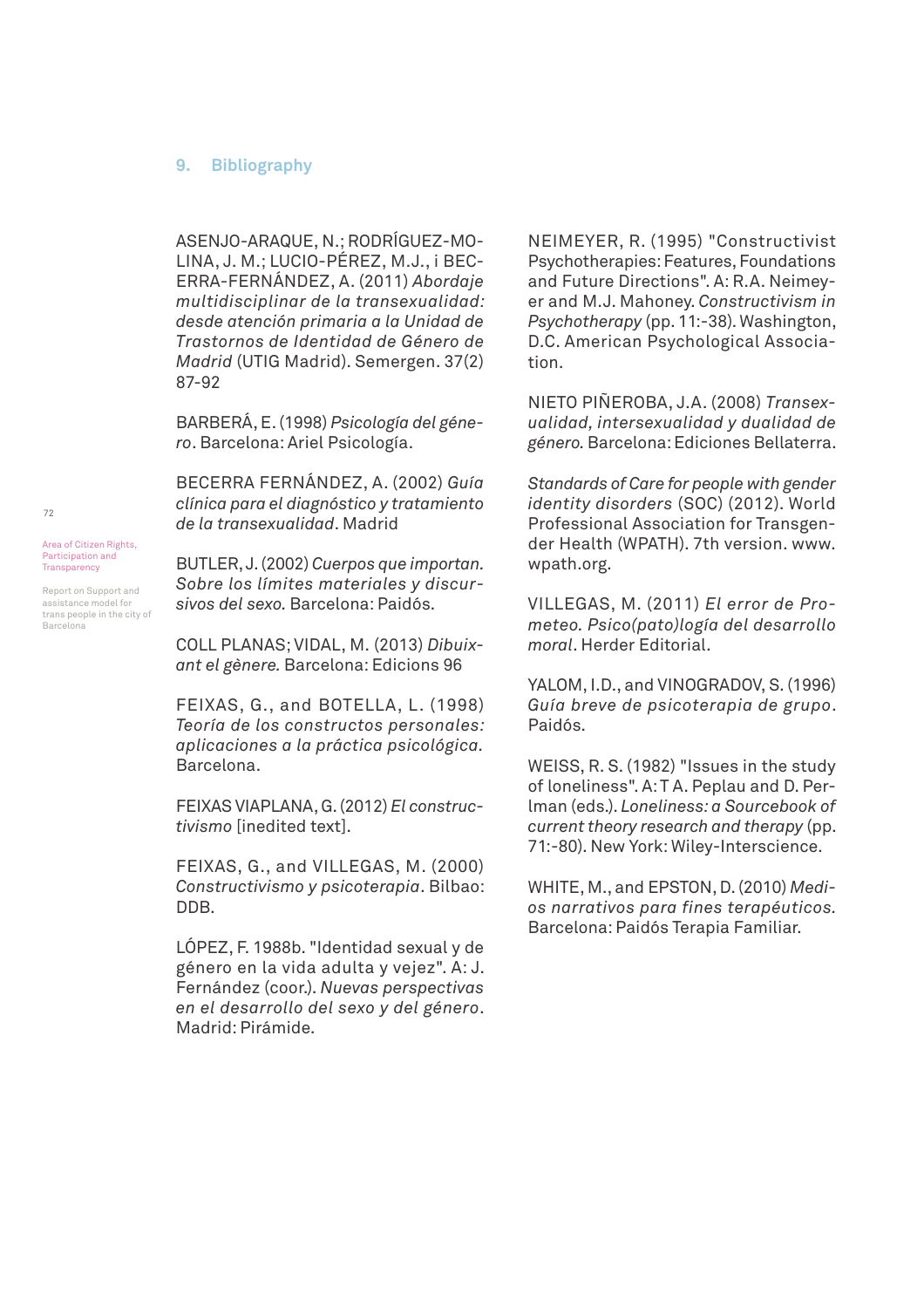